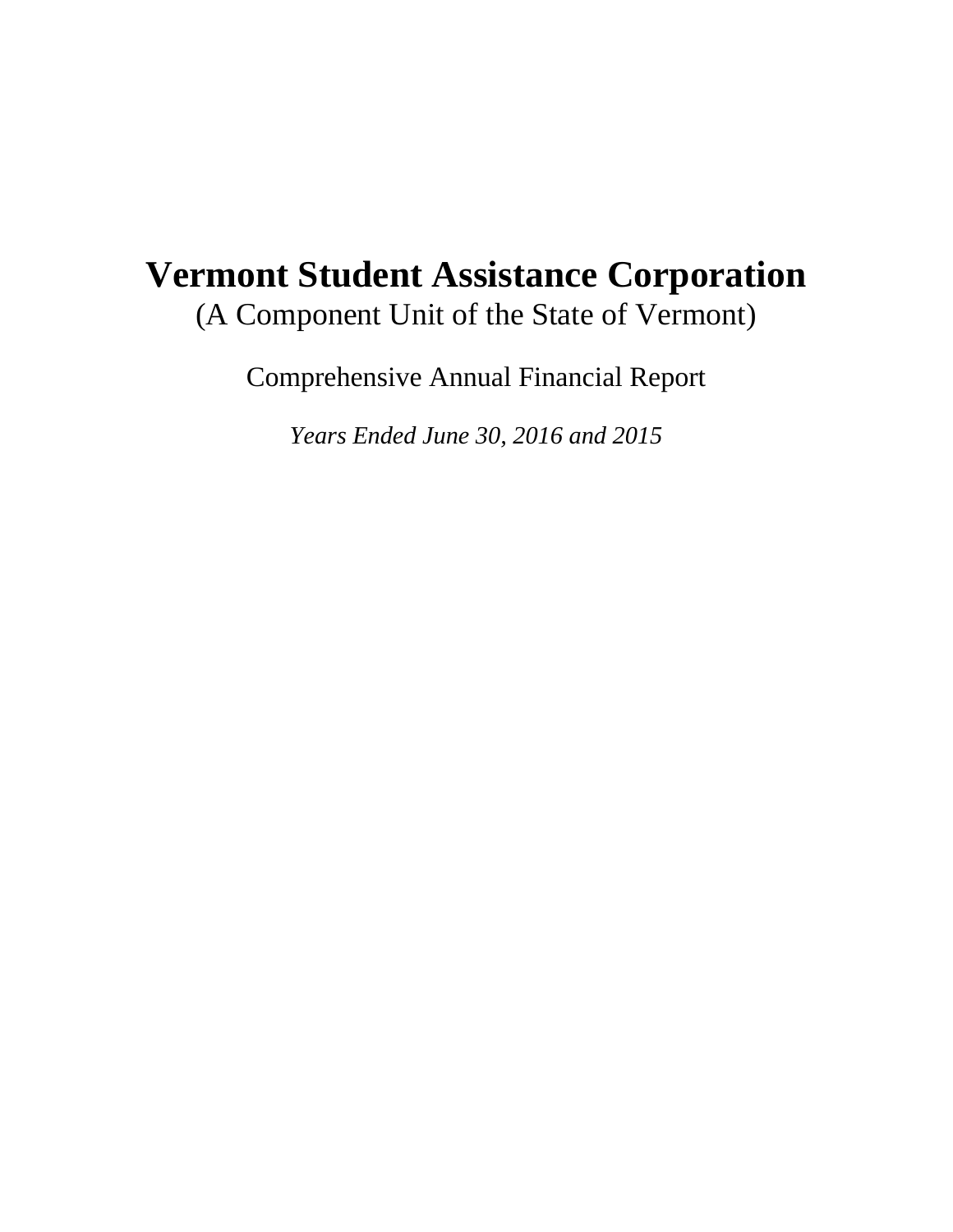(A Component Unit of the State of Vermont)

# BASIC FINANCIAL STATEMENTS AND MANAGEMENT'S DISCUSSION AND ANALYSIS

Years Ended June 30, 2016 and 2015

# TABLE OF CONTENTS

|                                                                            | Page(s)   |
|----------------------------------------------------------------------------|-----------|
| Independent Auditor's Report                                               | $1 - 2$   |
| Management's Discussion and Analysis (Unaudited)                           | $3 - 17$  |
| <b>Basic Financial Statements:</b>                                         |           |
| <b>Statements of Net Position</b>                                          | $18 - 19$ |
| Statements of Revenues, Expenses and Changes in Net Position               | 20        |
| <b>Statements of Cash Flows</b>                                            | $21 - 22$ |
| Statements of Fiduciary Net Position – Agency Funds                        | 23        |
| <b>Notes to Financial Statements</b>                                       | $24 - 50$ |
| Combining Schedule of Changes in Assets and Liabilities – All Agency Funds | 51        |
|                                                                            |           |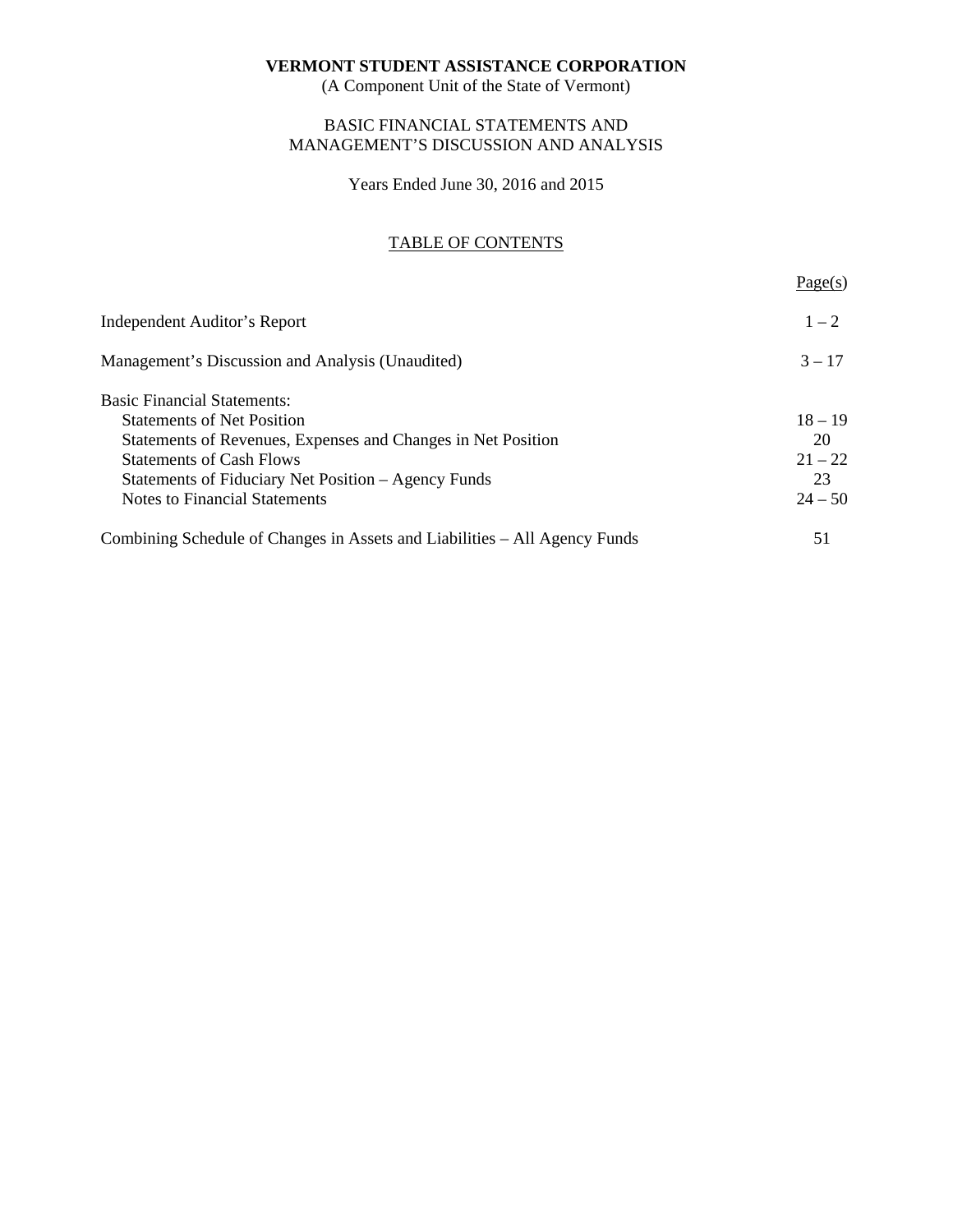

# **INDEPENDENT AUDITOR'S REPORT**

Board of Directors Vermont Student Assistance Corporation

We have audited the accompanying financial statements of the business-type activities and the fiduciary fund information of Vermont Student Assistance Corporation (VSAC), a component unit of the State of Vermont, as of and for the years ended June 30, 2016 and 2015, and the related notes to the financial statements, which collectively comprise VSAC's basic financial statements as listed in the table of contents.

#### *Management's Responsibility for the Financial Statements*

Management is responsible for the preparation and fair presentation of these financial statements in accordance with U.S. generally accepted accounting principles; this includes the design, implementation and maintenance of internal control relevant to the preparation and fair presentation of financial statements that are free from material misstatement, whether due to fraud or error.

#### *Auditor's Responsibility*

Our responsibility is to express opinions on these financial statements based on our audits. We conducted our audits in accordance with U.S. generally accepted auditing standards. Those standards require that we plan and perform the audit to obtain reasonable assurance about whether the financial statements are free from material misstatement.

An audit involves performing procedures to obtain audit evidence about the amounts and disclosures in the financial statements. The procedures selected depend on the auditor's judgment, including the assessment of the risks of material misstatement of the financial statements, whether due to fraud or error. In making those risk assessments, the auditor considers internal control relevant to the entity's preparation and fair presentation of the financial statements in order to design audit procedures that are appropriate in the circumstances, but not for the purpose of expressing an opinion on the effectiveness of the entity's internal control. Accordingly, we express no such opinion. An audit also includes evaluating the appropriateness of accounting policies used and the reasonableness of significant accounting estimates made by management, as well as evaluating the overall presentation of the financial statements.

We believe that the audit evidence we have obtained is sufficient and appropriate to provide a basis for our audit opinions.

#### *Opinion*

In our opinion, the financial statements referred to above present fairly, in all material respects, the financial position of the business-type activities and fiduciary fund information of VSAC as of June 30, 2016 and 2015, and the changes in its net position of the business-type activities and, where applicable, cash flows thereof for the years then ended in accordance with U.S. generally accepted accounting principles.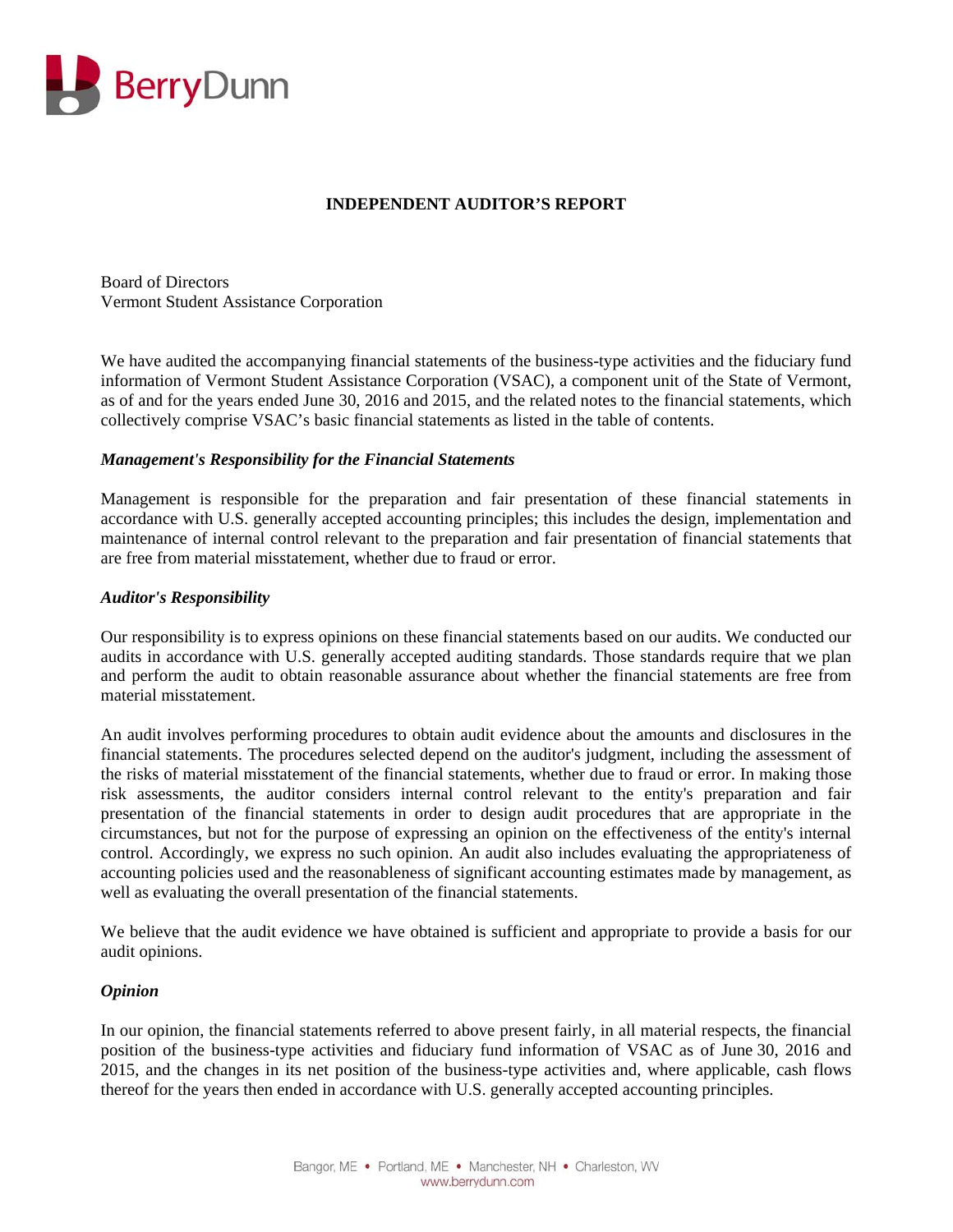Board of Directors Vermont Student Assistance Corporation Page 2

## *Other Matters*

#### *Required Supplementary Information*

U.S. generally accepted accounting principles require that management's discussion and analysis on pages 3 through 17 be presented to supplement the basic financial statements. Such information, although not part of the basic financial statements, is required by the Governmental Accounting Standards Board, who considers it to be an essential part of financial reporting for placing the basic financial statements in an appropriate operational, economic, or historical context. We have applied certain limited procedures to the required supplementary information in accordance with U.S. generally accepted auditing standards, which consisted of inquiries of management about the methods of preparing the information and comparing the information for consistency with management's responses to our inquiries, the basic financial statements, and other knowledge we obtained during our audit of the basic financial statements. We do not express an opinion or provide any assurance on the information because the limited procedures do not provide us with sufficient evidence to express an opinion or provide any assurance.

#### *Other Information*

Our audits were conducted for the purpose of forming an opinion on the financial statements that collectively comprise VSAC's basic financial statements. The combining schedule of changes in assets and liabilities – all agency funds is presented for purposes of additional analysis and is not a required part of the basic financial statements.

The combining schedule is the responsibility of management and were derived from and relate directly to the underlying accounting and other records used to prepare the basic financial statements. Such information has been subjected to the auditing procedures applied in the audit of the basic financial statements and certain additional procedures, including comparing and reconciling such information directly to the underlying accounting and other records used to prepare the basic financial statements or to the basic financial statements themselves, and other additional procedures in accordance with U.S. auditing standards generally accepted. In our opinion, the combining schedule is fairly stated, in all material respects, in relation to the basic financial statements as a whole.

Berry Dunn McNeil & Parker, LLC

October 17, 2016

Registration No: 92-0000278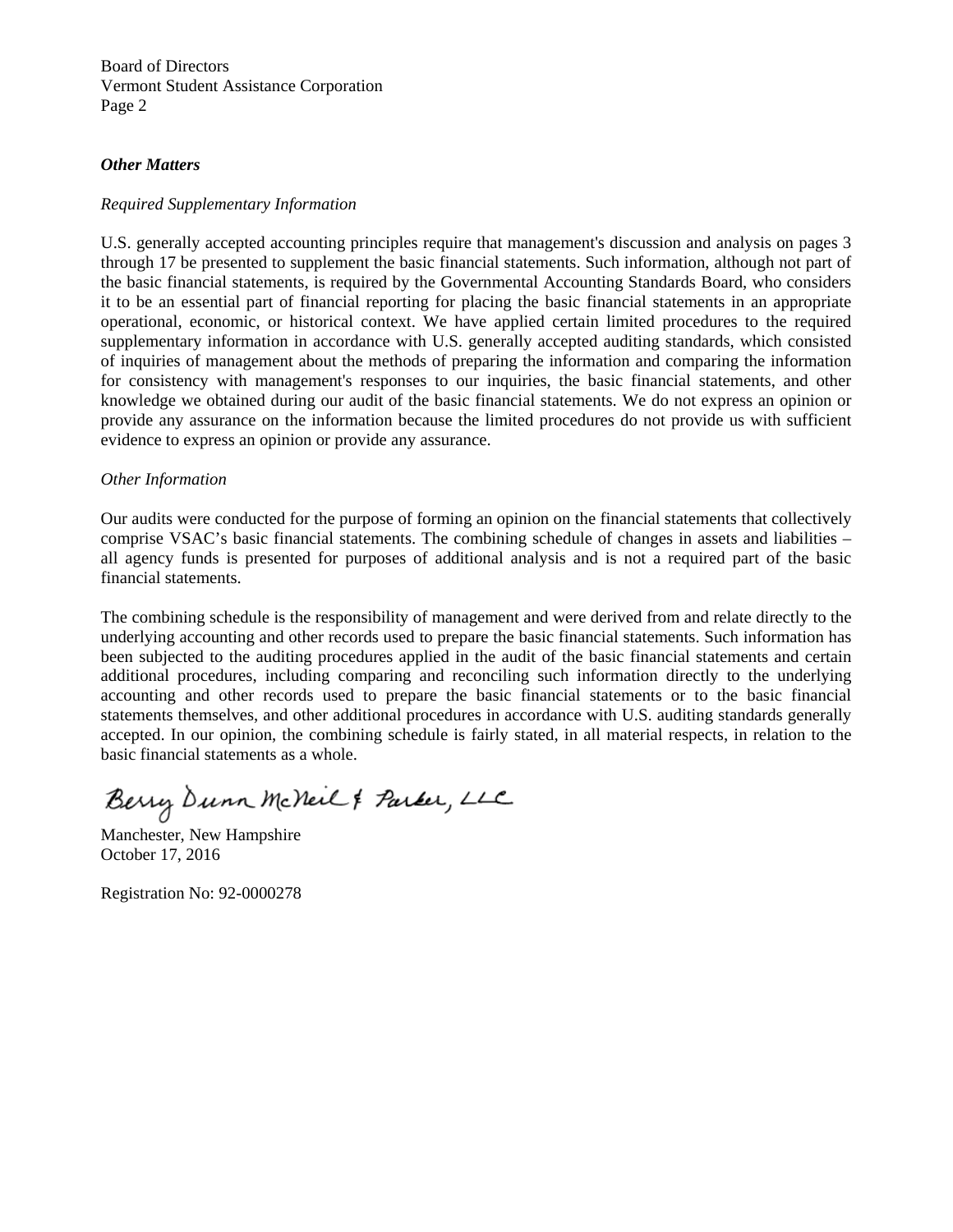(A Component Unit of the State of Vermont)

# MANAGEMENT'S DISCUSSION AND ANALYSIS (UNAUDITED)

Years Ended June 30, 2016 and 2015

The Vermont Student Assistance Corporation (VSAC or the Corporation), a public nonprofit corporation, was created as an instrumentality and agency of the State of Vermont (the State) by the State's Legislature in 1965 and exists under Chapter 87 of Title 16, Vermont Statutes Annotated for the purpose of ensuring that Vermont students and parents have the necessary information and financial resources to pursue their education goals beyond high school. VSAC awards grants and scholarships, and finances, guarantees, originates, and services education loans to students and parents. VSAC also administers outreach services to students seeking postsecondary education opportunities. Finally, VSAC manages the Vermont Higher Education Investment Plan.

VSAC administers the State grant program, funded by State appropriations, at no cost to the State. VSAC administers and awards over 111 scholarship funds, including VSAC assisted scholarships and scholarship funds held and managed by VSAC.

VSAC's education loan programs are financed through issuance of limited obligation bonds. Certain education loans are guaranteed by VSAC as a guarantor and/or reinsured by the U.S. Department of Education (ED) through the Federal Family Education Loan (FFEL) Program. VSAC education loans are available to Vermont students attending both in-state and out-of-state institutions, and to students of Vermont institutions.

VSAC's outreach services are funded through a variety of federal grants including GEAR UP and Talent Search, as well as through State grants, and general corporate support.

Management's Discussion and Analysis Report includes Fiscal 2016 and Fiscal 2015 information due to the fact that the Financial Statements include Fiscal 2016 and Fiscal 2015 information.

#### *The Financial Statements*

VSAC's financial statements are a series of reports that detail financial information using accounting methods similar to those used by private businesses, especially financial institutions.

The statement of revenues, expenses and changes in net position present the results of VSAC's operations. The statement reports all revenues and expenses, and reconciles the beginning and end of year net position balances.

The statement of net position includes all the Corporation's assets, liabilities and deferred inflows/outflows. The statement also presents the balance of assets in excess of liabilities and deferred inflows or net position.

The statement of cash flows supplements these statements providing relevant information about cash receipts and payments for the Corporation.

The notes to financial statements are an integral part of the financial statements and contain information necessary to get a complete view of VSAC's financial position.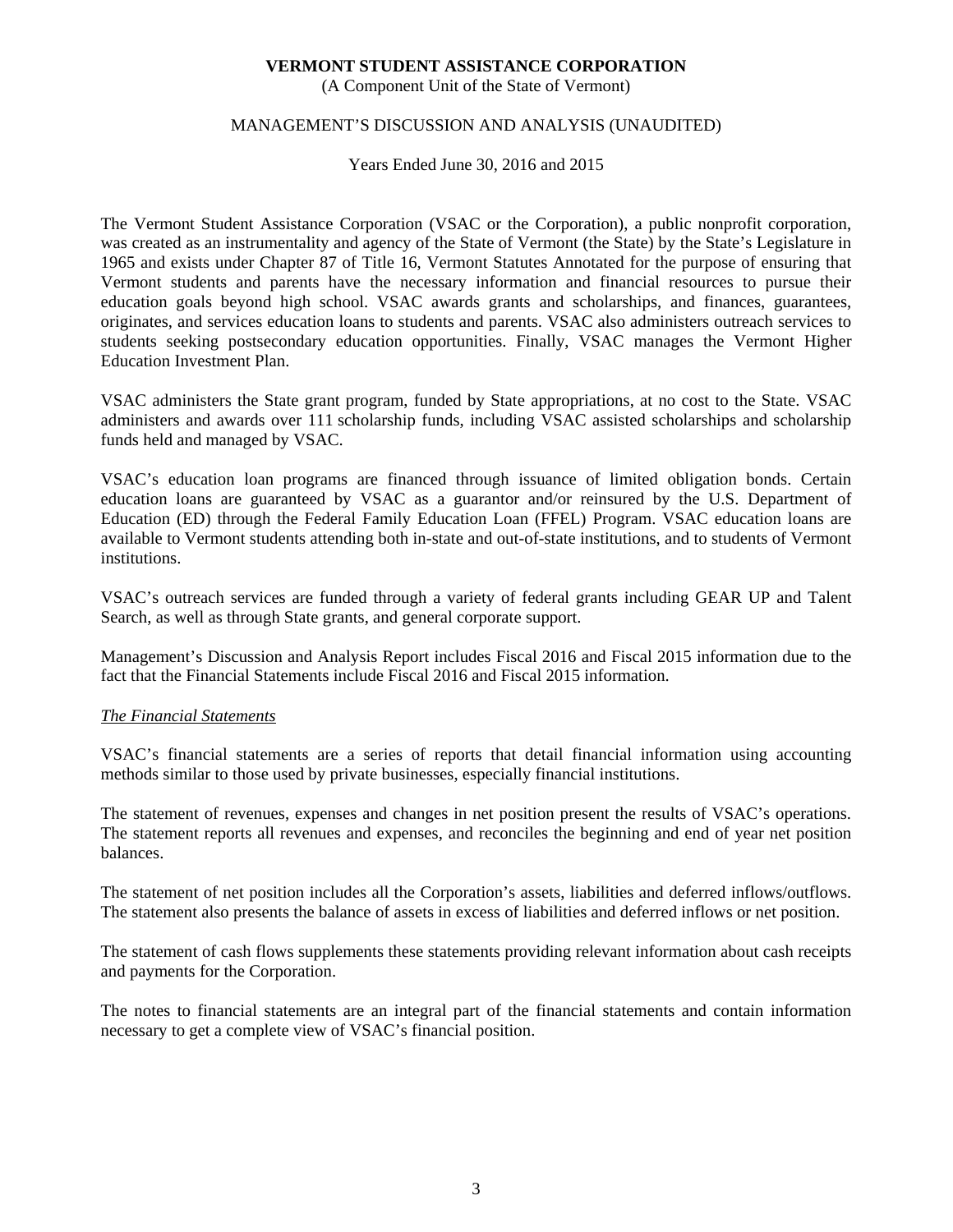(A Component Unit of the State of Vermont)

# MANAGEMENT'S DISCUSSION AND ANALYSIS (CONTINUED) (UNAUDITED)

#### Years Ended June 30, 2016 and 2015

## **FISCAL 2016**

## *Fiscal 2016 Highlights and Overall Financial Position*

- VSAC's total net surplus (deficit) for the years ended June 30, 2016 and 2015 was \$3.5 million and \$(2.1) million, respectively.
- Interest expense, which is a combination of bond interest costs offset by amortization of deferred gains on early bond retirement, increased \$1.2 million from 2015 to 2016. Bond interest costs were up \$0.3 million due primarily to rate increases on variable rate bonds. The deferred gain amortization for 2016 was \$7.4 million versus \$8.3 million in 2015.
- VSAC's total net position increased \$3.5 million to \$169.8 million.
- During the year ended June 30, 2016, VSAC provided \$26.0 million in grants and scholarships to Vermont students.
- VSAC originated \$34.8 million in new loans to students and parents. VSAC holds and services \$1.0 billion in education loans receivable and related interest at June 30, 2016.
- VSAC returned over \$2.6 million in interest rebates to students in its loan programs during fiscal 2016.

#### *Subsequent Event*

In June of 2016, VSAC announced the discontinuation of its participation in the Federal Direct Loan servicing program. The activities required to end that contractual relationship are expected to be completed during the year ending June 30, 2017. All remaining revenues and expenses associated with that program and its discontinuation, including employee severance costs, will be recognized during the year ending June 30, 2017.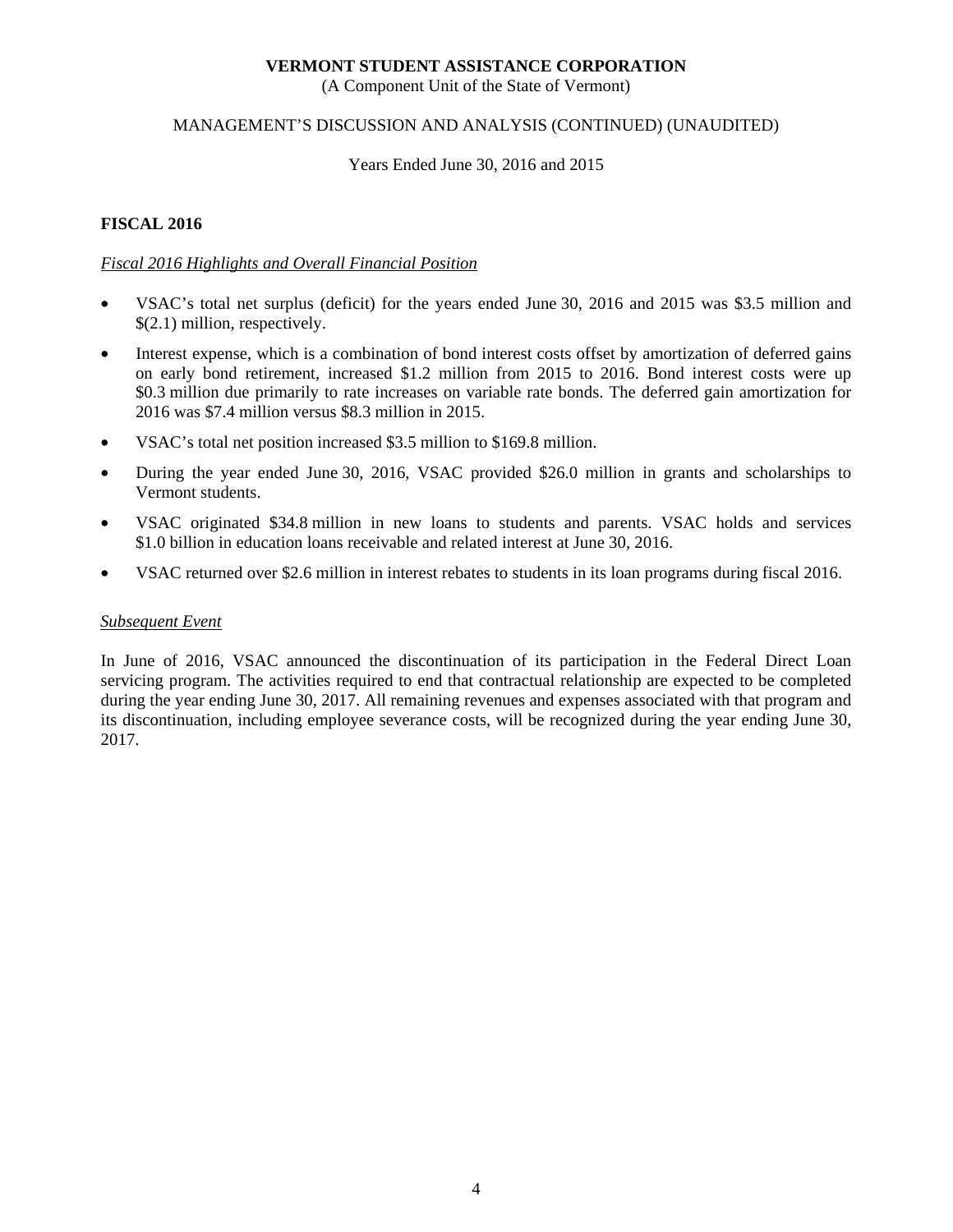(A Component Unit of the State of Vermont)

# MANAGEMENT'S DISCUSSION AND ANALYSIS (CONTINUED) (UNAUDITED)

Years Ended June 30, 2016 and 2015

# Condensed Financial Information

# Statements of Net Position

|                                                                   | 2016<br>(In Thousands) | 2015           |
|-------------------------------------------------------------------|------------------------|----------------|
| Assets:                                                           |                        |                |
| Cash and investments                                              | 107,301<br>\$          | \$<br>83,520   |
| Education loans receivable (plus interest)                        | 968,227                | 1,104,907      |
| Other assets                                                      | 19,455                 | 17,908         |
| <b>Total assets</b>                                               | \$1,094,983            | \$1,206,335    |
| Liabilities:                                                      |                        |                |
| Bonds and notes payable (plus interest)                           | 876,453<br>\$.         | 987,114<br>\$. |
| U.S. Treasury rebates payable                                     | 2,457                  | 1,875          |
| Other liabilities                                                 | 11,332                 | 8,664          |
| <b>Total liabilities</b>                                          | 890,242                | 997,653        |
| Deferred inflows of resources:                                    |                        |                |
| Deferred gains on early refunding of bonds payable                | 34,896                 | 42,307         |
| Total liabilities and deferred inflows of resources               | 925,138                | 1,039,960      |
| Net position:                                                     |                        |                |
| Restricted                                                        | 78,204                 | 57,631         |
| Unrestricted                                                      | 76,440                 | 92,927         |
| Net investment in capital assets                                  | 15,201                 | 15,817         |
| Total net position                                                | 169,845                | 166,375        |
| Total liabilities, deferred inflows of resources and net position | \$1,094,983            | \$1,206,335    |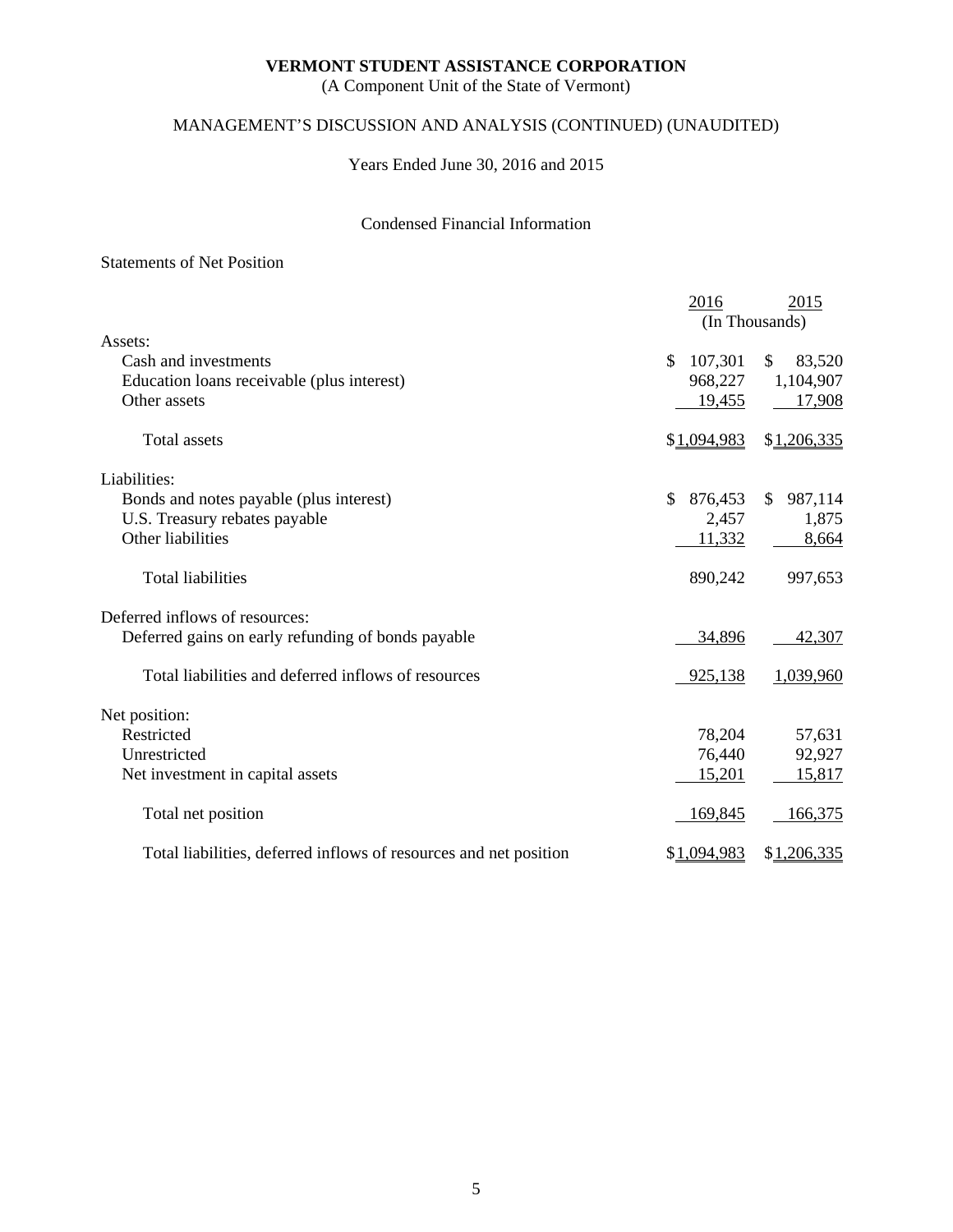(A Component Unit of the State of Vermont)

# MANAGEMENT'S DISCUSSION AND ANALYSIS (CONTINUED) (UNAUDITED)

#### Years Ended June 30, 2016 and 2015

#### Statements of Revenues, Expenses and Changes in Net Position

|                                               | 2016 |                | 2015 |         |
|-----------------------------------------------|------|----------------|------|---------|
|                                               |      | (In Thousands) |      |         |
| Operating revenues:                           |      |                |      |         |
| Interest earned from education loan financing | \$   | 41,640         | \$   | 44,069  |
| Other loan and guarantee program revenues     |      | 5,528          |      | 5,044   |
| Investment interest                           |      | 393            |      | 239     |
| Vermont state appropriations                  |      | 20,275         |      | 20,274  |
| Federal grants                                |      | 5,340          |      | 5,256   |
| Scholarship and gift income                   |      | 4,523          |      | 4,256   |
| Federal loan servicing income                 |      | 3,821          |      | 2,516   |
| Other income                                  |      | 785            |      | 1,030   |
| Total operating revenues                      |      | 82,305         |      | 82,684  |
| Operating expenses:                           |      |                |      |         |
| Grants and scholarships                       |      | 25,999         |      | 24,880  |
| Interest rebated to borrowers                 |      | 2,617          |      | 3,224   |
| Interest on debt, net of amortization         |      | 6,816          |      | 5,619   |
| Other loan financing costs                    |      | 13,842         |      | 15,884  |
| Corporate operating expenses and depreciation |      | 29,561         |      | 35,194  |
| Total operating expenses                      |      | 78,835         |      | 84,801  |
| Change in net position                        |      | 3,470          |      | (2,117) |
| Net position, beginning of year               |      | 166,375        |      | 168,492 |
| Net position, end of year                     |      | 169,845        | S.   | 166,375 |

#### *Net Position*

Cash and investment balances increased \$23.8 million from June 30, 2015 to June 30, 2016 from \$83.5 to \$107.3 million. The cash balance associated with restricted bonds increased \$31.1 million during this time, primarily due to the June 2016 issuance of the 2016A series bonds.

Student loans and interest receivable totaled \$968.2 million at June 30, 2016, down from \$1.1 billion in 2015. This decrease is due to loan principal collections being in excess of new loan originations in the VSAC private loan program.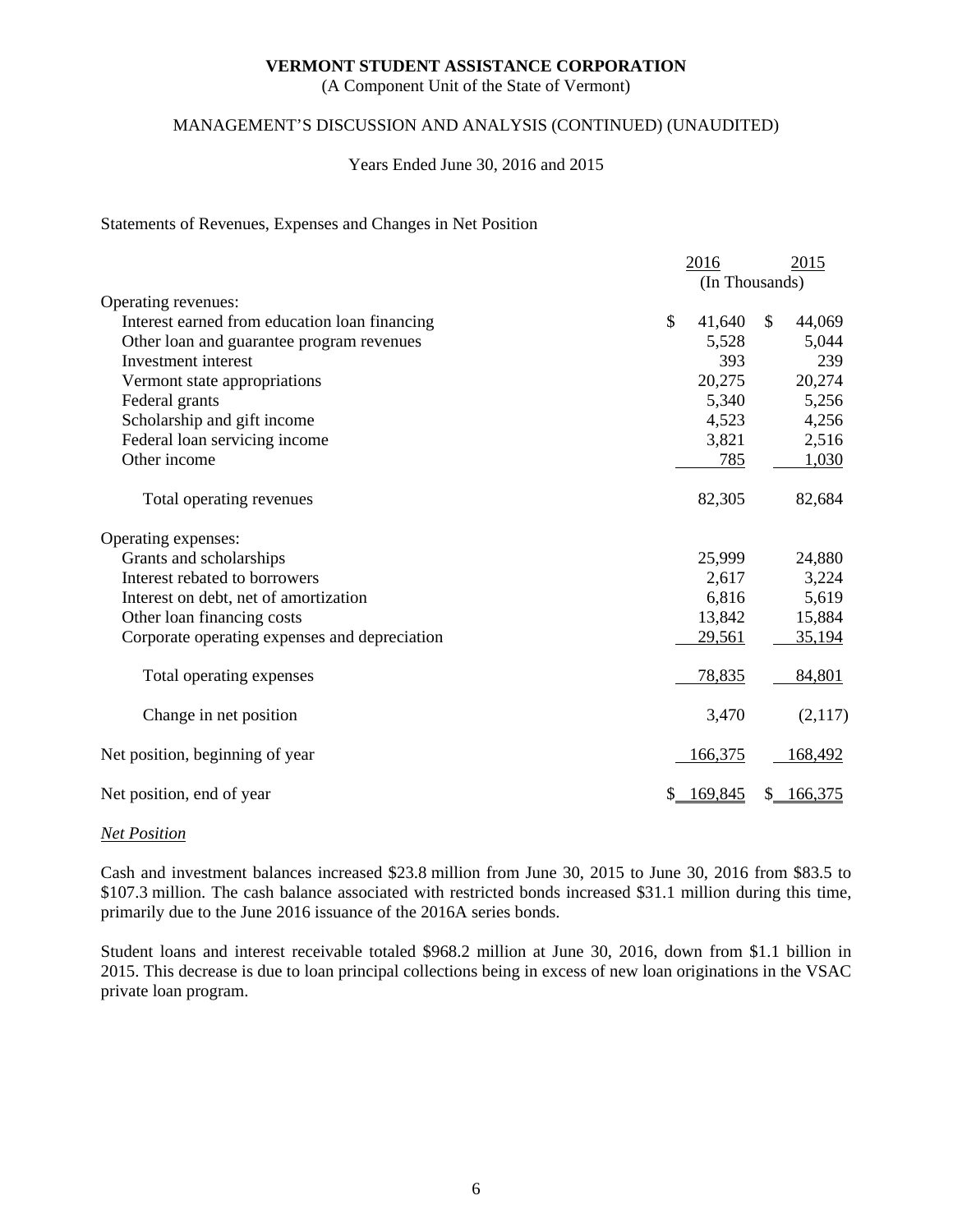(A Component Unit of the State of Vermont)

# MANAGEMENT'S DISCUSSION AND ANALYSIS (CONTINUED) (UNAUDITED)

Years Ended June 30, 2016 and 2015

Bonds and notes payable decreased \$110.7 million from \$987.1 million at June 30, 2015 to \$876.5 million at June 30, 2016. VSAC's financing activity in 2016 was comprised primarily of the following (in millions):

| Principal payments, 2012-13-14 variable rate notes | \$(159.8) |
|----------------------------------------------------|-----------|
| Principal payments, VSAC fixed rate bonds          | (6.2)     |
| Issuance of 2015A-1 student loan financing bond    | 22.1      |
| Issuance of 2016A-1 student loan financing bond    | 29.5      |
| Issuance of note payable, State of Vermont         | 4.0       |
| Other changes                                      | (0.3)     |
|                                                    | (110.7)   |

The 2012, 2013 and 2014 variable rate notes, which were issued in those years to refund letter of credit bonds, the ABCP Conduit note, and auction rate bonds, include a feature which requires periodic calculations of available cash used to pay bond principal. For more information regarding bonds and notes payable, see note 8 to the audited financial statements.

U.S. Treasury rebates payable is described in the expense discussion. This liability increased as of June 30, 2016 to \$2.5 million from \$1.9 million as of June 30, 2015.

Unrestricted net position decreased from \$92.9 million at June 30, 2015 to \$76.4 million at June 30, 2016. Including the Net Investment in Capital Assets section of Net Position, the year over year decrease is \$17.1 million. VSAC's unrestricted net position at June 30, 2016 and 2015 consists of the following (in millions):

|                                                                    | 2016  | 2015  |
|--------------------------------------------------------------------|-------|-------|
| Cash/investments held for new bond issuance and operating reserves | 17.1  | 23.7  |
| Investment in student loans and related interest                   | 40.7  | 46.5  |
| Physical plant                                                     | 15.2  | 15.8  |
| Subordinated VSAC bonds                                            | 22.5  | 22.5  |
| Other                                                              | (3.9) | 0.2   |
| Total unrestricted including Investment in Capital Assets          |       | 108.7 |

Restricted net position increased from \$57.6 million at June 30, 2015 to \$78.2 million at June 30, 2016. This increase was primarily in the bond funds due to the operating surplus in those funds and due to contributions of unrestricted assets to new bond issuances during the year. Of the \$78.2 million, \$72.8 million is restricted by bond resolutions. The remaining \$5.4 million is restricted for scholarships and grants and for programs to encourage students to pursue higher education.

# *Revenues*

VSAC's fiscal 2016 financial results increased net position by \$4.1 million. All revenues except gains on early extinguishment of debt are considered operating revenues. VSAC realized \$82.3 million in operating revenues versus \$78.2 million in total expenses. VSAC revenues include interest income on student loans, various federal interest subsidies and special allowance payments, State of Vermont appropriations, fees earned in the federal guarantee program, and servicing fees earned for servicing student loans owned by the United States government.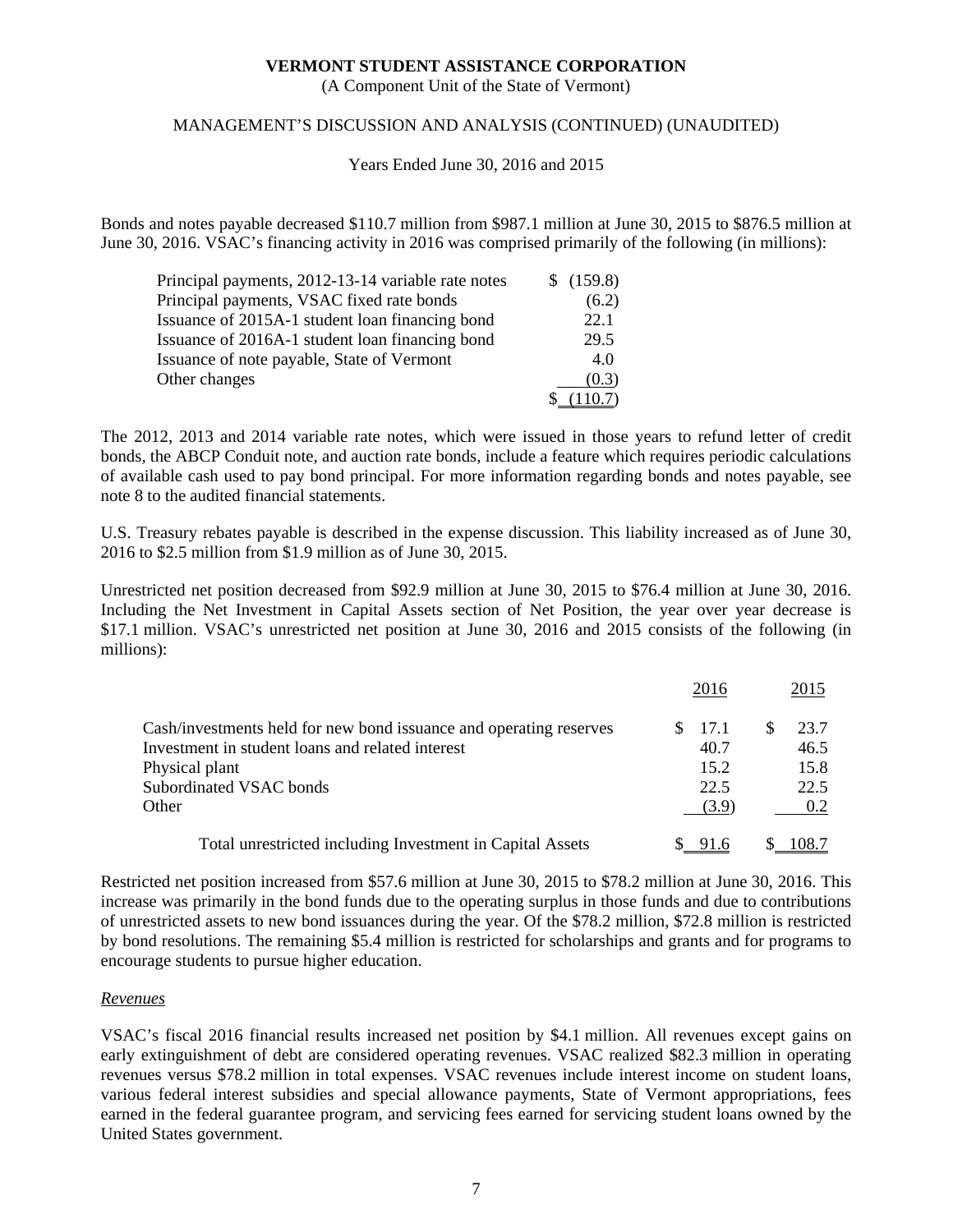(A Component Unit of the State of Vermont)

## MANAGEMENT'S DISCUSSION AND ANALYSIS (CONTINUED) (UNAUDITED)

#### Years Ended June 30, 2016 and 2015

Overall loan revenue to VSAC is closely related to the general interest rate environment and the amount of loans outstanding. During 2016, loan revenue decreased from \$44.1 to \$41.6 million. The components of loan revenue changes are as follows (in thousands):

|                                                   | 2016        | 2015                  |
|---------------------------------------------------|-------------|-----------------------|
| U.S. Department of Education Interest Benefits    | 2.173<br>S. | <sup>S</sup><br>2.871 |
| U.S. Department of Education Special Allowance    | 304         | 161                   |
| Borrower interest and fees on student loans       | 55,133      | 61.621                |
| Borrower interest paid to Department of Education | (15.970)    | (20, 584)             |
|                                                   |             |                       |

No new FFEL Program loans have been created since June 30, 2010. This affects the components of loan revenue differently:

- Interest for certain loans is paid by ED as a subsidized interest benefit on qualifying borrowers. This item decreased because the population of loans which qualify for this benefit is declining.
- ED also pays special allowance payments under certain interest rate conditions. This item increased slightly despite declining eligible loan balances because of increasing interest rate indices (LIBOR).
- Although VSAC originates new non-guaranteed loans, the population of ED-guaranteed loans is paying down more rapidly, resulting in decreased borrower interest and fees.
- Certain borrower interest, in excess of the special allowance formulae, must be paid to ED each quarter. The amount paid decreased as overall FFEL Program loans outstanding decreased and as the LIBOR index increased.

Interest rate risk on student loan assets is managed by closely matching the coupon rate reset frequency of our debt instruments with rates that drive our loan returns. Our 2010A-1, 2011A-1, 2012A-1, 2013A-1, 2014A-1, 2015A-1 and 2016A-1 private loan financing bonds are issued with fixed interest rates. The student loans pledged to these bonds also have fixed interest rates. All other outstanding student loan bonds and notes have variable interest rates reset on periodic intervals based on short-term LIBOR rates. The loans pledged to these bonds also have variable interest rates based on short-term LIBOR rates with similar reset frequencies.

Other revenues associated with the loan and loan guarantee programs include consolidation fees, rehabilitation fees, default aversion fees, collections revenues, and other program fees and revenues. These fees and revenues totaled \$5.5 million in 2016 and \$5.0 million in 2015. This increase is primarily due to improved recovery performance.

Interest rates on cash positions were slightly higher throughout the year ending June 30, 2016, resulting in higher interest earnings over the prior year. Investments include unrestricted, student loan and scholarship funds temporarily invested in short-term investments, and scholarship endowment funds invested for longterm growth and income. Other gains (losses) related to investing, both realized gains (losses) on sales and unrealized gains (losses) on appreciated (depreciated) assets held at year-end, are reflected in the Other Income line and were \$(126.4) thousand in 2016 and \$67.4 thousand in 2015.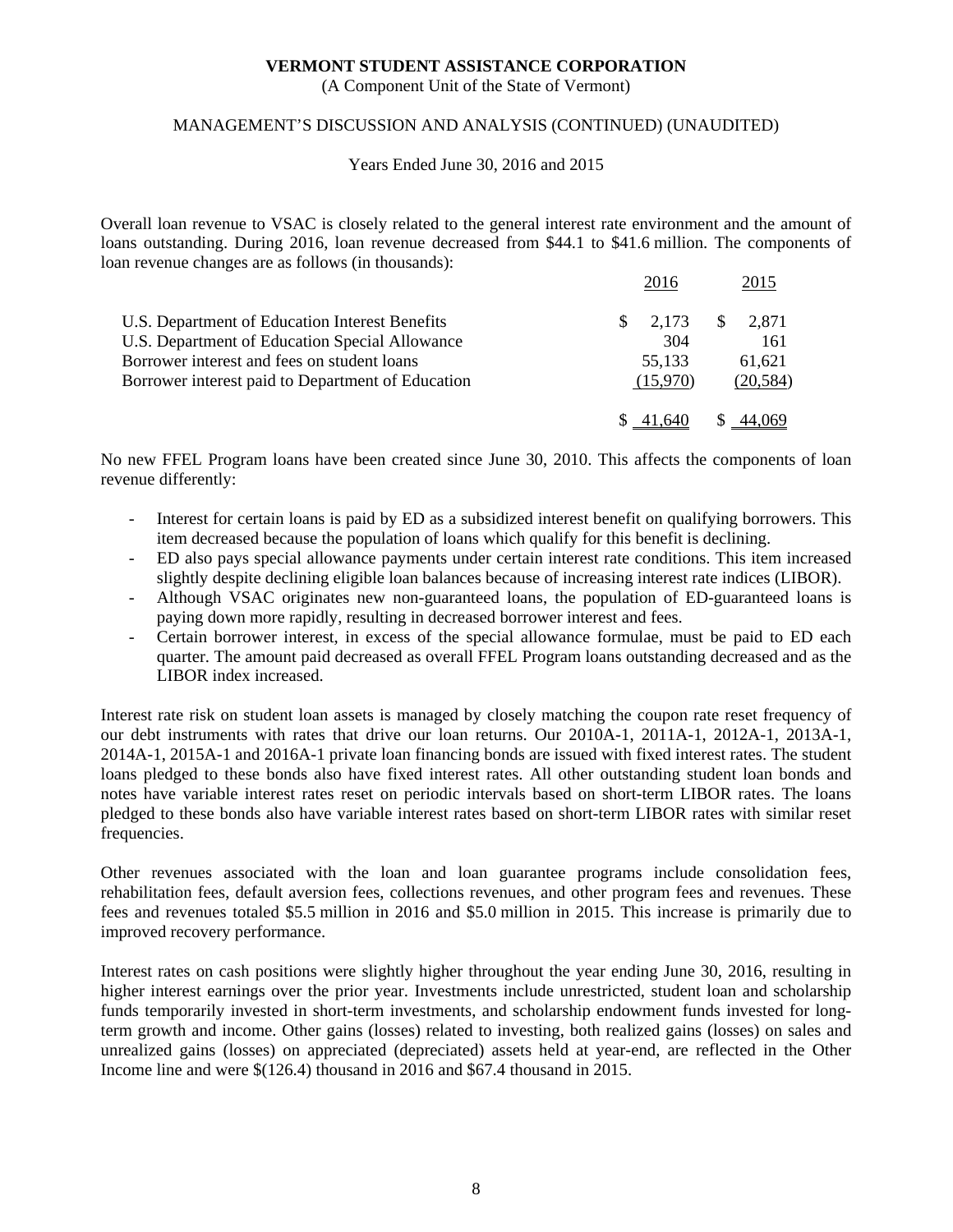(A Component Unit of the State of Vermont)

# MANAGEMENT'S DISCUSSION AND ANALYSIS (CONTINUED) (UNAUDITED)

#### Years Ended June 30, 2016 and 2015

VSAC's State funding support was unchanged at \$20.3 million in 2016 compared to \$20.3 million in 2015.

Federal grants were even at \$5.3 million in fiscal 2015 and fiscal 2016. Under VSAC's Federal grants for the year ended June 30, 2015, revenues were applied for only after VSAC had incurred expenses for administration, program activities and scholarships. For the year ended June 30, 2016, following a policy clarification received from ED, VSAC applied for funding for one Federal scholarship program in advance of scholarship awards and disbursements. Such funds will be maintained in a restricted bank account in the scholarship fund.

Scholarship revenues, principally restricted gifts and grants, increased from \$4.3 million in 2015 to \$4.5 million in 2016.

Revenues earned for servicing Federal-owned student loans increased from \$2.5 million in 2015 to \$3.8 million in 2016. The increase in Federal loan servicing revenue is due to newly-disbursed Federal loans allocated to VSAC during the year and compensation for Federal loan servicing systems changes.

#### *Expenses*

VSAC has four main types of expenses: 1. Student aid, 2. Interest and other costs of debt, 3. Noninterest costs of financing loans, and 4. Costs of operations.

Student Aid – VSAC provided Vermont students with \$26.0 million in student aid during fiscal 2016. \$20.0 million in grant aid was provided from State appropriations. An additional \$6.0 million was made available through various scholarship programs managed by VSAC. Direct aid in the form of grants and scholarships represented 33.0% of VSAC's operating expenses in fiscal 2016 compared to 29.3% in 2015.

While not strictly a student aid expense, interest rebated to borrowers helps current and former students and parents manage their education debt. VSAC provided \$2.6 million in rebates of interest to borrowers in 2016, which represents 3.3% of VSAC's operating expenses in fiscal 2016 compared to 3.8% in 2015. The dollar amount of this expense will continue to decline as the loans outstanding eligible for the rebates decrease.

It is also important to note that, while not an expense to the Corporation, a significant portion of aid to students is the \$34.8 million of loans VSAC made available to students and parents in fiscal 2016.

Interest Costs – In order to provide Vermont students and parents with low-cost loans, VSAC issues two types of bonds that remain outstanding as of June 30, 2016 and 2015. The interest costs of the bonds represent a major expense category for VSAC. The variable-rate notes were issued to refinance VSAC's auction-rated securities and are supported by variable-rate student loans. The student loans and bonds bear interest at a fixed margin added to one or three-month LIBOR. This margin does not change after being set when the bonds were sold and loans originated. Fixed-rate bonds were issued beginning in 2010 in order to finance newly-originated fixed-rate loans. These rate structures result in interest revenue to bond interest expense that is closely matched.

The variable-notes' principal is paying down faster than VSAC issues new fixed-rate bonds, resulting in a decrease in debt outstanding during the year. Although VSAC's bond and note balances decreased (as outlined above), VSAC's interest costs before the amortization of deferred gains on early refunding of bonds payable (\$7.4 million in 2016 and \$8.3 million in 2015) increased from \$14.0 in 2015 to \$14.2 million in 2016 due to increasing LIBOR interest rate indices affecting the variable-rate notes and due to the issuance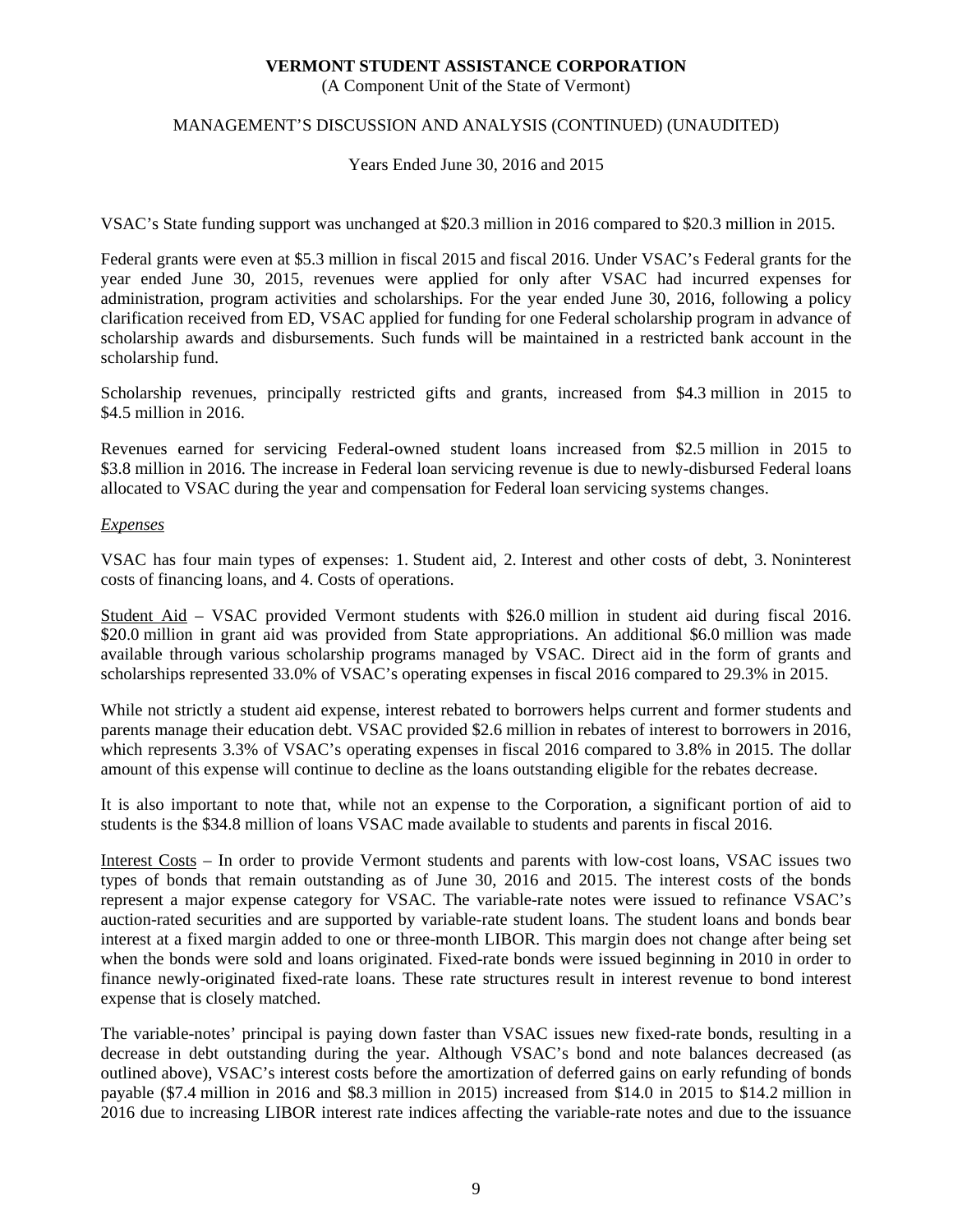(A Component Unit of the State of Vermont)

## MANAGEMENT'S DISCUSSION AND ANALYSIS (CONTINUED) (UNAUDITED)

Years Ended June 30, 2016 and 2015

of new fixed-rate bonds, which bear interest at a higher rate. Net of deferred gains on early refunding, this expense represents 8.6% of VSAC operating expenses in fiscal 2016 up from 6.6% in 2015.

Other Loan Financing Costs – Other expenses incurred in the loan financing area include credit enhancement and remarketing fees for our bond issues, consolidation and lender fees VSAC pays to the federal government, provisions for changes in arbitrage earnings liability to the U.S. Treasury, and increases in VSAC's provision for uninsured loan losses, as well as a variety of other costs incurred in issuing and managing \$875.9 million in outstanding bonds and notes. These costs totaled \$13.8 million in fiscal 2016 and \$15.9 million in 2015, representing approximately 17.6% and 18.8%, respectively, of total operating expenses in these years. The decrease of \$2.0 million in this expense was primarily the result of decreased provisions for loan losses (down \$1.0 million) and decreased FFELP Consolidation fees (down \$0.8 million), both down due to decreasing loan balances. Another component of Other Loan Financing Costs, arbitrage liability represents earnings on tax-exempt bond-financed loans and investments that would be returned to the U.S. Treasury if the loan portfolios were completely liquidated at June 30 and all bondholders were repaid. By using interest rebates to VSAC borrowers, it is managed to minimize the probability of a liability balance at the end of a bond life cycle.

Costs of Operations – The costs of operating VSAC's programs, as well as facilities and overhead costs, totaled \$30.0 million in fiscal 2016 compared to \$35.2 million in fiscal 2015. The primary components of VSAC's operating costs (in thousands) were as follows for the years ended June 30:

|                                  | 2016   | 2015      |
|----------------------------------|--------|-----------|
| Salaries and wages               | 13,642 | 13,894    |
| Employee healthcare costs        | 4,365  | 4,359     |
| Other employee benefit costs     | 2,585  | 2,725     |
| Administrative expenses          | 8.969  | 14,216    |
| <b>Total Costs of Operations</b> | 29,561 | $-35,194$ |

Employee health care expenses were essentially flat, despite broad-based health care increases seen nationally. The \$5.2 million decrease in administrative expenses is primarily due to non-recurring litigation and settlement costs which occurred in 2015. Overall costs of operations represent 37.5% of total operating expenses in fiscal 2016 compared to 41.5% in 2015.

Expenses for 2016 totaled \$78.8 million. Revenues totaled \$82.3 million. The change in total net position for the year was an increase of \$3.5 million. The ending balance of net position at June 30, 2016 was \$169.8 million, as compared to \$166.4 million at June 30, 2015.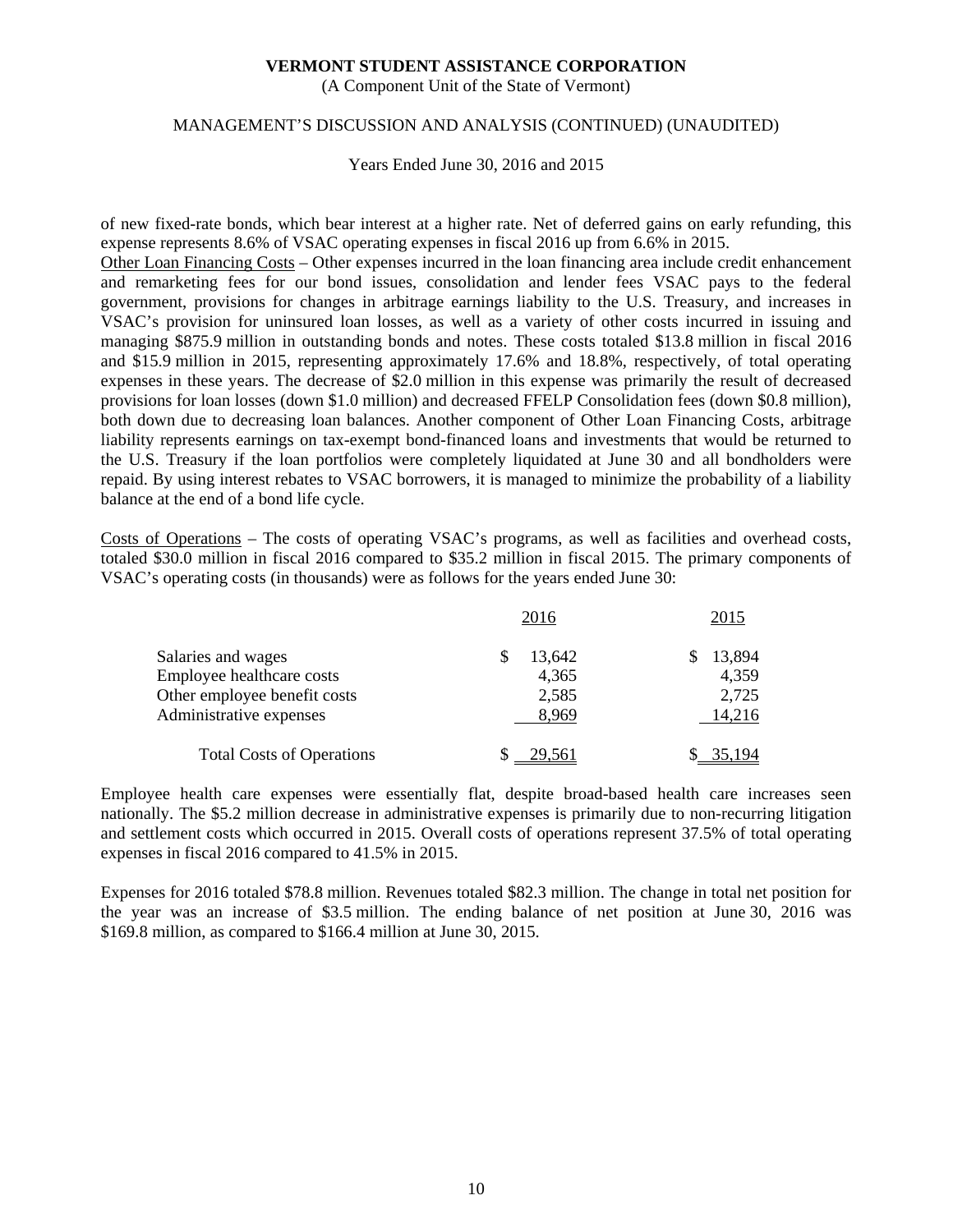(A Component Unit of the State of Vermont)

# MANAGEMENT'S DISCUSSION AND ANALYSIS (CONTINUED) (UNAUDITED)

#### Years Ended June 30, 2016 and 2015

# **FISCAL 2015**

# *Fiscal 2015 Highlights and Overall Financial Position*

- VSAC's total net (deficit) surplus for the years ended June 30, 2015 and 2014 was \$(2.1) million and \$4.6 million, respectively.
- During the year ended June 30, 2015, VSAC had a net operating deficit of \$2.1 million compared to a surplus of \$3.7 million during the year ended June 30, 2014.
- Interest expense, which is a combination of bond interest costs offset by amortization of deferred gains on early bond retirement, decreased \$1.3 million from 2014 to 2015. Bond interest costs were down \$1.0 million due primarily to reductions in bonds outstanding. The deferred gain amortization for 2015 was \$8.3 million versus \$8.0 million in 2014.
- VSAC recorded no gains in 2015 as a result of retiring bonds before their maturity for less than par value. This activity resulted in a gain of \$887 thousand in 2014.
- VSAC's total net position decreased \$2.1 million to \$166.4 million.
- During the year ended June 30, 2015, VSAC provided \$24.9 million in grants and scholarships to Vermont students.
- VSAC originated \$29.1 million in new loans to students and parents. VSAC holds and services \$1.1 billion in education loans receivable and related interest at June 30, 2015.
- VSAC returned over \$3.2 million in interest rebates to students in its loan programs during fiscal 2015.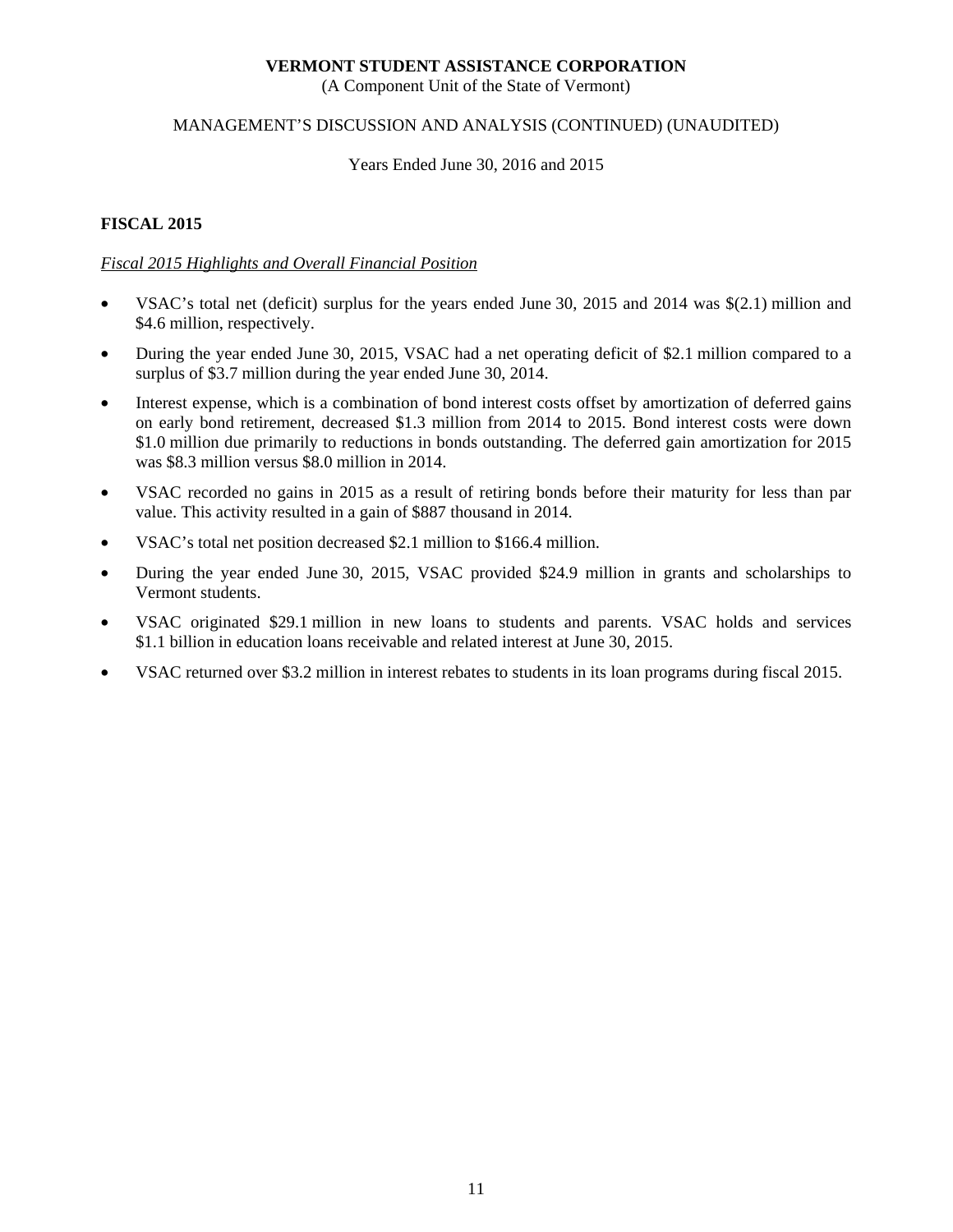(A Component Unit of the State of Vermont)

# MANAGEMENT'S DISCUSSION AND ANALYSIS (CONTINUED) (UNAUDITED)

Years Ended June 30, 2016 and 2015

# Condensed Financial Information

# Statements of Net Position

|                                                                   | 2015          | 2014           |
|-------------------------------------------------------------------|---------------|----------------|
| Assets:                                                           |               | (In Thousands) |
| Cash and investments                                              | \$<br>83,520  | \$<br>93,628   |
| Education loans receivable (plus interest)                        | 1,104,907     | 1,266,921      |
|                                                                   |               |                |
| Other assets                                                      | 17,908        | 18,232         |
| <b>Total</b> assets                                               | \$1,206,335   | \$1,378,781    |
| Liabilities:                                                      |               |                |
| Bonds and notes payable (plus interest)                           | \$<br>987,114 | \$1,148,713    |
| U.S. Treasury rebates payable                                     | 1,875         | 1,467          |
| Other liabilities                                                 | 8,664         | 9,456          |
|                                                                   |               |                |
| <b>Total liabilities</b>                                          | 997,653       | 1,159,636      |
| Deferred inflows of resources:                                    |               |                |
| Deferred gains on early refunding of bonds payable                | 42,307        | 50,653         |
| Total liabilities and deferred inflows of resources               | 1,039,960     | 1,210,289      |
| Net position:                                                     |               |                |
| Restricted                                                        | 57,631        | 39,776         |
| Unrestricted                                                      | 92,927        | 112,631        |
| Net investment in capital assets                                  | 15,817        | 16,085         |
| Total net position                                                | 166,375       | 168,492        |
| Total liabilities, deferred inflows of resources and net position | \$1,206,335   | \$1,378,781    |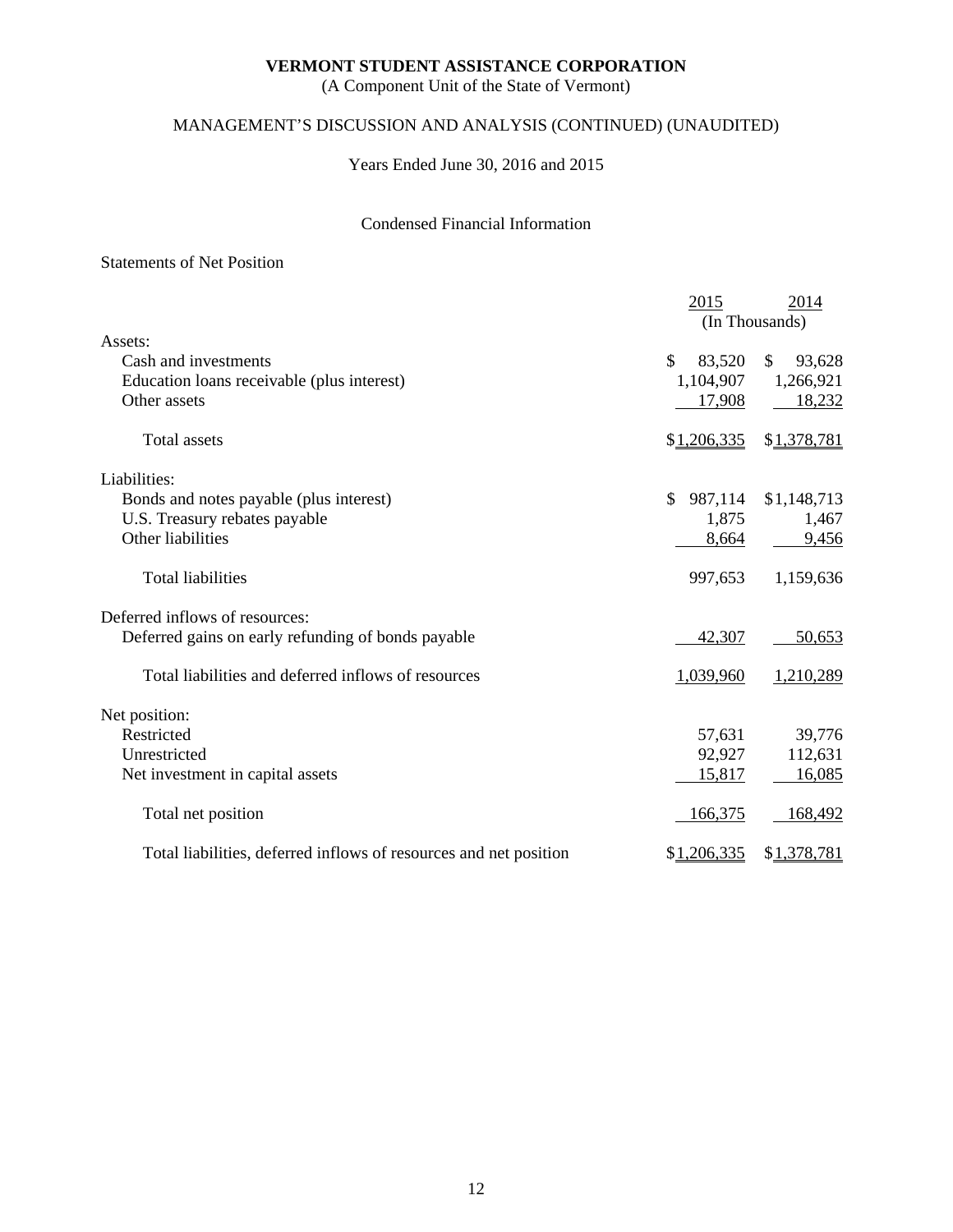(A Component Unit of the State of Vermont)

# MANAGEMENT'S DISCUSSION AND ANALYSIS (CONTINUED) (UNAUDITED)

#### Years Ended June 30, 2016 and 2015

#### Statements of Revenues, Expenses and Changes in Net Position

|                                               | 2015         | 2014           |
|-----------------------------------------------|--------------|----------------|
|                                               |              | (In Thousands) |
| Operating revenues:                           |              |                |
| Interest earned from education loan financing | \$<br>44,069 | \$<br>48,607   |
| Other loan and guarantee program revenues     | 5,044        | 6,729          |
| Investment interest                           | 239          | 264            |
| Vermont state appropriations                  | 20,274       | 20,468         |
| Federal grants                                | 5,256        | 5,572          |
| Scholarship and gift income                   | 4,256        | 3,701          |
| Federal loan servicing income                 | 2,516        | 2,688          |
| Other income                                  | 1,030        | 1,365          |
| Total operating revenues                      | 82,684       | 89,394         |
| Operating expenses:                           |              |                |
| Grants and scholarships                       | 24,880       | 24,896         |
| Interest rebated to borrowers                 | 3,224        | 3,937          |
| Interest on debt, net of amortization         | 5,619        | 6,920          |
| Other loan financing costs                    | 15,884       | 20,273         |
| Corporate operating expenses and depreciation | 35,194       | 29,669         |
| Total operating expenses                      | 84,801       | 85,695         |
| Change in net position from operations        | (2,117)      | 3,699          |
| Gains on early bond extinguishments           |              | 887            |
| Change in net position                        | (2,117)      | 4,586          |
| Net position, beginning of year               | 168,492      | 163,906        |
| Net position, end of year                     | 166,375      | \$168,492      |

#### *Net Position*

Cash and investment balances decreased \$10.1 million from \$93.6 million at June 30, 2014 to \$83.5 million at June 30, 2015 . The cash was used to make required principal payments on restricted bonds, to extinguish bonds, to pay costs of issuing new bonds, and to support delivery of our programs and services.

Student loans and interest receivable totaled \$1.1 billion at June 30, 2015, down from \$1.3 billion in 2014. This decrease is due to loan principal collections being in excess of new loan originations in the VSAC private loan program.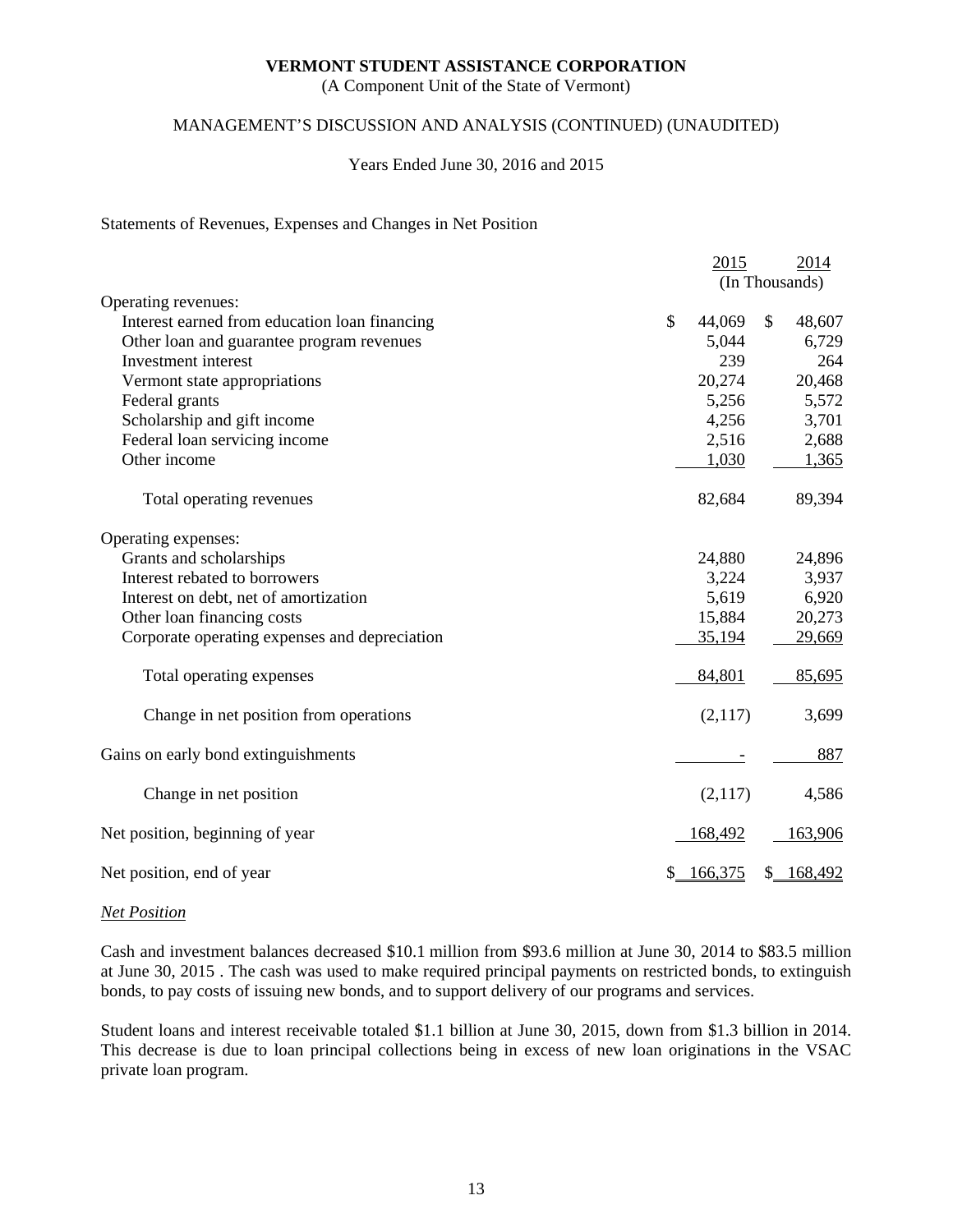(A Component Unit of the State of Vermont)

# MANAGEMENT'S DISCUSSION AND ANALYSIS (CONTINUED) (UNAUDITED)

Years Ended June 30, 2016 and 2015

Bonds and notes payable decreased \$162 million from \$1.1 billion at June 30, 2014 to \$987 million at June 30, 2015. VSAC's financing activity in 2015 was comprised primarily of the following (in millions):

| Early extinguishments - 1995-2012 series bonds      | (69.6)  |
|-----------------------------------------------------|---------|
| Principal payments, 2012-13-14 variable rate notes  | (181.9) |
| Scheduled principal payments, VSAC fixed rate bonds | (0.5)   |
| Issuance of 2014A-1 Student loan financing bond     | 29.9    |
| Issuance of 2014B refinancing bond                  | 59.7    |
| Change in bond premium/discount                     | 0.8     |
|                                                     | 161.6)  |

The 2012, 2013 and 2014 variable rate notes, which were issued in those years to refund letter of credit bonds, the ABCP Conduit note, and auction rate bonds, include a feature which requires that periodic calculations of available cash are used to pay bond principal.

U.S. Treasury rebates payable is described in the expense discussion. This liability increased as of June 30, 2015 to \$1.9 million from \$1.5 million as of June 30, 2014.

Unrestricted net position decreased from \$112.6 million at June 30, 2014 to \$92.9 million at June 30, 2015. Including the Net Investment in Capital Assets section of Net Position, the year over year decrease is \$20.0 million. VSAC's unrestricted net position at June 30, 2015 and 2014 consists of the following (in millions):

|                                                                    | 2015       | 2014  |
|--------------------------------------------------------------------|------------|-------|
| Cash/investments held for new bond issuance and operating reserves | 23.7<br>S. | 31.8  |
| Investment in student loans and related interest                   | 46.5       | 57.4  |
| Physical plant                                                     | 15.8       | 16.1  |
| Subordinated VSAC bonds                                            | 22.5       | 22.5  |
| Other                                                              | 0.2        | 0.9   |
| Total unrestricted including Investment in Capital Assets          | \$108.7    | 128.7 |

Restricted net position increased from \$39.8 million at June 30, 2014 to \$57.6 million at June 30, 2015. This increase was primarily in the bond funds due to the operating surplus in those funds and due to contributions of unrestricted assets to new bond issuances during the year. Of the \$57.6 million, \$51.8 million is restricted by bond resolutions. The remaining \$5.8 million is restricted for scholarships and grants and for programs to encourage students to pursue higher education.

#### *Revenues*

VSAC's fiscal 2015 financial results decreased net position by \$2.1 million. All revenues except gains on early extinguishment of debt are considered operating revenues. VSAC realized \$82.7 million in operating revenues versus \$84.8 million in total expenses. VSAC revenues include interest income on student loans, various federal interest subsidies and special allowance payments, State of Vermont appropriations, fees earned in the federal guarantee program, and servicing fees earned for servicing student loans owned by the United States government.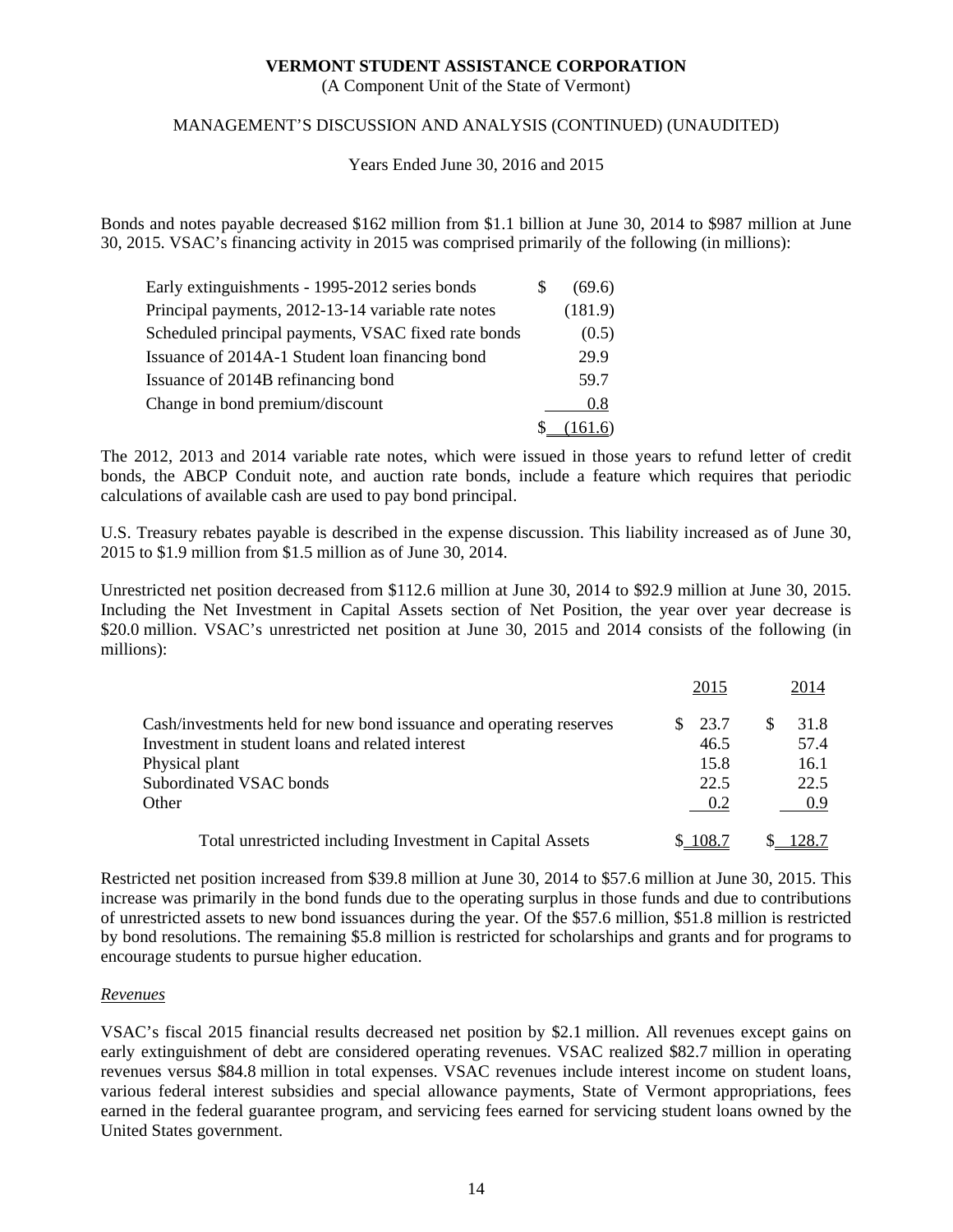(A Component Unit of the State of Vermont)

### MANAGEMENT'S DISCUSSION AND ANALYSIS (CONTINUED) (UNAUDITED)

Years Ended June 30, 2016 and 2015

Overall loan revenue to VSAC is closely related to the general interest rate environment and the amount of loans outstanding. During 2015, loan revenue decreased from \$48.6 to \$44.1 million. The components of loan revenue changes are as follows (in thousands):

|                                                   | 2015         | 2014               |
|---------------------------------------------------|--------------|--------------------|
| U.S. Department of Education Interest Benefits    | 2.871<br>SS. | $\frac{\$}{3,775}$ |
| U.S. Department of Education Special Allowance    | 161          | 152                |
| Borrower interest and fees on student loans       | 61.621       | 69.649             |
| Borrower interest paid to Department of Education | (20, 584)    | (24,969)           |
|                                                   | 44,069       | 48,607             |

Interest for certain loans is paid by ED as a subsidized interest benefit to qualifying borrowers. ED also pays special allowance payments under certain interest rate conditions. Because no new FFEL Program loans have been created since June 30, 2010, all of the revenue lines associated with this program have decreased this year. Additionally, certain borrower interest, in excess of the special allowance formulae, must be paid to ED each quarter. The amount paid decreased as overall FFEL Program loans outstanding decreased.

Interest rate risk on student loan assets is managed by closely matching the coupon rate reset frequency of our debt instruments with rates that drive our loan returns. Our 2010A-1, 2011A-1, 2012A-1, 2013A-1 and 2014A-1 private loan financing bonds are issued with fixed interest rates. The student loans pledged to these bonds also have fixed interest rates. All other outstanding student loan bonds and notes have variable interest rates reset on periodic intervals based on short-term LIBOR rates. The loans pledged to these bonds also have variable interest rates based on short-term LIBOR rates with similar reset frequencies.

Other revenues associated with the loan and loan guarantee programs include consolidation fees, rehabilitation fees, default aversion fees, collections revenues, and other program fees and revenues. These fees and revenues totaled \$5.0 million in 2015 and \$6.7 million in 2014. This decrease is primarily due to a change in the Higher Education Act which decreased the permitted revenues retained from rehabilitated defaulted loans.

Interest rates remained very low throughout the year; in addition, the balances invested were also lower resulting in decreased interest revenue on investments. Investments include unrestricted, student loan and scholarship funds temporarily invested in short term investments, and scholarship endowment funds invested for long-term growth and income. Other gains related to investing, both realized gains on sales and unrealized gains on appreciated assets held at year end, are reflected in the Other Income line and were \$67.4 thousand in 2015 and \$570.3 thousand in 2014.

VSAC's State funding support was essentially unchanged at \$20.3 million in 2015 compared to \$20.5 million in 2014.

Federal grants decreased slightly from \$5.6 million in fiscal 2014 to \$5.3 million in fiscal 2015. Under VSAC's Federal grants, revenues are applied for only after VSAC has incurred the expenses for administration, program activities and scholarships.

Scholarship revenues, principally restricted gifts and grants, increased from \$3.7 million in 2014 to \$4.3 million in 2015.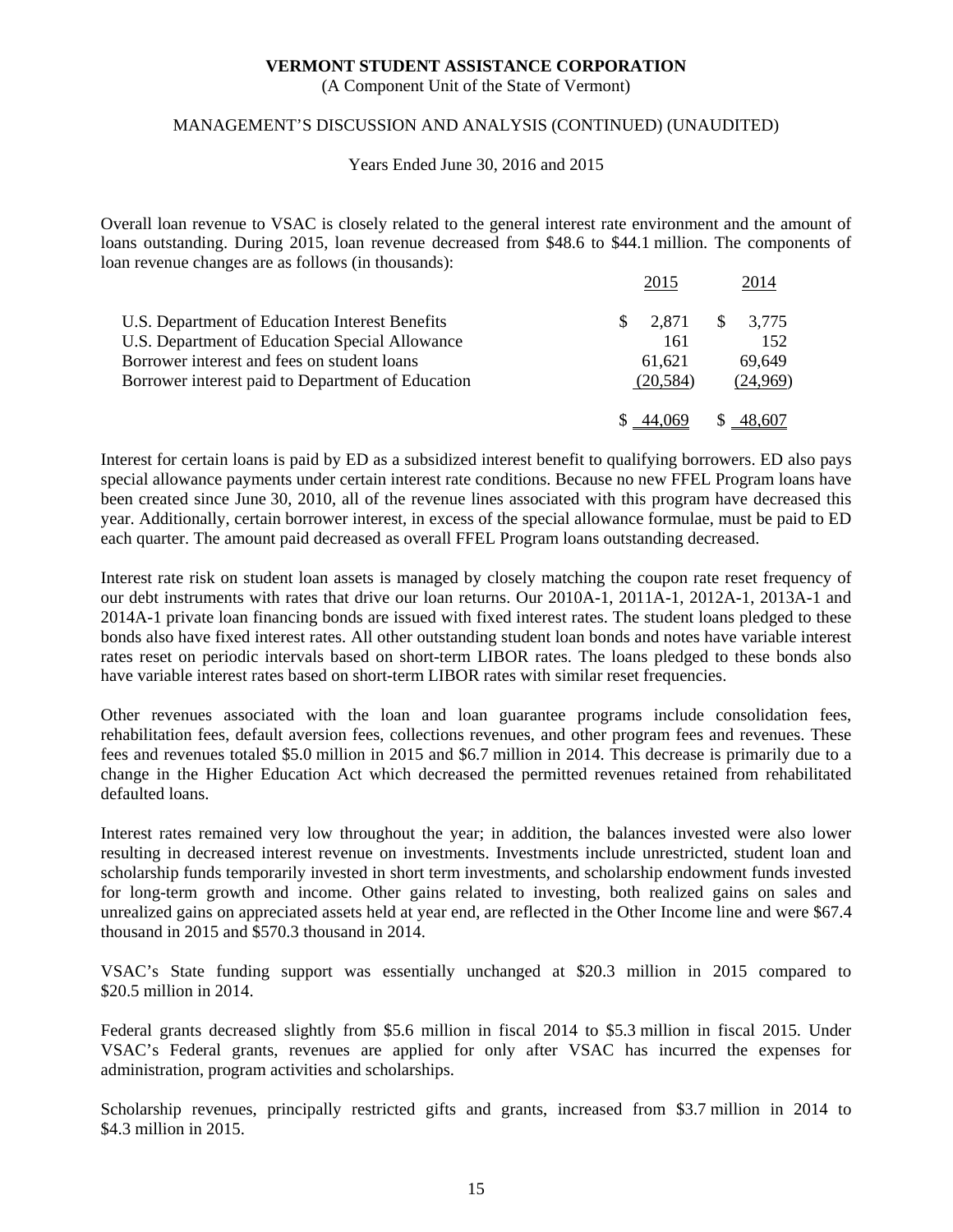(A Component Unit of the State of Vermont)

### MANAGEMENT'S DISCUSSION AND ANALYSIS (CONTINUED) (UNAUDITED)

Years Ended June 30, 2016 and 2015

Revenues earned for servicing Federal-owned student loans decreased from \$2.7 million in 2014 to \$2.5 million in 2015. The decrease in Federal loan servicing revenue is due to Federal loans no longer being serviced by VSAC as a result of paying off or defaulting, partially offset by newly disbursed Federal loans.

## *Expenses*

VSAC has four main types of expenses: 1. Student aid, 2. Interest and other costs of debt, 3. Noninterest costs of financing loans, and 4. Costs of operations.

Student Aid – VSAC provided Vermont students with \$24.9 million in student aid during fiscal 2015. \$19.2 million in grant aid was provided from State appropriations. An additional \$5.7 million was made available through various scholarship programs managed by VSAC. Direct aid in the form of grants and scholarships represented 29.3% of VSAC's operating expenses in fiscal 2015 compared to 29.0% in 2014.

While not strictly a student aid expense, interest rebated to borrowers helps current and former students and parents manage their education debt. VSAC provided \$3.2 million in rebates of interest to borrowers in 2015 which represents 3.8% of VSAC's operating expenses in fiscal 2015 compared to 4.6% in 2014. The dollar amount of this expense will continue to decline as the loans outstanding eligible for the rebates decrease.

It is also important to note that, while not an expense to the Corporation, a significant portion of aid to students is the \$29.1 million of loans VSAC made available to students and parents in fiscal 2015.

Interest Costs – In order to provide Vermont students and parents with low cost loans, VSAC issues bonds. The interest costs of the bonds represent a major expense category for VSAC. To help reduce VSAC's exposure to auction bond interest rate risk, the Corporation in 2013 and 2015 issued refinancing notes and used existing cash to refund and extinguish \$1.3 billion and \$66.5 million, respectively, of bonds and notes before their scheduled maturities, leaving \$66.5 million and \$0.0 million in auction rate bonds outstanding as of June 30, 2014 and 2015, respectively. The notes, which were issued to refinance the 1995-2007 series, 2008 series, and ABCP Conduit facilities, bear interest at a fixed margin added to one or three month LIBOR. This margin was set at the time the bonds were sold and does not change over the life of the bonds. The loan assets pledged to these bonds have their interest rates set the same way. The loans have a margin, fixed at the time the loans were issued, added to LIBOR. The bonds issued from 2010 to 2015 to finance newly issued fixed rate loans contain fixed interest rates paid to investors. These fixed rate bonds and refinancing notes result in interest revenue to bond interest expense that is closely matched.

Because of the decrease in bond and note balances (as outlined above), VSAC interest costs before the amortization of deferred gains on early refunding of bonds payable (\$8.3 million in 2015 and \$8.0 million in 2014) decreased from \$14.9 to \$14.0 million. Net of deferred gains on early refunding, this expense represents 6.6% of VSAC operating expenses in fiscal 2015, down from 8.1% in 2014.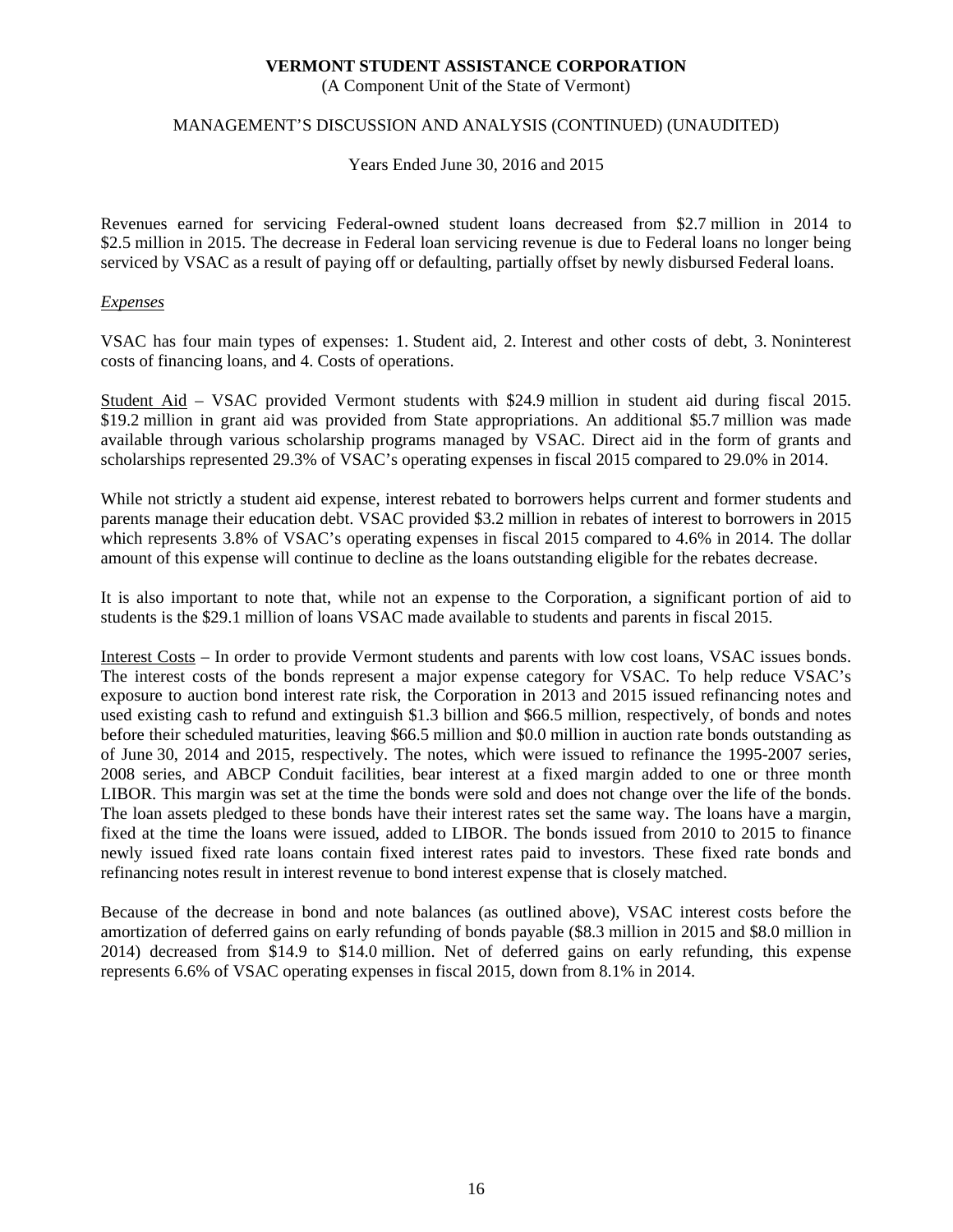(A Component Unit of the State of Vermont)

#### MANAGEMENT'S DISCUSSION AND ANALYSIS (CONCLUDED) (UNAUDITED)

Years Ended June 30, 2016 and 2015

Other Loan Financing Costs – Other expenses incurred in the loan financing area include credit enhancement and remarketing fees for our bond issues, consolidation and lender fees VSAC pays to the federal government, provisions for changes in arbitrage earnings liability to the U.S. Treasury, and increases in VSAC's provision for uninsured loan losses, as well as a variety of other costs incurred in issuing and managing \$986.7 million in outstanding bonds and notes. These costs totaled \$15.9 million in fiscal 2015 and \$20.3 million in 2014, representing approximately 18.8% and 23.7%, respectively, of total operating expenses in these years. The decrease of \$4.4 million in this expense was primarily the result of decreased provisions for loan losses (down \$3.8 million due to decreased loan balances and improved collections performance). Another component of Other Loan Financing Costs, arbitrage liability represents earnings on tax exempt bond-financed loans and investments that would be returned to the U.S. Treasury if the loan portfolios were completely liquidated at June 30 and all bondholders were repaid. By using interest rebates to VSAC borrowers, it is managed to minimize the probability of a liability balance at the end of a bond life cycle.

Costs of Operations – The costs of operating VSAC's programs, as well as facilities and overhead costs, totaled \$35.2 million in fiscal 2015 compared to \$29.7 million in fiscal 2014. The primary components of VSAC's operating costs (in thousands) were as follows for the years ended June 30:

|                                  | 2015   | 2014   |
|----------------------------------|--------|--------|
| Salaries and wages               | 13,894 | 14,026 |
| Employee health care costs       | 4,359  | 3,863  |
| Other employee benefit costs     | 2,725  | 2,847  |
| Administrative expenses          | 14,216 | 8,933  |
| <b>Total Costs of Operations</b> |        | 29,669 |

Employee health care expenses increased by over 12 percent reflecting broad based health care increases seen nationally. The \$5.3 million increase in administrative expenses is primarily due to non-recurring litigation and settlement costs. Overall costs of operations represent 41.5% of total operating expenses in fiscal 2015 compared to 34.6% in 2014.

Expenses for 2015 totaled \$84.8 million. Revenues totaled \$82.7 million. The change in total net position for the year was a decrease of \$2.1 million. The ending balance of net position at June 30, 2015 was \$166.4 million, as compared to \$168.5 million at June 30, 2014.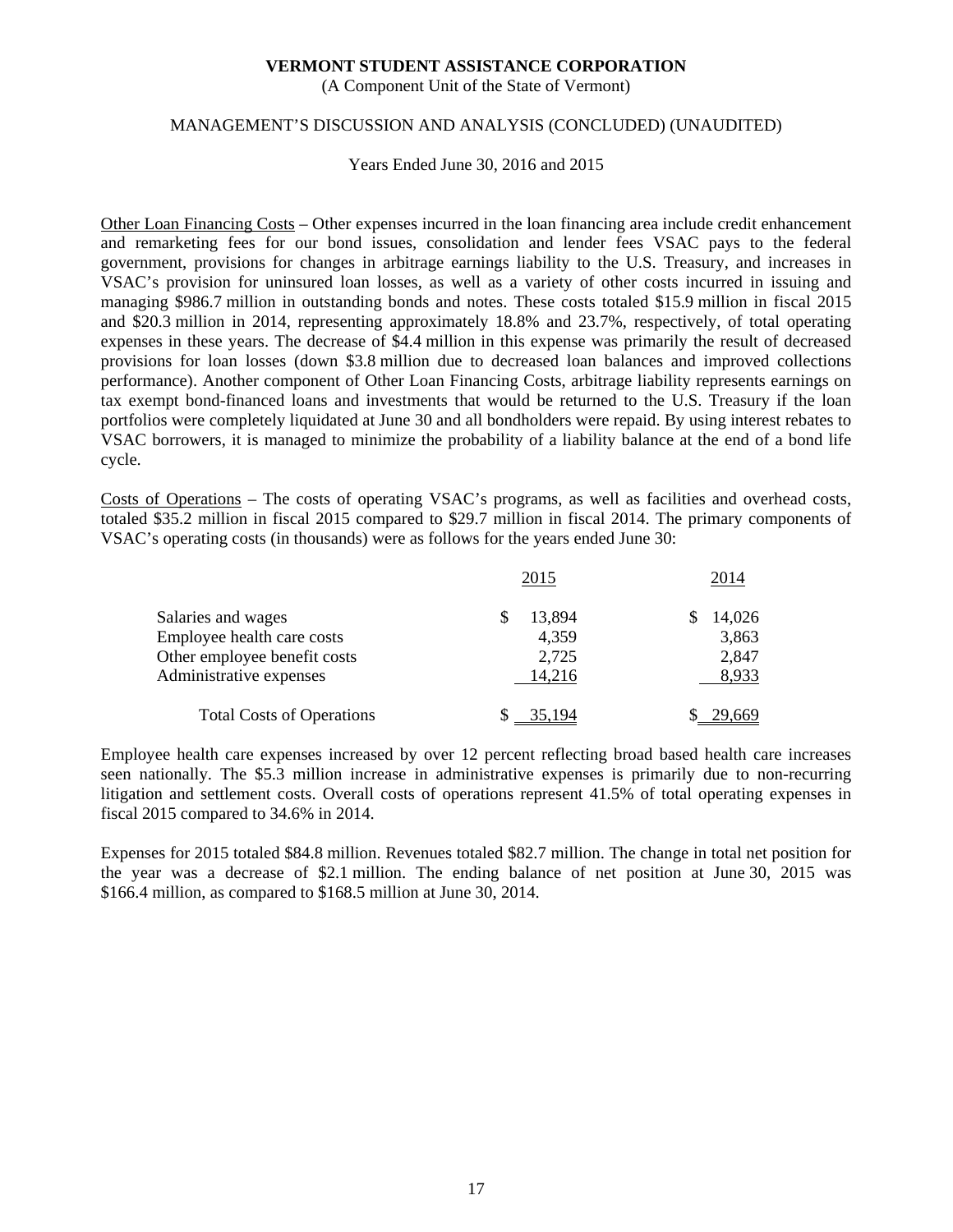(A Component Unit of the State of Vermont)

# STATEMENTS OF NET POSITION

# June 30, 2016 and 2015

# ASSETS

|                                             | 2016         | 2015                   |
|---------------------------------------------|--------------|------------------------|
|                                             |              | (In Thousands)         |
| Current assets:                             |              |                        |
| Cash and cash equivalents                   | \$<br>23,141 | 25,906<br>$\mathbb{S}$ |
| Investments                                 |              | 4,527                  |
| Receivables                                 |              |                        |
| Student loans, net                          | 136,443      | 147,955                |
| Student loan interest and special allowance | 9,331        | 8,673                  |
| Investment interest                         | 22           | 17                     |
| Federal administrative and program fees     | 180          | 190                    |
| Other                                       | 3,459        | 1,459                  |
| Other assets                                | 593          | 425                    |
| Total current assets                        | 173,169      | 189,152                |
| Noncurrent assets:                          |              |                        |
| Restricted cash                             | 79,764       | 48,643                 |
| Scholarship endowment investments           | 4,396        | 4,444                  |
| Student loans receivable, net               | 822,453      | 948,279                |
| Capital assets, net                         | 15,201       | 15,817                 |
| Total noncurrent assets                     | 921,814      | 1,017,183              |

Total assets  $$1,094,983$   $$1,206,335$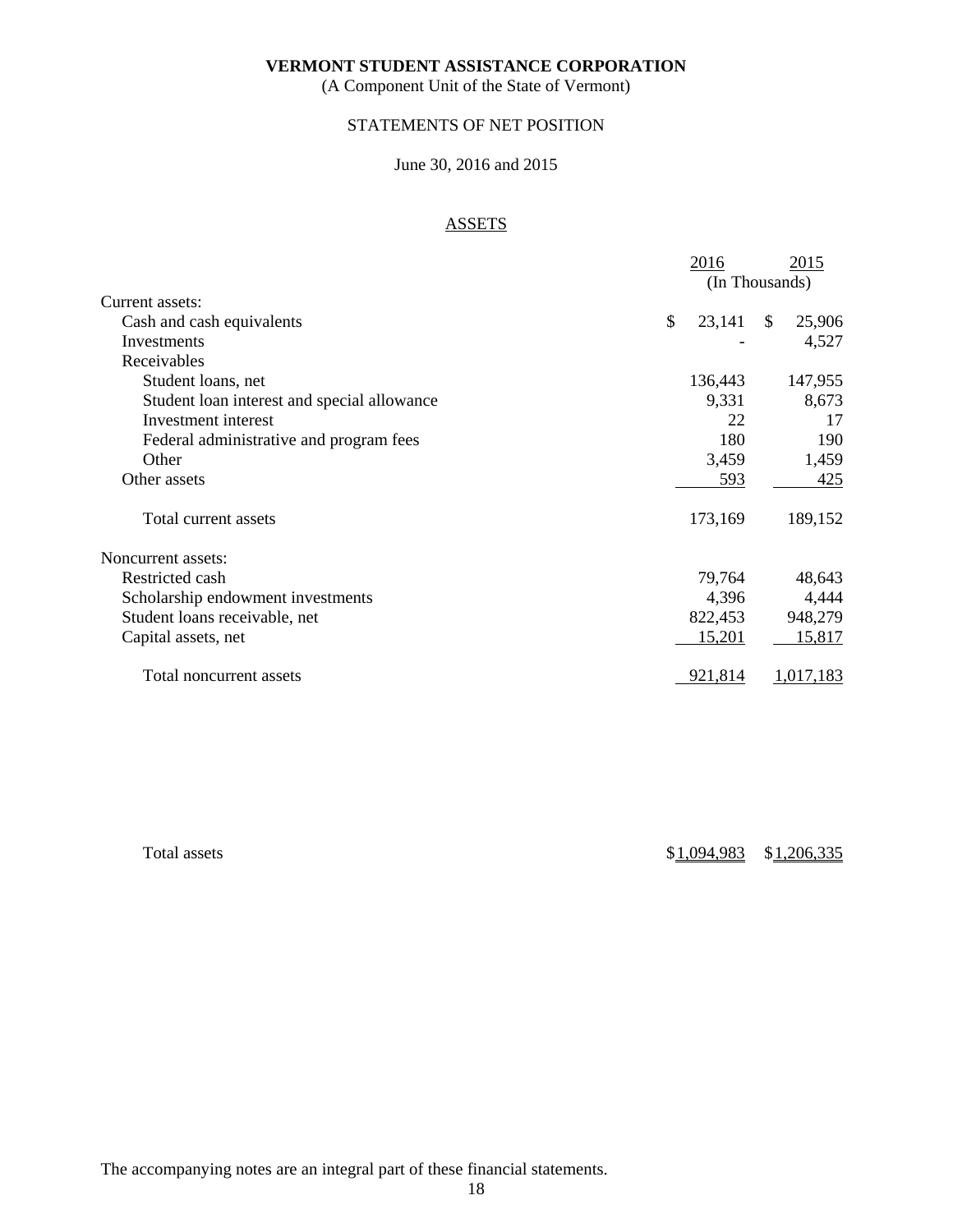# LIABILITIES, DEFERRED INFLOWS OF RESOURCES AND NET POSITION

|                                                                   | 2016        | 2015           |
|-------------------------------------------------------------------|-------------|----------------|
|                                                                   |             | (In Thousands) |
| Current liabilities:                                              |             |                |
| Bonds and notes payable                                           | \$<br>6,855 | \$<br>1,600    |
| Accounts payable and other liabilities                            | 4,412       | 3,028          |
| Accrued interest on bonds payable                                 | 563         | 434            |
| Unearned revenue                                                  | 6,920       | 5,636          |
| Total current liabilities                                         | 18,750      | 10,698         |
| Noncurrent liabilities:                                           |             |                |
| Bonds and note payable                                            | 869,035     | 985,080        |
| U.S. Treasury rebates payable                                     | 2,457       | 1,875          |
| Total noncurrent liabilities                                      | 871,492     | 986,955        |
| <b>Total liabilities</b>                                          | 890,242     | 997,653        |
| Deferred inflows of resources:                                    |             |                |
| Deferred gains on early refunding of bonds payable                | 34,896      | 42,307         |
| Total liabilities and deferred inflows of resources               | 925,138     | 1,039,960      |
| Net position:                                                     |             |                |
| Net investment in capital assets                                  | 15,201      | 15,817         |
| Restricted                                                        | 78,204      | 57,631         |
| Unrestricted                                                      | 76,440      | 92,927         |
| Total net position                                                | 169,845     | 166,375        |
| Total liabilities, deferred inflows of resources and net position | \$1,094,983 | \$1,206,335    |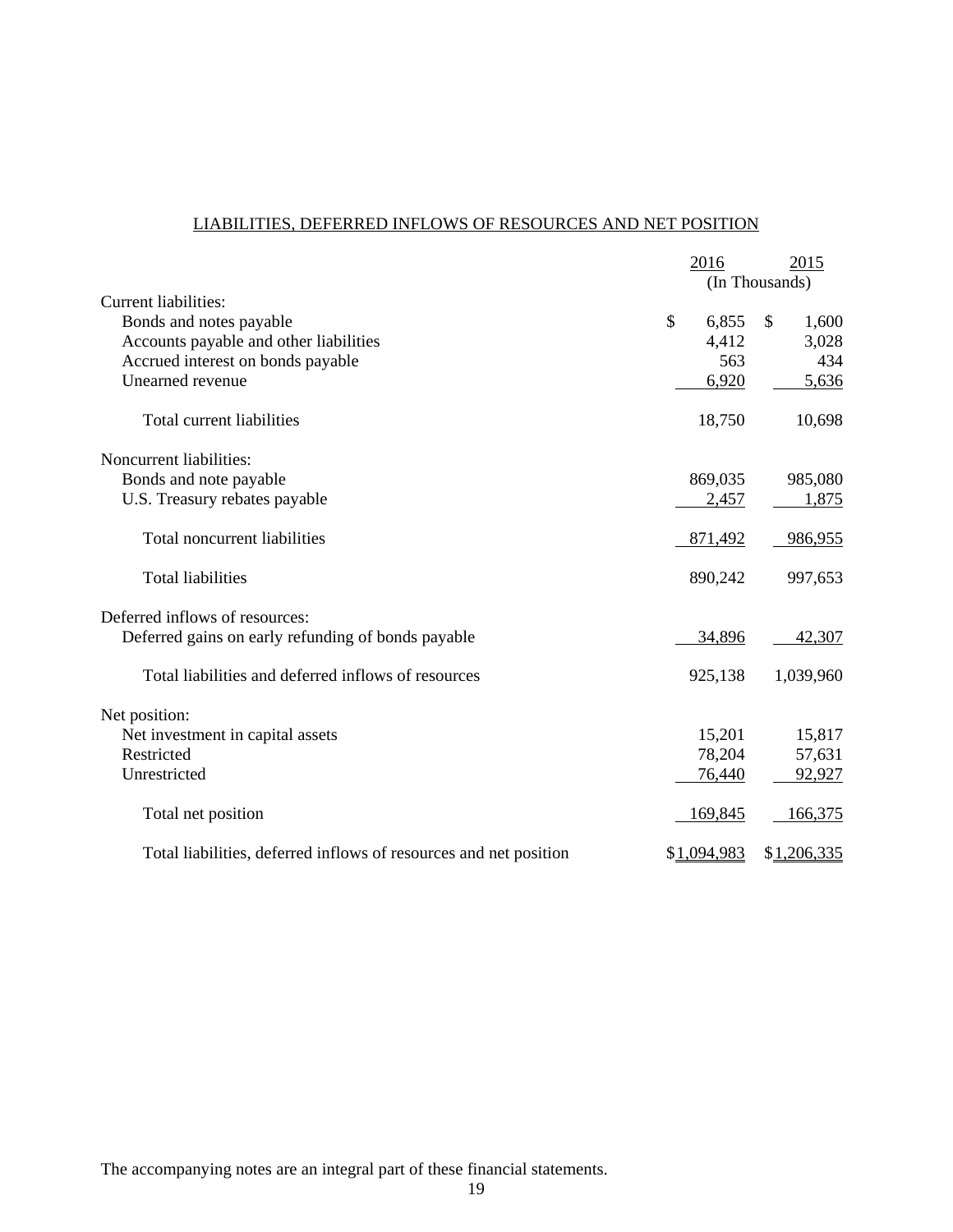(A Component Unit of the State of Vermont)

# STATEMENTS OF REVENUES, EXPENSES AND CHANGES IN NET POSITION

# Years Ended June 30, 2016 and 2015

|                                                            | 2016        |                | 2015      |
|------------------------------------------------------------|-------------|----------------|-----------|
|                                                            |             | (In Thousands) |           |
| Operating revenues:                                        |             |                |           |
| Interest and fees on student loans:                        |             |                |           |
| U.S. Department of Education interest benefits             | \$<br>2,173 | \$             | 2,871     |
| U.S. Department of Education special allowance             | 304         |                | 161       |
| Borrower interest and fees on student loans                | 55,133      |                | 61,621    |
| Borrower interest returned to U.S. Department of Education | (15,970)    |                | (20, 584) |
| Vermont state grants                                       | 20,275      |                | 20,274    |
| Interest on cash and investments                           | 393         |                | 239       |
| Guarantee agency administrative revenues                   | 5,528       |                | 5,044     |
| Federal grants                                             | 5,340       |                | 5,256     |
| Scholarship and gift income                                | 4,523       |                | 4,256     |
| Federal loan servicing income                              | 3,821       |                | 2,516     |
| Other income                                               | 785         |                | 1,030     |
| Total operating revenues                                   | 82,305      |                | 82,684    |
| Operating expenses:                                        |             |                |           |
| Interest, net of amortization of bond premium and deferred |             |                |           |
| gains on early refunding of bonds payable                  | 6,816       |                | 5,619     |
| Salaries and benefits                                      | 20,592      |                | 20,978    |
| Grants and scholarships                                    | 25,999      |                | 24,880    |
| Interest rebated to borrowers                              | 2,617       |                | 3,224     |
| Other general and administrative                           | 8,095       |                | 13,252    |
| Interest subject to U.S. Treasury rebate                   | 581         |                | 408       |
| Credit enhancement and remarketing fees                    | 105         |                | 170       |
| Consolidation and lender paid fees                         | 5,346       |                | 6,122     |
| Other loan related expenses                                | 1,648       |                | 1,640     |
| Provision for losses on student loans                      | 5,244       |                | 6,240     |
| Depreciation                                               | 874         |                | 964       |
| Bond issuance costs                                        | 918         |                | 1,304     |
| Total operating expenses                                   | 78,835      |                | 84,801    |
| Change in net position from operations and                 |             |                |           |
| change in net position                                     | 3,470       |                | (2,117)   |
| Net position, beginning of year                            | 166,375     |                | 168,492   |
| Net position, end of year                                  | \$169,845   |                | \$166,375 |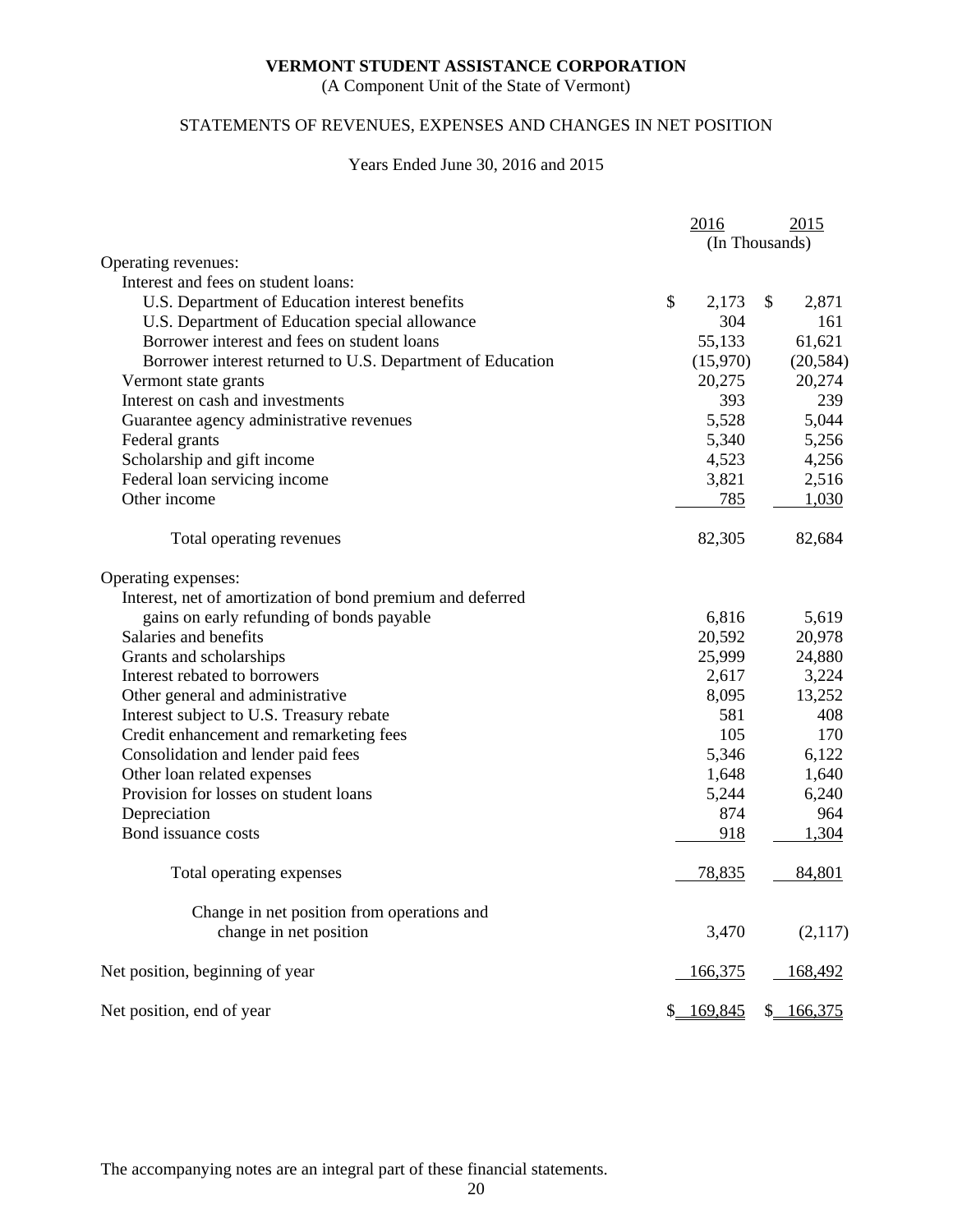(A Component Unit of the State of Vermont)

# STATEMENTS OF CASH FLOWS

# Years Ended June 30, 2016 and 2015

|                                                                                                |                | 2016      |                             | 2015       |
|------------------------------------------------------------------------------------------------|----------------|-----------|-----------------------------|------------|
|                                                                                                | (In Thousands) |           |                             |            |
| Cash flows from operating activities:                                                          |                |           |                             |            |
| Cash received from customers, donors and governments                                           | \$             | 18,925    | $\$\$                       | 18,442     |
| Principal payments received on student loans                                                   |                | 178,313   |                             | 197,968    |
| Cash paid to suppliers for goods and services                                                  |                | (14, 339) |                             | (22, 384)  |
| Grants and scholarship disbursements                                                           |                | (25,998)  |                             | (24,880)   |
| Loans made and purchased                                                                       |                | (34, 846) |                             | (29, 143)  |
| Cash paid to employees for salaries and benefits                                               |                | (20, 449) |                             | (20, 984)  |
| Interest and fees received on student loans                                                    |                | 26,783    |                             | 26,574     |
| Vermont state appropriations received                                                          |                | 20,275    |                             | 20,274     |
| Net cash provided by operating activities                                                      |                | 148,664   |                             | 165,867    |
| Cash flows from noncapital financing activities:                                               |                |           |                             |            |
| Proceeds from the sale of bonds payable                                                        |                | 55,659    |                             | 90,620     |
| Payments on bonds payable                                                                      |                | (165,998) |                             | (251,996)  |
| (Increase) decrease in restricted cash                                                         |                | (31, 121) |                             | 2,184      |
| Interest paid to bond holders                                                                  |                | (14, 549) |                             | (14,189)   |
| Net cash used by noncapital financing activities                                               |                | (156,009) |                             | (173, 381) |
| Cash flows from capital and related financing activities:                                      |                |           |                             |            |
| Acquisition and construction of capital assets                                                 |                | (257)     |                             | (701)      |
| Net cash used by capital and related financing activities                                      |                | (257)     |                             | (701)      |
| Cash flows from investing activities:                                                          |                |           |                             |            |
| Interest received on cash and investments                                                      |                | 388       |                             | 224        |
| Purchase of investments                                                                        |                | (1,301)   |                             | (9,669)    |
| Proceeds from sale of investments                                                              |                | 5,750     |                             | 5,058      |
| Net cash provided (used) by investing activities                                               |                | 4,837     |                             | (4, 387)   |
| Net decrease in cash and cash equivalents                                                      |                | (2,765)   |                             | (12,602)   |
| Cash and cash equivalents, beginning of year                                                   |                | 25,906    |                             | 38,508     |
| Cash and cash equivalents, end of year                                                         |                | 23,141    | \$                          | 25,906     |
| Supplemental disclosure of non-cash operating activities:<br>Student loan interest capitalized | $\mathbb{S}_-$ | 13,143    | $\mathcal{S}_{\mathcal{L}}$ | 16,111     |
|                                                                                                |                |           |                             |            |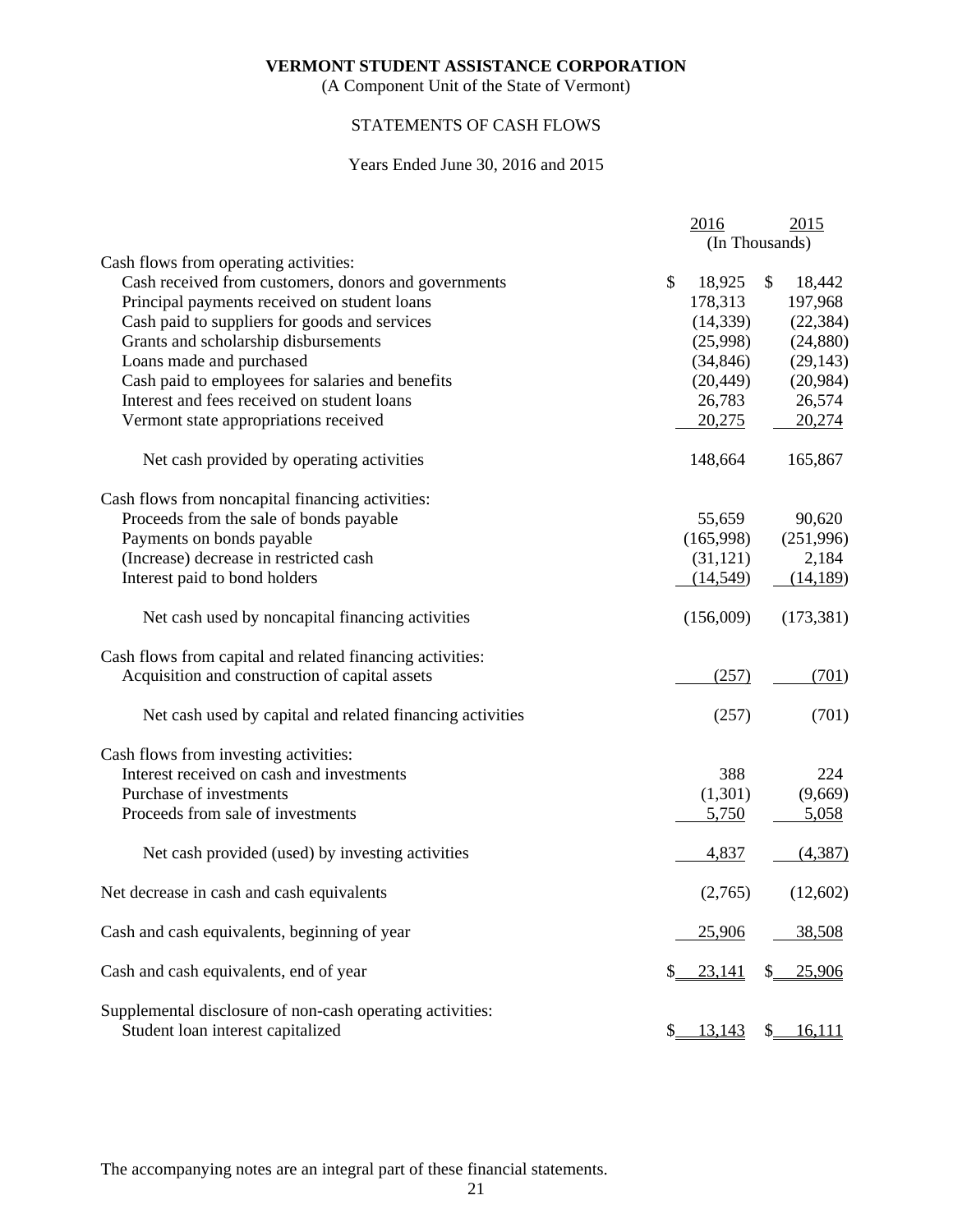(A Component Unit of the State of Vermont)

# STATEMENTS OF CASH FLOWS (CONCLUDED)

# Years Ended June 30, 2016 and 2015

|                                                                      | 2016           |               | 2015      |
|----------------------------------------------------------------------|----------------|---------------|-----------|
|                                                                      | (In Thousands) |               |           |
| Reconciliation of change in net position from operations to net cash |                |               |           |
| provided by operating activities:                                    |                |               |           |
| Change in net position from operations                               | \$<br>3,470    | $\mathcal{S}$ | (2,117)   |
| Adjustments to reconcile change in net position from operations      |                |               |           |
| to net cash provided by operating activities:                        |                |               |           |
| Depreciation                                                         | 874            |               | 964       |
| Provision for losses on student loans                                | 5,244          |               | 6,240     |
| Loss on fixed asset disposition                                      |                |               | 5         |
| Net amortization of bond premium                                     | (451)          |               | (321)     |
| Amortization of deferred gains on early                              |                |               |           |
| refunding of bonds payable                                           | (7, 411)       |               | (8,346)   |
| Realized and unrealized loss (gain) on investments                   | 126            |               | (67)      |
| Investment interest received                                         | (388)          |               | (224)     |
| Interest paid to bond holders                                        | 14,549         |               | 14,189    |
| Changes in operating assets and liabilities:                         |                |               |           |
| Investment interest receivable                                       | (5)            |               | (17)      |
| Student loans receivable                                             | 132,093        |               | 154,930   |
| Student loan interest receivable                                     | (658)          |               | 844       |
| Federal administrative and program fees receivable                   | 10             |               | (6)       |
| Other receivables                                                    | (2,000)        |               | 27        |
| Other assets                                                         | (168)          |               | 52        |
| Accounts payable and other liabilities                               | 1,385          |               | (353)     |
| Unearned revenue                                                     | 1,284          |               | (439)     |
| Accrued interest on bonds payable                                    | 129            |               | 98        |
| U.S. Treasury rebates payable                                        | 581            |               | 408       |
| Total adjustments                                                    | 145,194        |               | 167,984   |
| Net cash provided by operating activities                            | 148,664        |               | \$165,867 |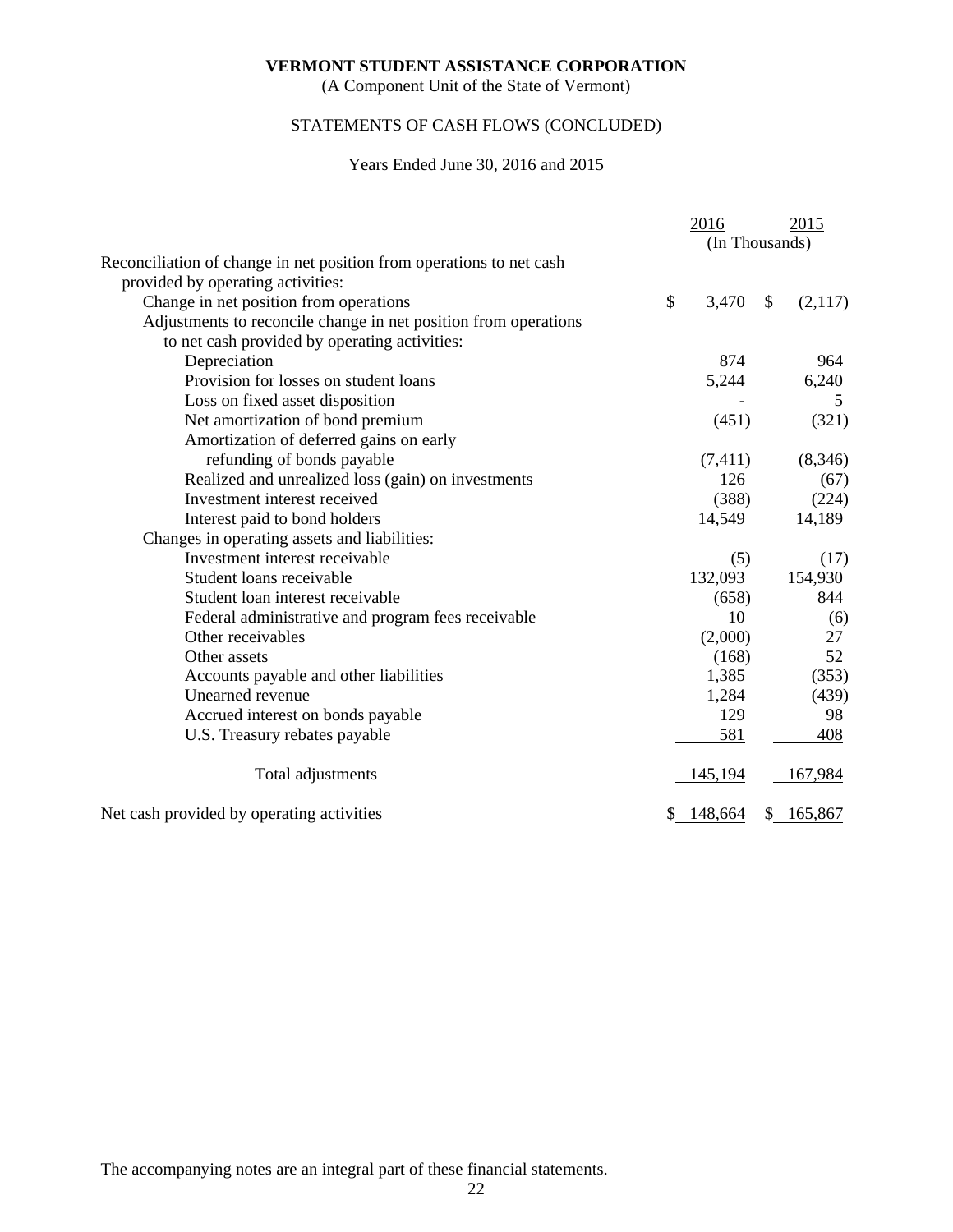(A Component Unit of the State of Vermont)

# STATEMENTS OF FIDUCIARY NET POSITION

# AGENCY FUNDS

#### June 30, 2016 and 2015

|                                                                            | Federal<br>Loan |                       |                         |             |
|----------------------------------------------------------------------------|-----------------|-----------------------|-------------------------|-------------|
|                                                                            | Reserve         |                       | 2016                    | 2015        |
|                                                                            | Fund            | VHEIP                 | Total                   | Total       |
|                                                                            |                 |                       | (In Thousands)          |             |
| Assets held for others                                                     |                 |                       |                         |             |
| Cash and cash equivalents                                                  | \$12,123        | $\mathbb{S}^-$<br>242 | \$12,365                | \$10,428    |
| Investments                                                                |                 | 288,412               | 288,412                 | 272,377     |
| Investment interest receivable                                             |                 |                       |                         | 146         |
| Due from U.S. Department of Education                                      | 1,897           |                       | 1,897                   | 1,522       |
| Other assets                                                               |                 |                       |                         | 111         |
| <b>Total</b> assets                                                        | \$14,020        | \$288,654             | \$302,674               | \$284,584   |
| Liabilities                                                                |                 |                       |                         |             |
| Accounts payable and other liabilities                                     | 1,653<br>\$     | 71<br>\$              | 1,724<br>$\mathbb{S}^-$ | 2,645<br>\$ |
| Amounts held on behalf of investors<br>Federal loan reserve funds held for |                 | 288,583               | 288,583                 | 269,971     |
| U.S. Department of Education                                               | 12,367          |                       | 12,367                  | 11,968      |
| <b>Total liabilities</b>                                                   | \$14,020        | \$288,654             | \$302,674               | \$284,584   |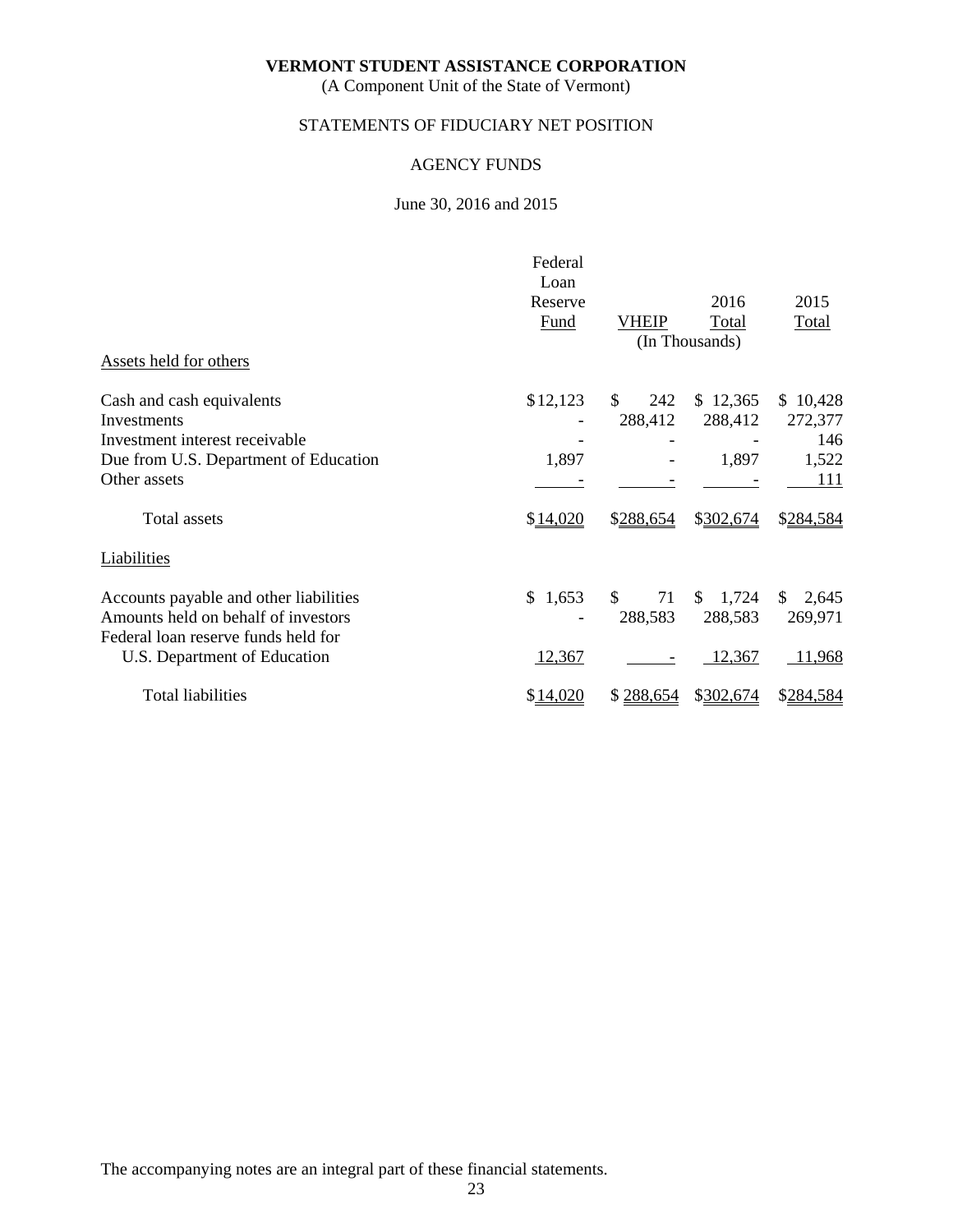(A Component Unit of the State of Vermont)

## NOTES TO FINANCIAL STATEMENTS

#### June 30, 2016 and 2015

#### (Dollars in Thousands)

#### **1. Authorizing Legislation**

The Vermont Student Assistance Corporation (VSAC or the Corporation) was created as a public nonprofit corporation by an act of the General Assembly of the State of Vermont (the State) as an instrumentality of the State in accordance with the provisions of the *Higher Education Act of 1965*, as amended (the Act). The purpose of VSAC is to provide opportunities for Vermont residents to pursue postsecondary education by awarding grants and guaranteeing, making, financing, and servicing loans to students. VSAC also administers scholarships and outreach services to students seeking postsecondary education. In addition, VSAC manages the Vermont Higher Education Investment Plan (VHEIP).

Pursuant to Vermont statutes, VSAC is responsible for the administration of the Loan Finance Program. Under this program, VSAC originates, purchases, services and consolidates education loans. The majority of education loans are financed through the issuance of limited obligation bonds or credit facilities and are guaranteed by VSAC as a guarantor and reinsured by the U.S. Department of Education (ED) through the Federal Family Education Loan (FFEL) Program. In March 2010, Congress passed the *Student Aid and Fiscal Responsibility Act* which had the effect of ending new FFEL Program loan originations after June 30, 2010. The bonds, notes and credit facilities outstanding are payable primarily from interest and principal repayments on the financed loans as specified in the underlying resolutions authorizing the sale of the bonds and notes. The bonds and notes are not a general obligation of VSAC or an obligation of the State of Vermont or any of its political subdivisions.

For financial reporting purposes, VSAC is considered a component unit of the State of Vermont and is included as part of the State's financial reporting entity. VSAC's relationship with the State of Vermont consists primarily of an annual appropriation designated for grant aid to Vermont students. Additionally, VSAC is permitted to issue bonds using Vermont tax-exempt private activity bond cap and State of Vermont moral obligation.

The Vermont Student Development Fund, Inc. (the Fund), a separate nonprofit Internal Revenue Code  $(IRC)$  Section  $501(c)(3)$  corporation, was established in November of 2000. The primary purpose of the Fund is to receive, hold and manage securities, cash or other property whether real, personal or mixed, acquired by bequest, devise, gift, purchase or loan. These assets are used primarily for scholarships and other financial assistance to benefit-qualified individuals seeking a postsecondary education. The Fund provides a financial benefit to VSAC, and its Board of Directors is the same as the VSAC Board of Directors; therefore, it is considered a blended component unit of VSAC and is included in the totals on the financial statements. The Internal Revenue Service (IRS) Form 990 of the Fund is a publiclyavailable document and includes the basic financial statements of this component unit. It can be obtained at the website www.guidestar.org.

The activity for the fiduciary funds described in Notes 5 and 6 is not included in the entity-wide financial statements for VSAC.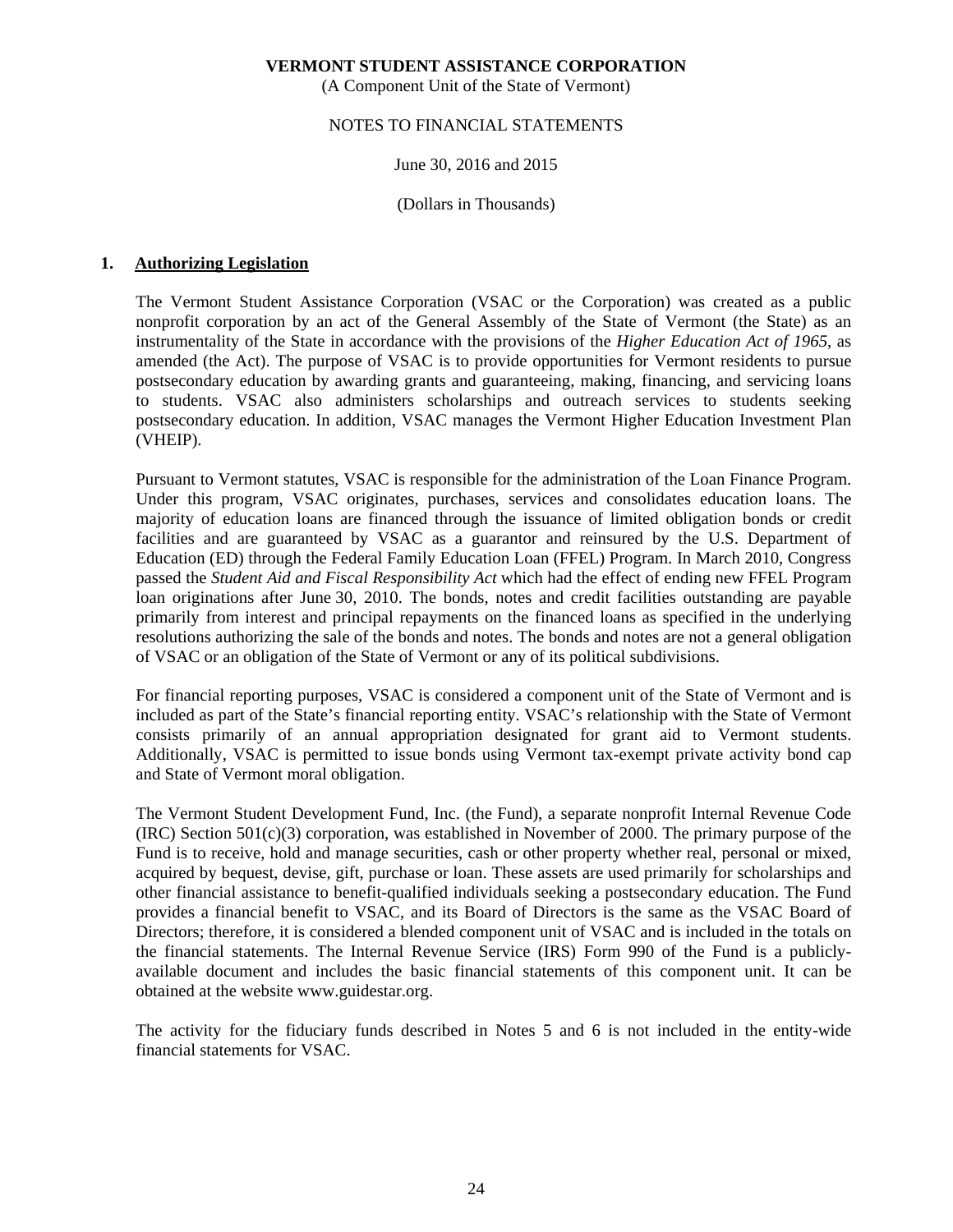(A Component Unit of the State of Vermont)

# NOTES TO FINANCIAL STATEMENTS

June 30, 2016 and 2015

(Dollars in Thousands)

#### **2. Summary of Significant Accounting Policies**

#### *Basis of Accounting*

VSAC follows the accrual basis of accounting, using the economic resources measurement focus, whereby revenues are recorded when earned and expenses are recorded when obligation for payment is incurred.

The financial statements are prepared in accordance with Governmental Accounting Standards Board (GASB) Statements No. 34, *Basic Financial Statements – and Management's Discussion and Analysis – for State and Local Governments*, No. 37, *Basic Financial Statements – and Management's Discussion and Analysis – for State and Local Governments: Omnibus – an amendment of GASB Statements No. 21 and 34*, and No. 38, *Certain Financial Statement Note Disclosures*. VSAC reports as a business-type activity, as defined, in GASB Statement No. 34. Additionally, VSAC has adopted Statement No. 62, *Codification of Accounting and Financial Reporting Guidance Contained in Pre-November 30, 1989 FASB and AICPA Pronouncements,* which is intended to codify all sources of U.S. Generally Accepted Accounting Principles for state and local governments so that they can be found in one source.

In February 2015, GASB issued Statement No. 72, *Fair Value Measurement and Application*. This statement is effective for financial periods beginning after June 15, 2015. VSAC has reviewed this Statement and believes that its investments are valued in conformity with it.

In June 2015, GASB issued Statement No. 76, *The Hierarchy of Generally Accepted Accounting Principles for State and Local Governments*. This statement is effective for financial periods beginning after June 15, 2015. VSAC has reviewed this Statement and believes that its financial reporting conforms to it.

# *Restrictions on Net Position*

The restricted net position of VSAC is restricted by the credit resolutions, state statutes, donor restrictions, or various Federal regulations and program agreements and is restricted for the origination of student loans, payment of debt service on bonds and notes payable, and grant and scholarship activities. Financial activities and resulting account balances which are not so-restricted are presented in the Statements of Net Position as unrestricted net position. VSAC's unrestricted net position is generally reserved for educational assistance purposes.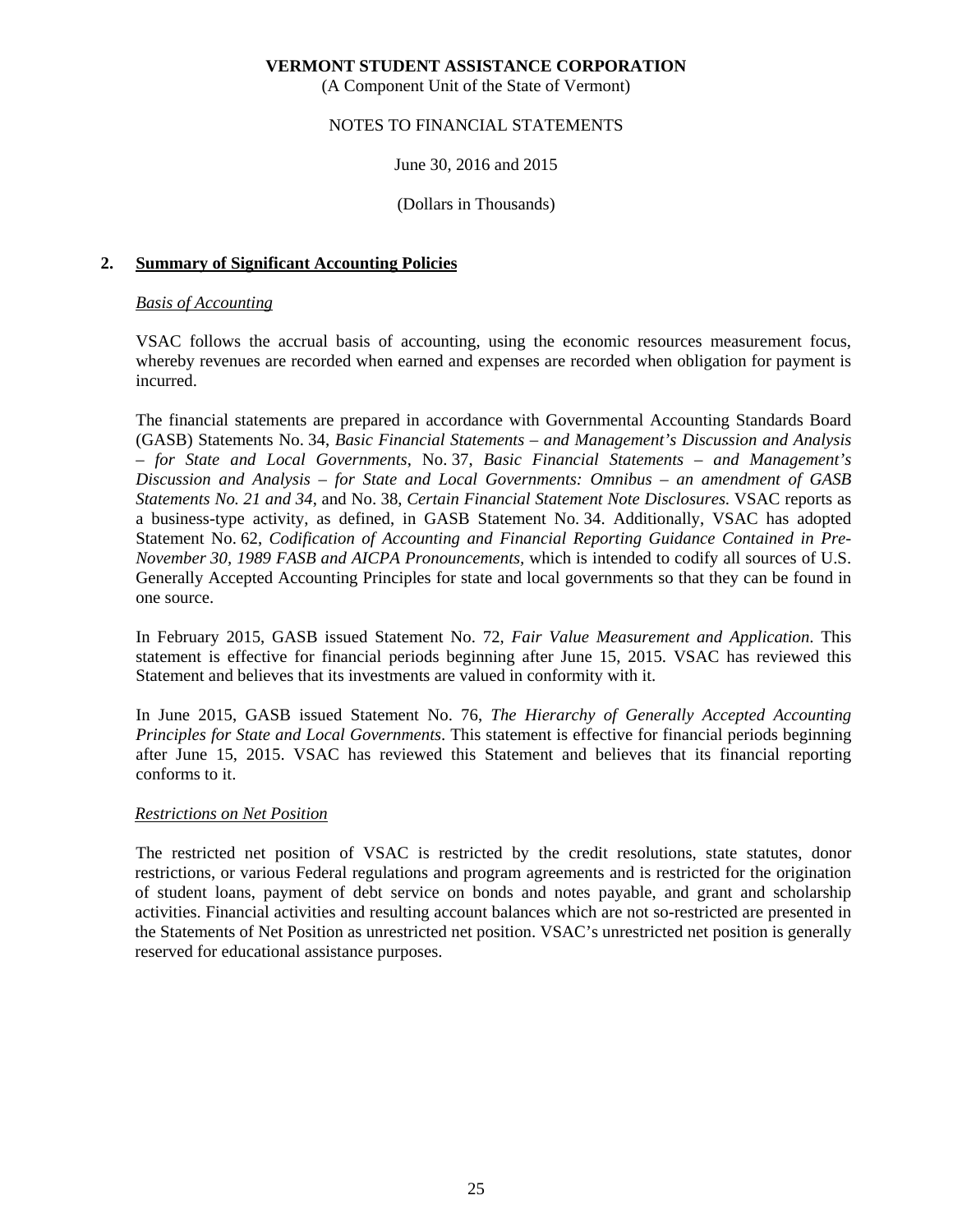(A Component Unit of the State of Vermont)

# NOTES TO FINANCIAL STATEMENTS

#### June 30, 2016 and 2015

#### (Dollars in Thousands)

#### **2. Summary of Significant Accounting Policies (Continued)**

#### *Net Investment in Capital Assets*

Net investment in capital assets includes capital assets, net of the accumulated depreciation and any outstanding principal balances of debt attributable to the acquisition, construction, repair or improvement of those assets. It also includes unamortized bond premium or discounts related to any outstanding debt attributable to these assets.

#### *Management Estimates*

The preparation of financial statements in conformity with U.S. Generally Accepted Accounting Principles requires VSAC management to make estimates and assumptions that affect the reported amounts of assets and liabilities and disclosure of contingent assets and liabilities at the date of the financial statements and the reported amounts of revenues and expenses during the reporting period. Actual results could differ from those estimates. The most significant estimates utilized in the preparation of the financial statements of VSAC relate to the allowance for losses on student loans and the U.S. Treasury rebates payable.

#### *Student Loans*

Student loans consist of guaranteed and nonguaranteed loans made to undergraduate, graduate, or professional students, and parents of students attending eligible postsecondary educational institutions. Student loans also include consolidation loans, which are loans to eligible students that refinance existing student loans.

Student loans are stated at their unpaid principal balance, net of allowance for estimated loan losses. Private loan origination fee revenue received from borrowers is recognized as revenues as received in accordance with GASB Statement No. 65, *Items Previously Reported as Assets and Liabilities.* 

#### *Allowance for Loan Losses*

VSAC issues loans that are not guaranteed against default and continues to hold and service loans guaranteed under the FFEL Program. Loans not guaranteed represent the greatest loss exposure for VSAC and make up the majority of management's loan loss allowance. The amount of the allowance, which is established through a provision for losses on student loans charged to expense, is based on management's estimation of the probable losses within the portfolio. Primary considerations in establishing the allowance are the amounts of loans in the portfolio, loss rate, delinquencies, current economic conditions and historical loss experience. The loss exposure for nonguaranteed loans is 100% of estimated defaults unadjusted for future recoveries. For guaranteed loans, the loss exposures are either 2% or 3% of estimated defaults based on the origination date of the loan.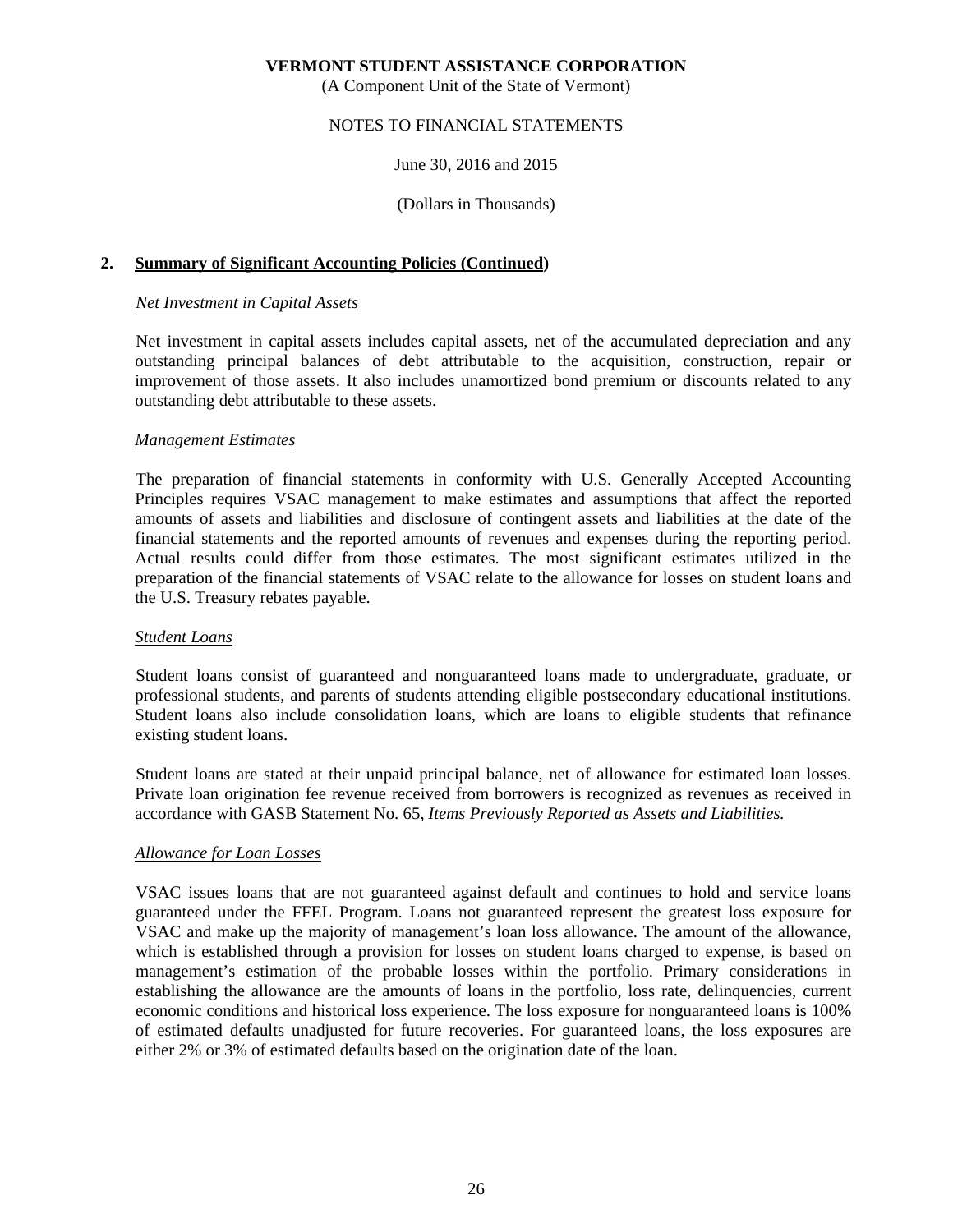(A Component Unit of the State of Vermont)

# NOTES TO FINANCIAL STATEMENTS

#### June 30, 2016 and 2015

(Dollars in Thousands)

## **2. Summary of Significant Accounting Policies (Continued)**

#### *Operating and Nonoperating Revenue and Expenses*

Operating revenues include interest earned on student loans and investments, fees received from providing services, state appropriations, and grant and scholarship revenue. Operating expenses include interest on bonds, the costs of providing services and operating all programs, and grant and scholarship awards. Nonoperating revenues include gains on early bond extinguishments.

#### *Cash Equivalents*

VSAC considers all highly-liquid investments with original maturities of three months or less to be cash equivalents. Cash equivalents include funds held in an institutional money market fund account.

#### *Investments*

Investments are carried at fair value in accordance with GASB Statements No. 31, *Accounting and Financial Reporting for Certain Investments and for External Investment Pools*, and No. 72, *Fair Value Measurement and Application*.

VSAC invests in various investment securities. Investment securities are exposed to various risks, such as interest rate, market and credit risks. Due to the level of risk associated with certain investment securities, it is at least reasonably possible that changes in the values of investment securities will occur in the near term and that these changes could materially affect the amounts reported in the financial statements.

#### *Capital Assets*

Capital assets are stated at historical cost. Depreciation of capital assets that are placed in service is calculated using the straight-line method over the estimated useful lives of the assets. Effective July 1, 2014, the minimum for capitalization of long-lived asset acquisitions was increased to \$10.

# *Bond Issuance Costs*

Costs of bond issuances, which are comprised of underwriters' fees, legal fees and other related financing costs, are recognized as expenses as incurred in accordance with GASB Statement No. 65, *Items Previously Reported as Assets and Liabilities.*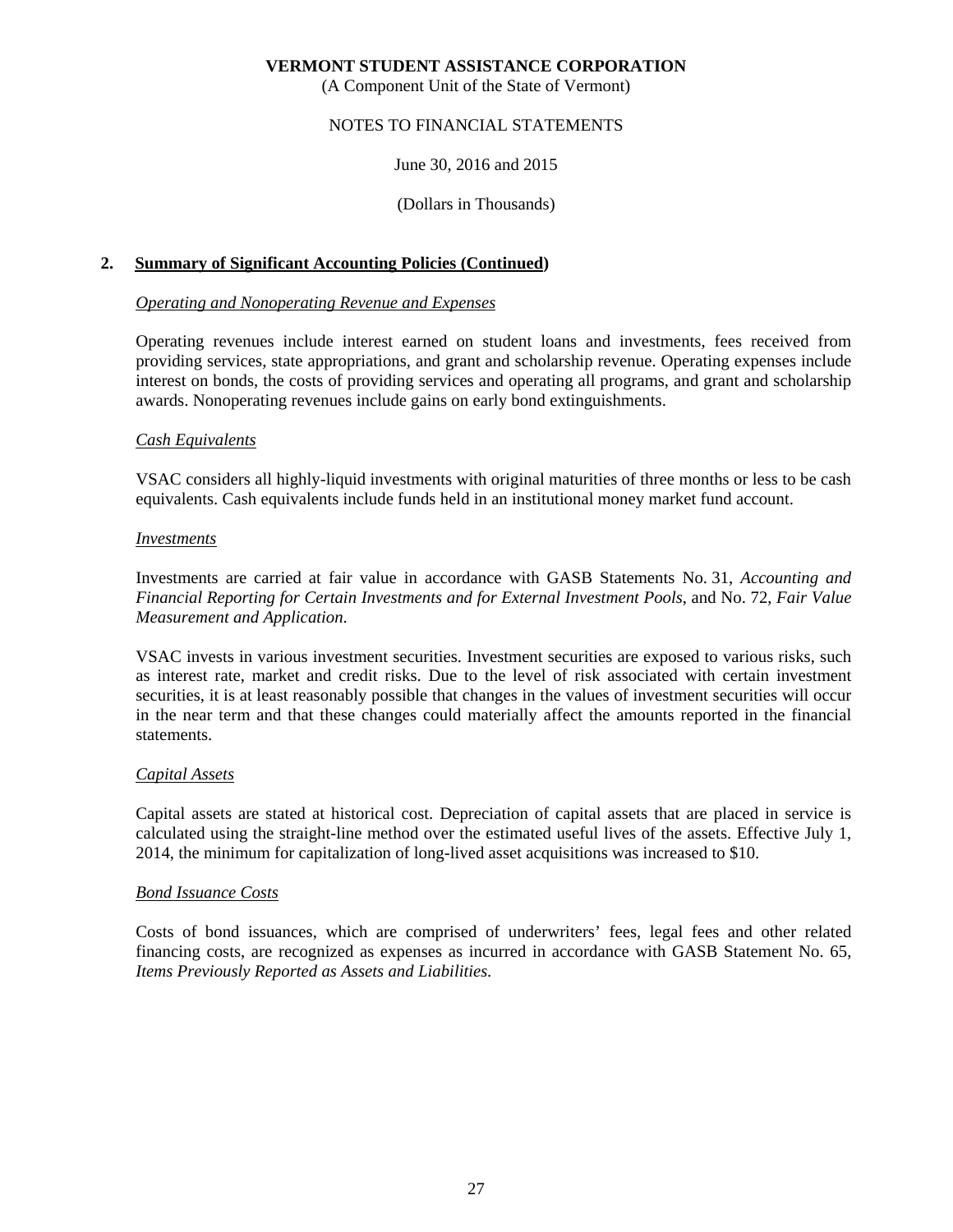(A Component Unit of the State of Vermont)

# NOTES TO FINANCIAL STATEMENTS

#### June 30, 2016 and 2015

(Dollars in Thousands)

# **2. Summary of Significant Accounting Policies (Concluded)**

#### *Bond Discount/Premium and Deferred Gain/Loss on Refunding*

Bond discounts and premiums are amortized using a method which approximates the level yield method over the life of the bonds. Any deferred gains or losses related to refinanced bonds are included in deferred inflows of resources or deferred outflows of resources, respectively, in accordance with GASB Statement No. 65, *Items Previously Reported as Assets and Liabilities.* The deferred gains or losses are amortized as a component of interest expense in a systematic and rational manner over the remaining life of the old debt or the life of the new debt, whichever is shorter. During the years ended June 30, 2016 and 2015, interest expense has been reduced by \$7,411 and \$8,346, respectively, for the amortization of the deferred gains on early refunding of bonds payable.

#### *Grants*

Unrestricted grants are recorded as revenue when received. Restricted grants are recorded as revenue upon compliance with the restrictions. Amounts received for grant programs that are restricted are recorded in unearned revenue until they become unrestricted. When both restricted and unrestricted resources are available to satisfy an expense when it is incurred, VSAC uses restricted resources first.

#### *FFEL Program Support*

VSAC receives a percentage of the amounts collected on defaulted loans, an origination fee, a portfolio maintenance fee and a default aversion fee from ED as its primary support for the administration of the FFEL Program. These fees are recorded as guarantee agency administrative revenues when earned, as the services are provided.

#### *Compensated Absences*

Employees may accumulate, subject to certain limitations, unused vacation earned and upon retirement, termination or death, may be compensated for certain amounts at their then current rates of pay. The amount of vacation recognized as expense as the amount is earned and this obligation is accrued.

#### *Income Tax Status*

VSAC is exempt from Federal and State income taxes under Section 115 of the IRC and, accordingly, no provision for income taxes has been made in the accompanying financial statements.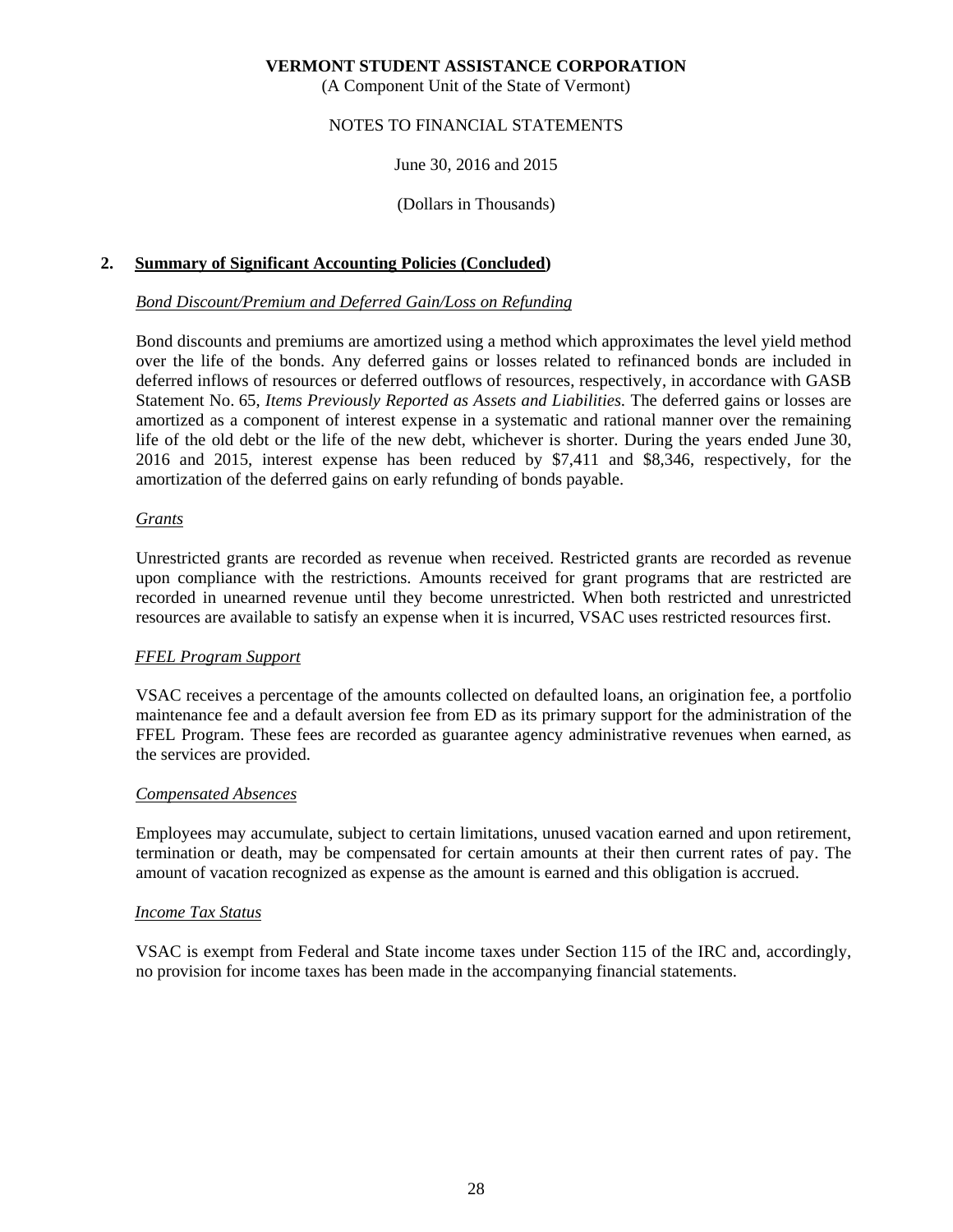(A Component Unit of the State of Vermont)

# NOTES TO FINANCIAL STATEMENTS

#### June 30, 2016 and 2015

#### (Dollars in Thousands)

# **3. Cash, Cash Equivalents and Investments**

VSAC's deposit and investment policies comply with the underlying bond resolution requirements. In accordance with those bond resolutions, all deposits and investments are held in specific classes of investment vehicles including: bank time deposits, certificates of deposit, direct obligations of the United States of America unconditionally guaranteed by the United States of America, indebtedness issued by certain Federal agencies, collateralized repurchase agreements secured by obligations of the United States of America with collateral held by or at the direction of the trustee, guaranteed investment contracts with banks or bank holding companies, commercial paper and open ended investment funds. Funds not related to the various bond resolutions may also be invested in domestic equities or corporate bonds.

#### *Cash and Cash Equivalents*

The carrying amounts which represent both cost and fair value of cash and cash equivalents as of June 30, 2016 and 2015 are presented below:

|                               | 2016                         | 2015                 |
|-------------------------------|------------------------------|----------------------|
| Cash<br>Money market accounts | $$8,829$ $$15,659$<br>94,076 | 58,890               |
|                               |                              | $$102,905$ $$74,549$ |

At June 30, 2016 and 2015, cash is comprised of various commercial bank accounts. The bank balances at June 30, 2016 were \$8,680 and the bank balances at June 30, 2015 were \$15,401. The difference between the net bank balances and the amounts recorded on the financial statements is outstanding checks and deposits in transit. Additionally, \$595 of the bank balances at June 30, 2016 and 2015 were covered by Federal Deposit Insurance Corporation (FDIC) insurance. The balance above the FDIC limit is uncollateralized.

At June 30, 2016 and 2015, the money market accounts are primarily invested in the Fidelity Institutional Money Market Prime Money Market Portfolio (Class 1). This fund invests in U.S. dollardenominated money market securities of domestic and foreign issuers rated in the highest category by at least two nationally-recognized rating services, U.S. Government securities, and repurchase agreements.

The bond and note indentures require certain cash and cash equivalent reserves. At June 30, 2016 and 2015, \$79,764 and \$48,643, respectively, of restricted cash is limited to its use for the repayment of bond and note obligations.

#### *Investments*

*Interest Rate Risk:* Under the VSAC policy, all operating and bond restricted funds are invested in highly liquid short term accounts. Approximately 33% of VSAC's scholarship endowment investments are targeted for fixed rate securities.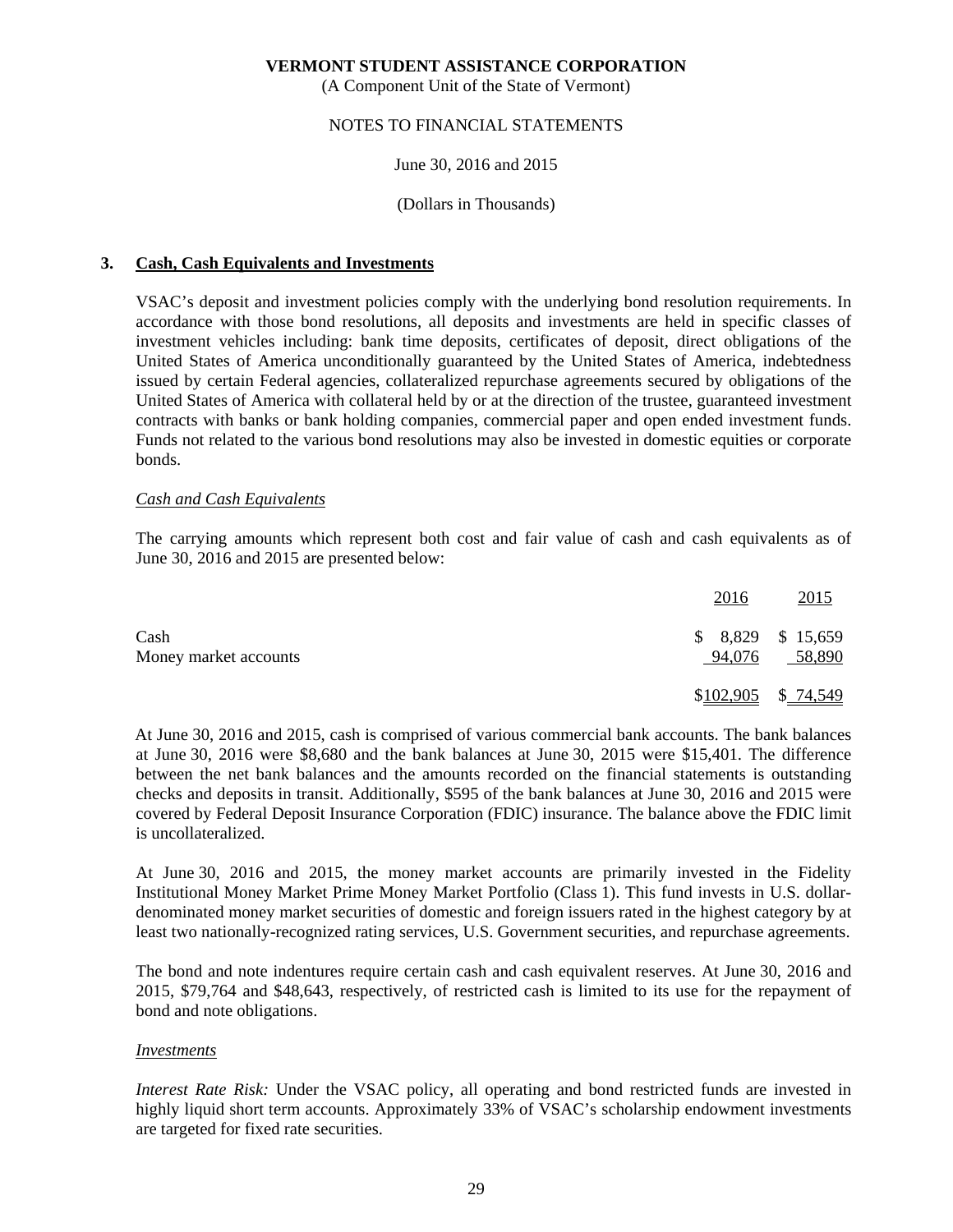(A Component Unit of the State of Vermont)

# NOTES TO FINANCIAL STATEMENTS

## June 30, 2016 and 2015

#### (Dollars in Thousands)

# **3. Cash, Cash Equivalents and Investments (Continued)**

*Credit Risk*: Under the Vermont Student Development Fund (the Scholarship Fund) policy, VSAC mitigates its credit risk by requiring marketable bonds, debentures, notes, or instruments to be rated BBB or better by Standard and Poor's (S&P) and Baa or better by Moody's Investors Service (Moody's). Operating and bond-restricted funds are invested in highly-rated liquid investments with a primary objective of principal preservation.

*Concentration of Credit Risk*: While diversification is a strategic investment objective, VSAC places no defined limit on the amount of investments in any one issuer. Under VSAC policy, all non-scholarship funds are held in liquid investments whose primary objective is preservation of capital. Under the Scholarship Fund policy, approximately 67% of the total portfolio is targeted for investment in equity issues, balanced between growth and value styles. As of June 30, 2016 and 2015, 15% and 7%, respectively, of VSAC's investments were invested in U.S. Treasuries. No other single issuer represented more than 4% or 19% of VSAC's investments at June 30, 2016 and 2015, respectively.

*Custodial Credit Risk:* All of the investments are held by VSAC's agent in VSAC's name.

#### *Fair Value Measurement*

GASB Statement No. 72 establishes a fair value hierarchy for investments that prioritizes the inputs to valuation techniquest used to measure fair value. The hierarchy gives the highest priority to unadjusted quoted prices in active markets for identical assets or liabilities (Level 1 measurements) and the lowest priority to measurements involving significant unobservable inputs (Level 3 measurements). The three levels of the fair value hierarchy are as follows:

- Level 1 Inputs are unadjusted, quoted prices in active markets for identical assets at the measurement date. The types of assets carried at Level 1 fair value generally are securities listed in active markets. VSAC has valued its investments, listed on national exchanges, at the last sales price as of the day of the valuation.
- Level 2 Inputs are based upon quoted prices for similar instruments in active markets, quoted prices for identical or similar instruments in markets which are not active, and modelbased valuation techniques for which all significant assumptions are observable in the market or can be corroborated by observable market data for substantially the full term of the asset of liability.
- Level 3 Inputs are generally unobservable and typically reflect management's estimates of assumptions that market participants would use in pricing the asset or liability. The fair values are therefore determined using model-based techniques that include discounted cash flow models and similar techniques.

The inputs or methodology used for valuing investments are not necessarily an indication of the risk associated with those investments.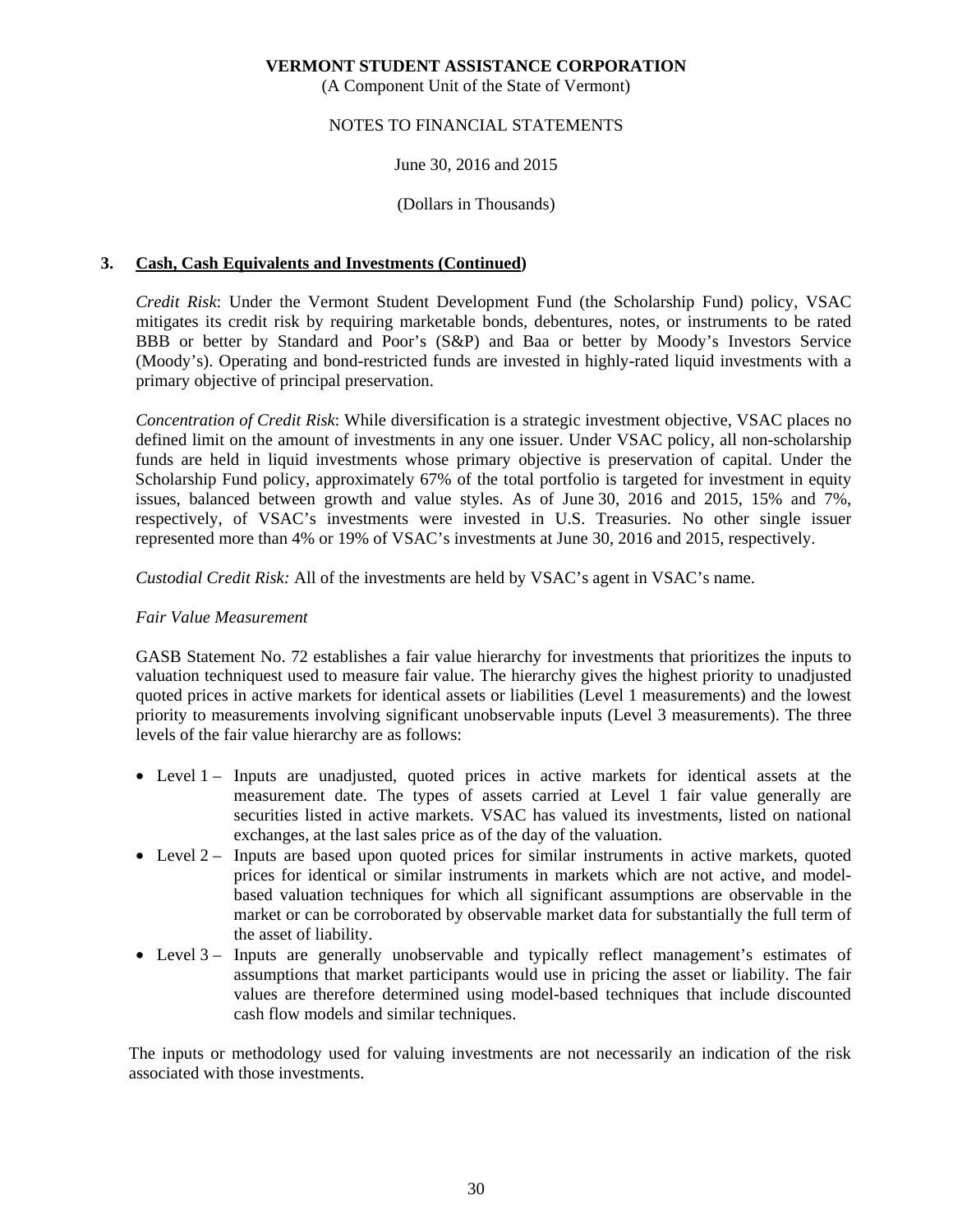(A Component Unit of the State of Vermont)

# NOTES TO FINANCIAL STATEMENTS

June 30, 2016 and 2015

(Dollars in Thousands)

#### **3. Cash, Cash Equivalents and Investments (Continued)**

VSAC held the following investments at June 30, 2016 and 2015:

|                            |         | 2016             |   |         | 2015                  |                |  |
|----------------------------|---------|------------------|---|---------|-----------------------|----------------|--|
|                            |         | Fair Value       |   |         | Fair Value            |                |  |
|                            | Cost    | Fair Value Level |   |         | Cost Fair Value Level |                |  |
| Domestic equities          | \$2,712 | \$2,958          |   | \$2,641 | \$3,027               |                |  |
| Corporate bonds            | 448     | 450              | 2 | 5,011   | 4,993                 | $\overline{2}$ |  |
| Government bonds and notes | 976     | 988              | 2 | 957     | 951                   | $\overline{2}$ |  |
|                            | \$4.136 | \$4,396          |   | \$8,609 | \$8,971               |                |  |

At June 30, 2016, the ratings and fair values for investments in debt securities are summarized as follows:

|                            |        |                   |                   | $S\&P/$         |
|----------------------------|--------|-------------------|-------------------|-----------------|
| <u>Investment</u>          |        | <b>Maturities</b> | <b>Fair Value</b> | Moody's Rating  |
| Corporate bonds:           |        |                   |                   |                 |
| Anheuser-Busch             | 1.375% | 7/15/2017         | \$<br>30          | A <sub>3</sub>  |
| Apple Inc.                 | 3.45%  | 5/6/2024          | 22                | AA1             |
| <b>Bank of Montreal</b>    | 1.4%   | 9/11/2017         | 20                | AA3             |
| <b>Bank of Nova Scotia</b> | 2.8%   | 7/21/2021         | 26                | AA3             |
| Berkshire Hathaway         | 5.4%   | 5/15/2018         | 43                | AA <sub>2</sub> |
| Cisco Systems Inc.         | 4.95%  | 2/15/2019         | 22                | A1              |
| <b>Comcast Corp</b>        | 2.85%  | 1/15/2023         | 21                | A3              |
| Conocophillips Co.         | 3.35%  | 11/15/2024        | 21                | BAA2            |
| General Electric Cap Corp. | 3.373% | 11/15/2025        | 18                | A1              |
| Goldman Sachs              | 2.9%   | 7/19/2018         | 21                | A <sub>3</sub>  |
| IBM Corp.                  | 3.625% | 2/12/2024         | 16                | AA3             |
| JP Morgan Chase & Co.      | 6%     | 1/15/2018         | 43                | A <sub>3</sub>  |
| JP Morgan Chase & Co.      | 3.9%   | 7/15/2025         | 16                | A <sub>3</sub>  |
| PNC Bank NA.               | 1.6%   | 6/1/2018          | 20                | A <sub>2</sub>  |
| Pepsico Inc.               | 3.1%   | 7/17/2022         | 16                | A1              |
| Royal Bank of Canada       | 2.15%  | 3/15/2019         | 20                | AA3             |
| <b>US</b> Bancorp          | 1.95%  | 11/15/2018        | 15                | A1              |
| Wachovia Corp.             | 5.75%  | 2/1/2018          | 43                | A2              |
| Wells Fargo & Co.          | 3.3%   | 9/9/2024          | 17                | A <sub>2</sub>  |
|                            |        |                   |                   |                 |

 $$ -450$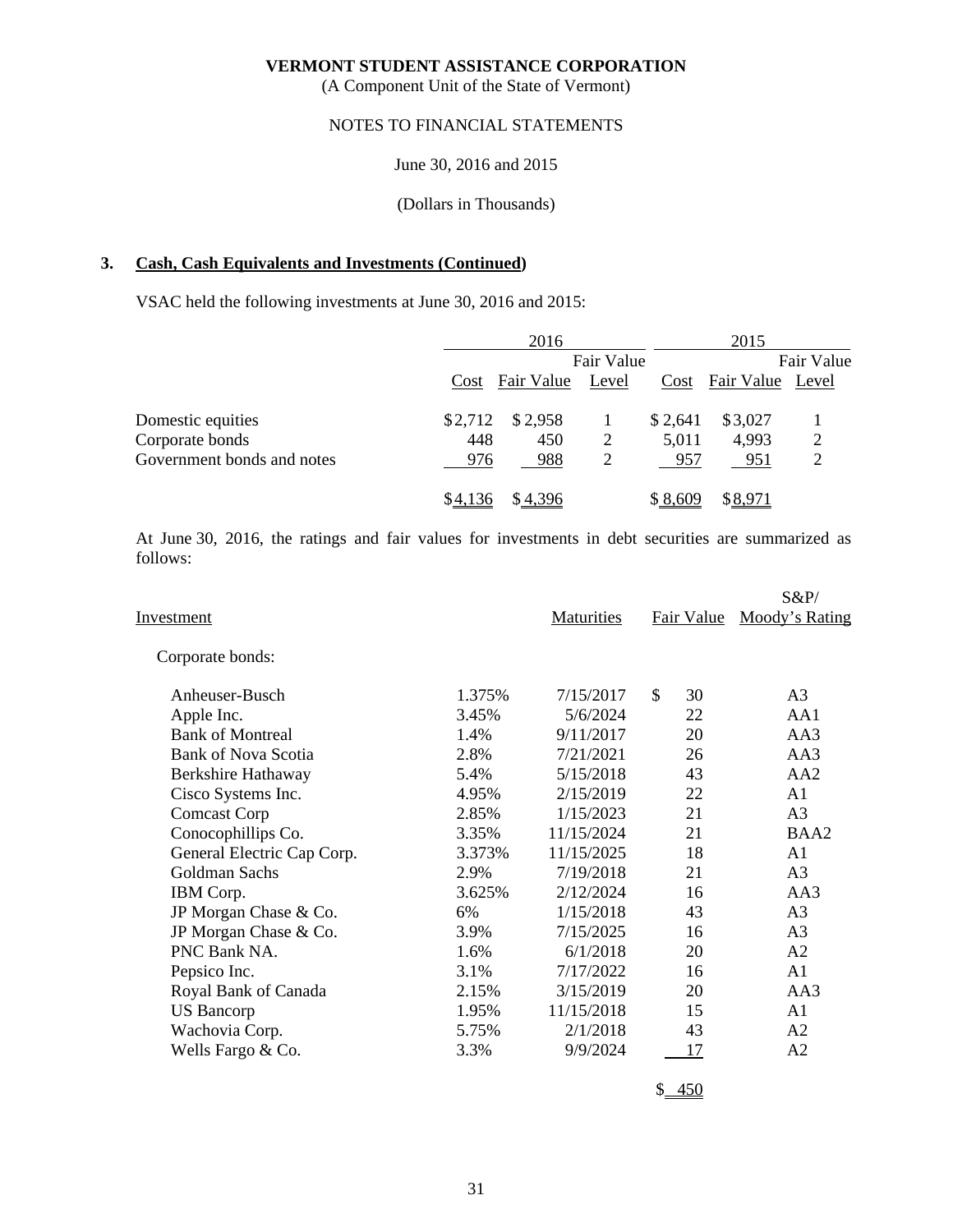(A Component Unit of the State of Vermont)

# NOTES TO FINANCIAL STATEMENTS

June 30, 2016 and 2015

(Dollars in Thousands)

#### **3. Cash, Cash Equivalents and Investments (Concluded)**

|                                  |        |            |            | $S\&P/$        |
|----------------------------------|--------|------------|------------|----------------|
| Investment                       |        | Maturities | Fair Value | Moody's Rating |
| Government bonds and notes:      |        |            |            |                |
| Federal Home Loan Mortgage       |        |            |            |                |
| Corporation (FHLMC)              | 3.75%  | 3/27/2019  | \$<br>124  | AAA            |
| <b>FHLMC</b>                     | 2.375% | 1/13/2022  | 42         | AAA            |
| Federal National Mortgage Assoc. | 5.375% | 6/12/2017  | 79         | AAA            |
| U.S. Treasury Note               | 1.875% | 9/30/2017  | 97         | AAA            |
| <b>U.S. Treasury Note</b>        | 3.125% | 5/15/2019  | 122        | AAA            |
| U.S. Treasury Bonds              | 2.75%  | 2/28/2018  | 26         | AAA            |
| <b>U.S. Treasury Bonds</b>       | 2.625% | 8/15/2020  | 146        | <b>AAA</b>     |
| U.S. Treasury Bonds              | 2.125% | 1/31/2021  | 32         | AAA            |
| U.S. Treasury Bonds              | 1.75%  | 5/15/2022  | 93         | AAA            |
| U.S. Treasury Bonds              | 2.5%   | 8/15/2023  | 103        | AAA            |
| U.S. Treasury Bonds              | 2%     | 2/15/2025  | 31         | AAA            |
| <b>U.S. Treasury Bonds</b>       | 1.625% | 5/15/2026  | 15         | AAA            |
| Ontario Prov, Canada             | 1.65%  | 9/27/2019  | 46         | AA2            |
| Province of Quebec               | 2.75%  | 8/25/2021  | 32         | AA2            |
|                                  |        |            | 988        |                |

The fair value of a financial instrument is the current amount that would be exchanged between willing parties, other than in a forced liquidation. Fair value is best determined based upon quoted market prices. However, in many instances, there are no quoted market prices for the Company's various financial instruments. In cases where quoted market prices are not available, fair values are based on estimates using present value or other valuation techniques. Those techniques are significantly affected by the assumptions used, including the discount rate and estimates of future cash flows. Accordingly, the fair value estimates may not be realized in an immediate settlement of the instrument.

# **4. Student Loans Receivable**

At June 30, 2016, VSAC held student loans with interest rates ranging from 1.52% to 10%, the majority insured by ED and the U.S. Department of Health and Human Services; at June 30, 2015, the interest rates ranged from 1.52% to 10%. At June 30, 2016 and 2015, approximately 27.8% and 24.2%, respectively, of these student loans were not guaranteed. Most of VSAC's borrowers are located in the New England states.

Student loans are classified as being in "interim" status during the period from the date the loan is made until a student is out of school either for six or nine months. Subsequent to this period, student loans are classified as being in "repayment" status. "Deferral" status is a period during the life of the loan when repayment is suspended for authorized purposes.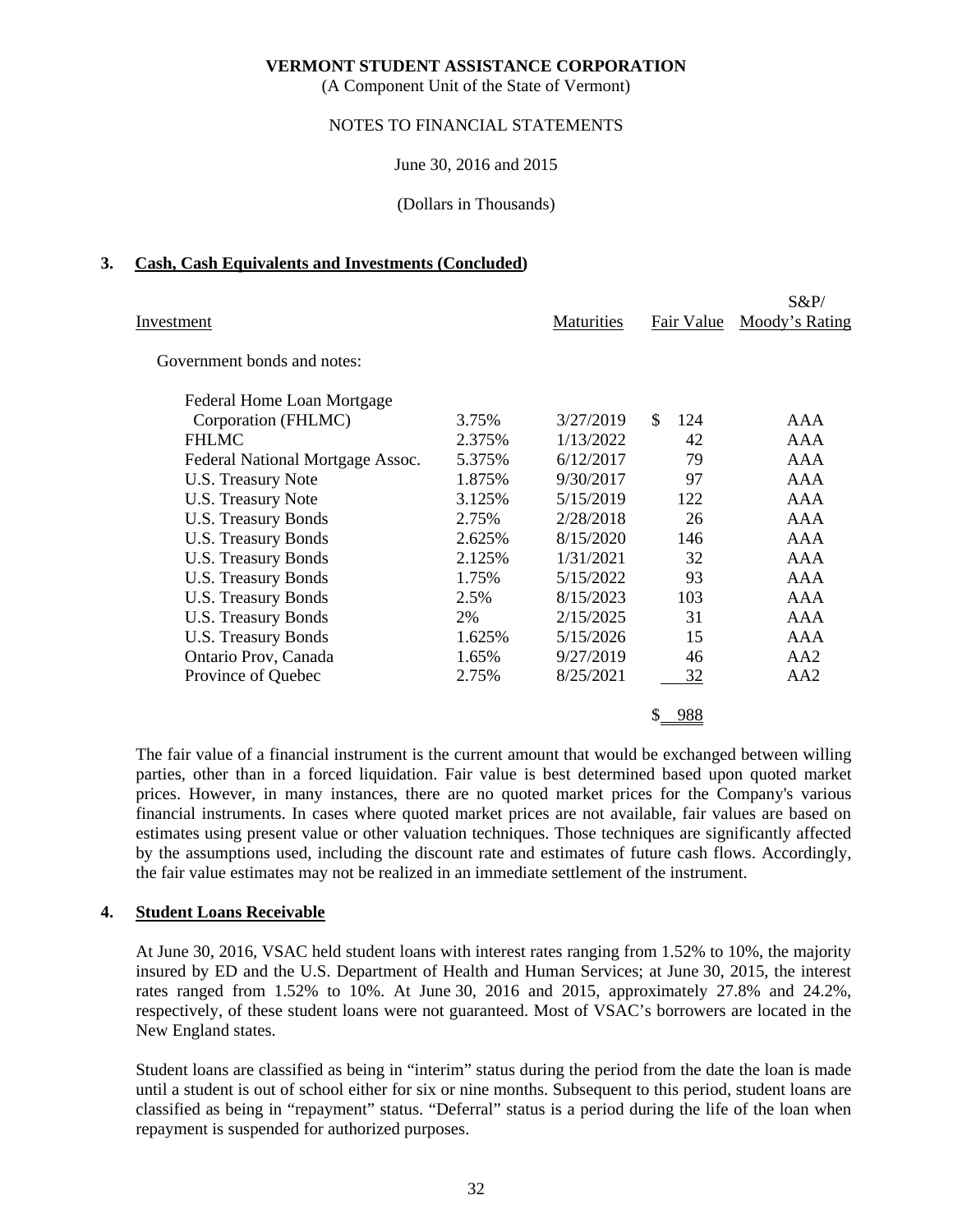(A Component Unit of the State of Vermont)

### NOTES TO FINANCIAL STATEMENTS

June 30, 2016 and 2015

#### (Dollars in Thousands)

#### **4. Student Loans Receivable (Continued)**

Student loans receivable as of June 30, 2016 and 2015 are summarized as follows:

|                                              | 2016          | 2015           |
|----------------------------------------------|---------------|----------------|
| <b>Status:</b>                               |               |                |
| Interim status                               | \$<br>28,139  | 27,337<br>\$   |
| Deferral status                              | 81,344        | 104,439        |
| Repayment status                             | 881,265       | 996,019        |
| Allowance for loan losses<br>Less:           | (31, 852)     | (31,561)       |
| Total student loans receivable               | 958,896       | 1,096,234      |
| Noncurrent student loans receivable<br>Less: | 822,453       | 948,279        |
| Current student loans receivable             | \$136,443     | \$147,955      |
| <b>Guarantee type:</b>                       |               |                |
| U.S. Department of Education                 | 699,808<br>\$ | 835,129<br>\$. |
| U.S. Department of Health and Human Services | 1,651         | 2,408          |
| Other – Guaranteed                           | 14,023        | 17,790         |
| Nonguaranteed                                | 275,266       | 272,468        |
| Allowance for loan losses<br>Less:           | (31, 852)     | (31,561)       |
| Total student loans receivable               | 958,896       | 1,096,234      |
| Noncurrent student loans receivable<br>Less: | 822,453       | 948,279        |
| Current student loans receivable             | 136,443<br>S. | \$147,955      |

As of June 30, 2016 and 2015, \$949,560 and \$1,050,168 of student loans were pledged to the repayment of bonds and notes, respectively.

Activity in the allowance for loan losses for the years ended June 30, 2016 and 2015 was as follows:

|                                                                                   |    | 2016                            | 2015                       |  |  |
|-----------------------------------------------------------------------------------|----|---------------------------------|----------------------------|--|--|
| Balance, July 1<br>Net loans charged off<br>Provision for losses on student loans | S. | $31,561$ \$<br>(4,953)<br>5.244 | 31,809<br>(6,488)<br>6,240 |  |  |
| Balance, June 30                                                                  |    | \$31,852                        | \$31,561                   |  |  |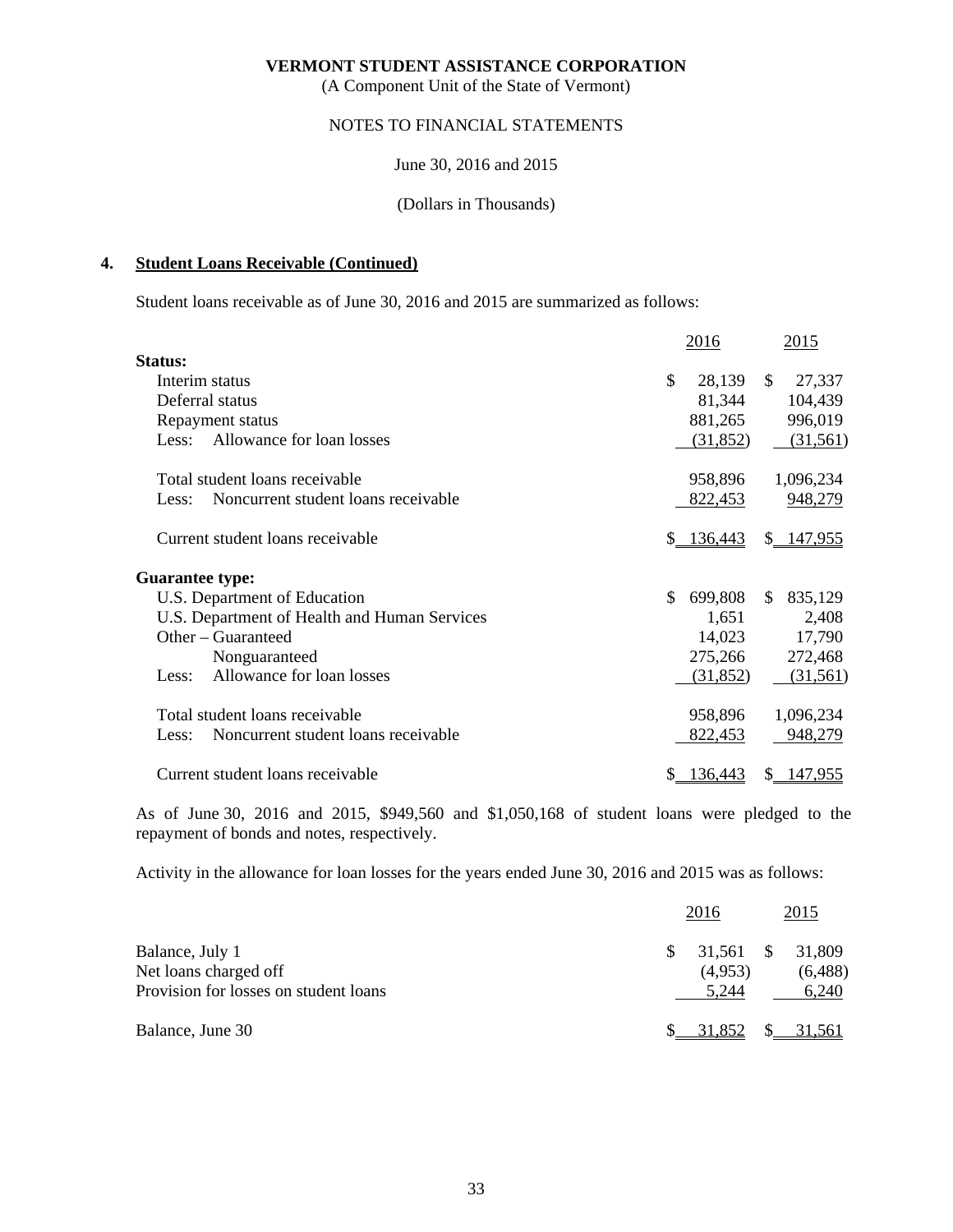(A Component Unit of the State of Vermont)

# NOTES TO FINANCIAL STATEMENTS

#### June 30, 2016 and 2015

(Dollars in Thousands)

#### **4. Student Loans Receivable (Concluded)**

The allowance for loan losses represents management's estimate of probable losses on student loans. Management uses the amounts of loans in the portfolio, loss rate, delinquencies, current economic conditions, and historical loss experience. Should any of these factors change significantly from those currently used by management, the estimate may change. At June 30, 2016 and 2015, \$31,713 and \$49,367, respectively, of student loans receivable were over 90 days past due, of which all but \$6,085 and \$8,149, respectively, were guaranteed by one of the guarantee types shown above. The portion of the loss reserve at June 30, 2016 and 2015 which relates to non-guaranteed loans was \$30,535 and \$29,989, respectively.

# **5. Net Assets Held for the U.S. Department of Education**

Under the *Higher Education Act Amendments of 1998*, all assets related to the FFEL Program guaranty functions were transferred to the Federal Loan Reserve Fund on October 1, 1998. The Federal Loan Reserve Fund is administered by VSAC on behalf of ED and is the property of the Federal government. VSAC also established the Guarantee Agency Operating Fund on October 1, 1998, in accordance with the *Higher Education Act Amendments of 1998*. The Guarantee Agency Operating Fund, which is included within the Statements of Net Position, is the property of VSAC and is used to account for the activities under the FFEL Program that fall outside of the Federal Loan Reserve Fund.

Changes in Federal Loan Reserve Funds held for ED for the years ended June 30, 2016 and 2015 were as follows:

|                                                            |    | 2016   | 2015     |  |
|------------------------------------------------------------|----|--------|----------|--|
| Additions:                                                 |    |        |          |  |
| Reimbursement from ED on default loan purchases            | \$ | 31,028 | \$35,946 |  |
| Default loan collections                                   |    | 152    | 175      |  |
| Investment income                                          |    | 14     | 3        |  |
| Other, net                                                 |    | 671    | 559      |  |
| Total additions                                            |    | 31,865 | 36,683   |  |
| Deductions:                                                |    |        |          |  |
| Purchases of defaulted loans from lenders                  |    | 31,580 | 37,324   |  |
| Default aversion fee received                              |    | (114)  | (126)    |  |
| <b>Total deductions</b>                                    |    | 31,466 | 37,198   |  |
| Net increase (decrease) in federal loan reserve funds held |    | 399    | (515)    |  |
| Federal Loan Reserve Funds held, at beginning of year      |    | 11,968 | 12,483   |  |
| Federal Loan Reserve Funds held, at end of year            | \$ | 12,367 | \$11,968 |  |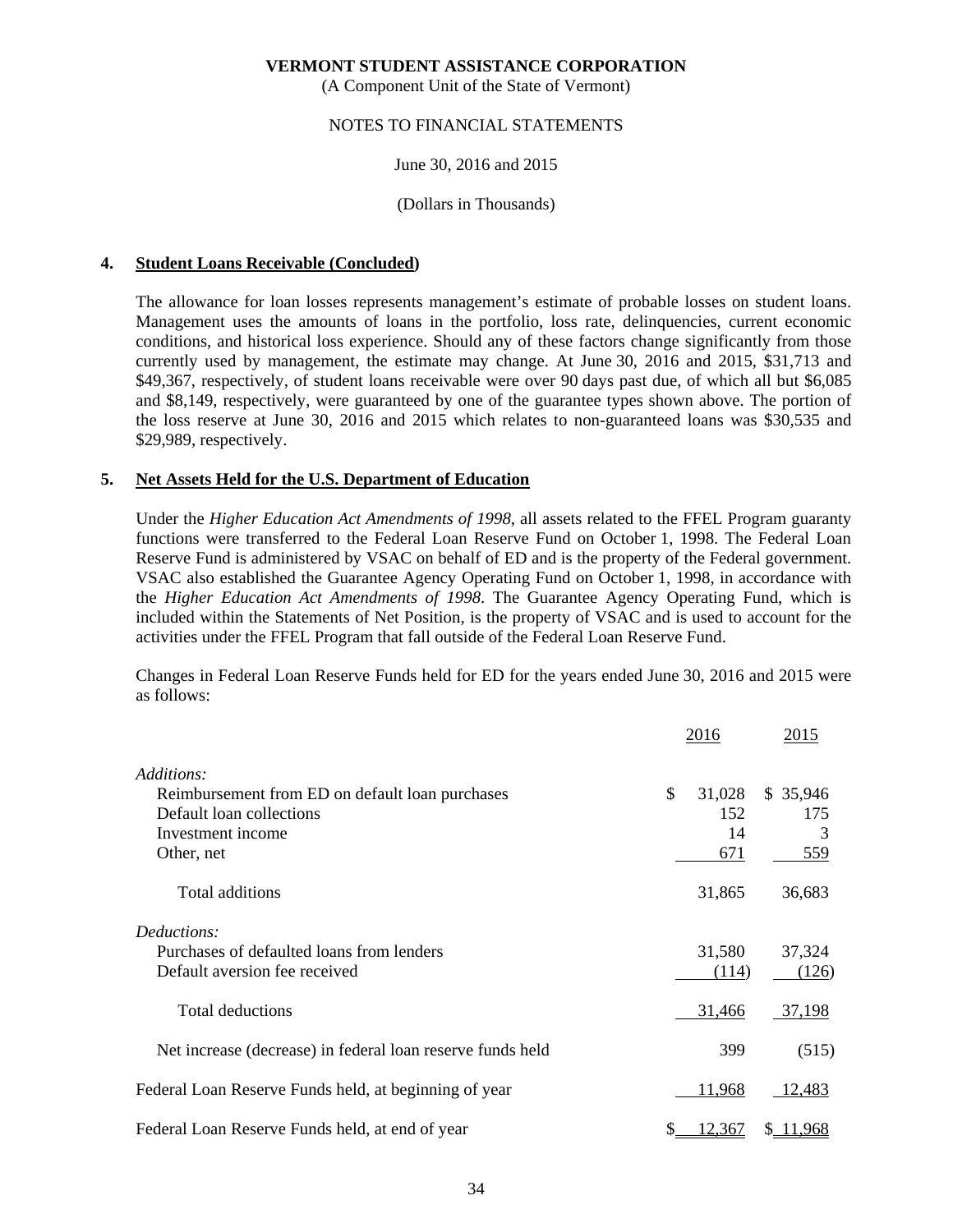(A Component Unit of the State of Vermont)

## NOTES TO FINANCIAL STATEMENTS

#### June 30, 2016 and 2015

#### (Dollars in Thousands)

#### **5. Net Assets Held for the U.S. Department of Education (Concluded)**

To provide security and liquidity against potential defaults, VSAC is required to maintain reserves as specified by Title 16, Vermont Statutes Annotated §2864, Section 422 of Act 20 United States Code 1072, and under various agreements with the bond liquidity and credit enhancement providers. The *Higher Education Act Amendments of 1998* require VSAC to maintain reserves equal to 0.25% of student loans guaranteed. During 2016 and 2015, VSAC maintained sufficient reserves to fully comply with these requirements.

Total outstanding loans issued under the FFEL Program were \$699,808 and \$835,129 at June 30, 2016 and 2015, respectively. Defaults on FFEL Program loan guarantees are paid by ED through the Federal Loan Reserve Fund.

#### **6. Net Assets Held for VHEIP**

VHEIP was established by the Vermont Legislature in April 1998. VHEIP encourages Vermont residents to save for college or other post-secondary education through a tax-favored qualified 529 savings plan. The program has been designed to comply with the requirements for treatment as a "Qualified Tuition Program" under Section 529 of the IRC.

Effective September 12, 2015, VSAC changed the plan manager of VHEIP from TFI to Intuition College Savings Solutions (Intuition). TFI is part of Teachers Insurance and Annuity Association and College Retirement Equities Fund (TIAA-CREF), a New York-based financial services organization. Intuition is a Florida-based organization specializing in the administration and management of statesponsored higher education savings plans.

Under the management of both TFI and Intuition, there are six plans available which participants can select, based on their investment goals and risk tolerance. These include the Managed Allocation Option, the Diversified Equity Option, the Equity Index Option, the Balanced Option, the Fixed Income Option, and the Treasury Obligations/Principal Plus Interest Option. Aside from the Treasury Obligations/Principal Plus Interest Options being guaranteed by the U.S government, investments in these investment options are not guaranteed.

The changes in assets held on behalf of investors for the years ended June 30, 2016 and 2015 were as follows:

|                                                              |   | 2016    |    | 2015    |
|--------------------------------------------------------------|---|---------|----|---------|
| Additions:                                                   |   |         |    |         |
| Investment income                                            | S | 5.675   | -S | 3,805   |
| Net realized and unrealized (losses) gains                   |   | (1,540) |    | 1,997   |
| Net participant subscriptions/redemptions                    |   | 14,477  |    | 17,297  |
| Total additions                                              |   | 18.612  |    | 23,099  |
| Net amount held on behalf of investors, at beginning of year |   | 269.971 |    | 246,872 |
| Net amount held on behalf of investors, at end of year       |   | 288.583 |    | 269.971 |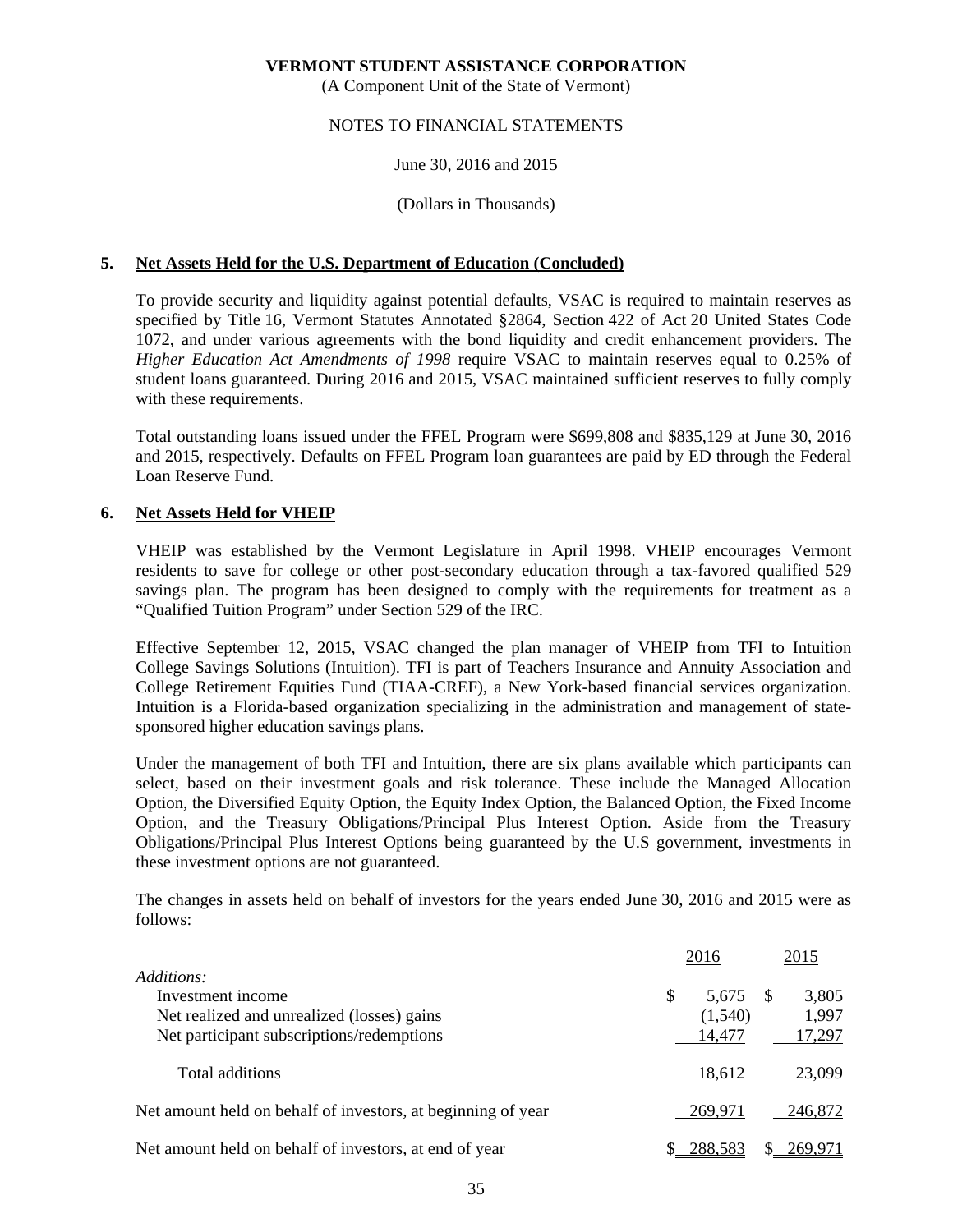(A Component Unit of the State of Vermont)

# NOTES TO FINANCIAL STATEMENTS

# June 30, 2016 and 2015

#### (Dollars in Thousands)

# **7. Capital Assets**

A summary of capital assets activity for the years ended June 30, 2016 and 2015 was as follows:

|                               | Estimated<br>Lives | Balance<br>July 1,<br>2014 | <b>Net</b><br>Acqui-<br>sitions | Balance<br>June $30$ ,<br>2015 | <b>Net</b><br>Acqui-<br>sitions | Balance<br>June 30,<br>2016 |
|-------------------------------|--------------------|----------------------------|---------------------------------|--------------------------------|---------------------------------|-----------------------------|
| Land                          |                    | \$<br>3,150                | \$<br>$\qquad \qquad -$         | \$<br>3,150                    | \$<br>$\overline{\phantom{a}}$  | \$<br>3,150                 |
| Furniture and equipment       | $3 - 15$ Years     | 7,632                      | 487                             | 8,119                          | 105                             | 8,224                       |
| Software                      | $3 - 5$ Years      | 1,756                      | 112                             | 1,868                          | 115                             | 1,983                       |
| <b>Building</b>               | $5 - 30$ Years     | 17,145                     | 23                              | 17,168                         |                                 | 17,168                      |
|                               |                    | 29,683                     | 622                             | 30,305                         | 220                             | 30,525                      |
| Less accumulated depreciation |                    | 13,598                     | 890                             | 14,488                         | 836                             | 15,324                      |
| Capital assets, net           |                    | \$16,085                   | (268)                           | \$15,817                       | (616)                           | \$15,201                    |

Depreciation charged to operations for the years ended June 30, 2016 and 2015 was \$874 and \$964, respectively.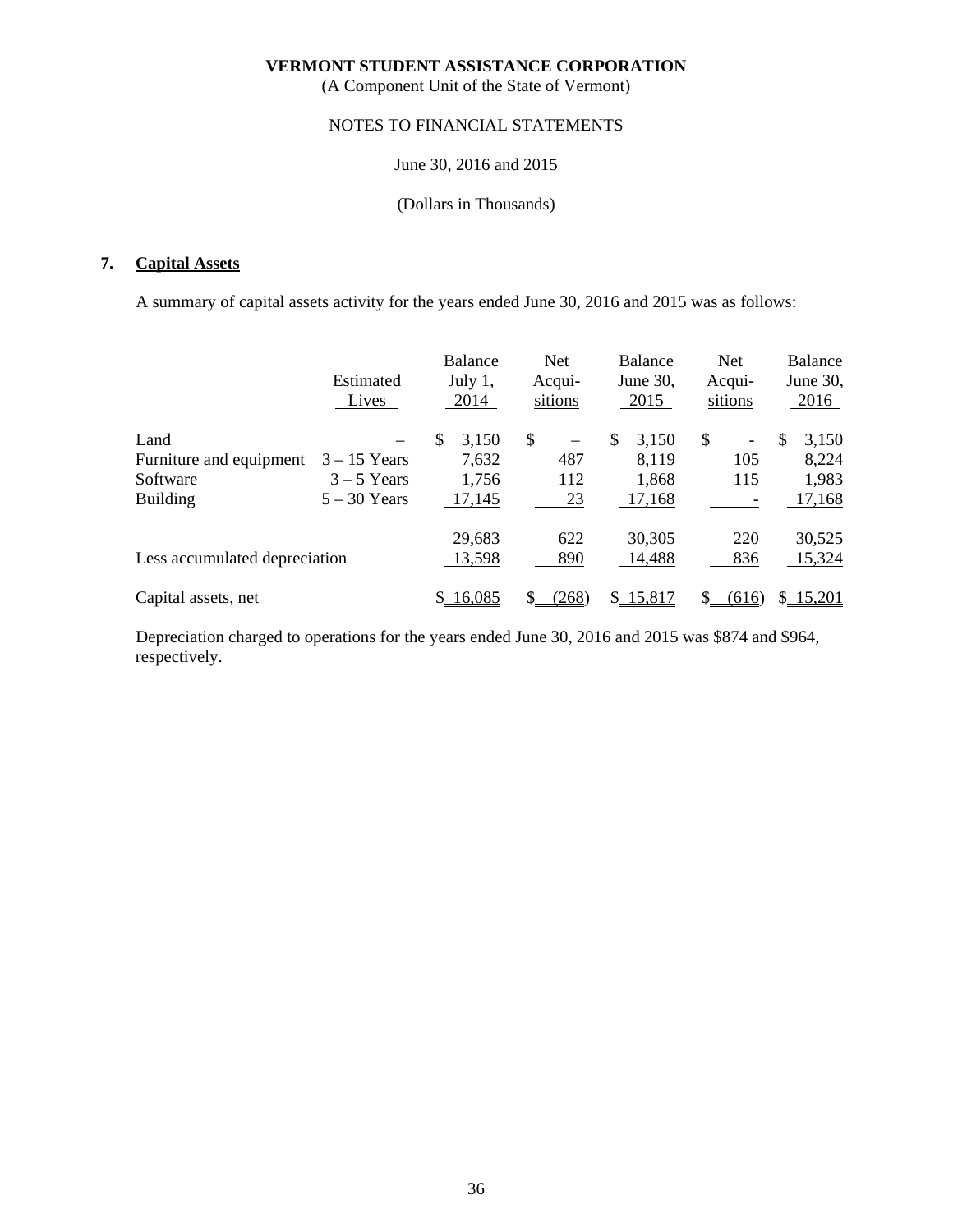(A Component Unit of the State of Vermont)

# NOTES TO FINANCIAL STATEMENTS

June 30, 2016 and 2015

(Dollars in Thousands)

# **8. Bonds and Notes Payable**

VSAC has issued the following bonds and notes payable at June 30, 2016 and 2015:

|                                                                                        | 2016                    | 2015         |
|----------------------------------------------------------------------------------------|-------------------------|--------------|
| Bonds and Notes Payable which were issued to finance the origination of student loans: |                         |              |
| 2010 Series A-1 dated August 3, 2010; comprised of fixed-rate bonds                    |                         |              |
| maturing between December 15, 2015 and 2030; interest is fixed and                     |                         |              |
| payable semi-annually at rates ranging from 3% to 5%.                                  | $\mathcal{S}$<br>10,920 | 11,815<br>\$ |
| 2011 Series A-1 dated July 26, 2011; comprised of fixed-rate bonds                     |                         |              |
| maturing between December 15, 2013 and 2025; interest is fixed and                     |                         |              |
| payable semi-annually at rates ranging from 3% to 5%.                                  | 9,000                   | 10,120       |
| 2012 Series A-1 dated July 17, 2012; comprised of fixed-rate bonds                     |                         |              |
| maturing between June 15, 2017 and 2031; interest is fixed and payable                 |                         |              |
| semi-annually at rates ranging from 2.875% to 5.1%.                                    | 14,700                  | 16,465       |
| 2012 Series 1 dated November 28, 2012; comprised of variable-rate notes                |                         |              |
| maturing on July 28, 2034; interest is variable and payable monthly at                 |                         |              |
| the one-month LIBOR plus 0.70% (1.1493% at June 30, 2016).                             | 415,642                 | 501,542      |
| 2012 Series B dated November 28, 2012; comprised of variable-rate notes                |                         |              |
| maturing between June 1, 2022 and December 3, 2035; interest is variable               |                         |              |
| and payable semi-annually at the 3-month LIBOR plus 1.50% for Class A                  |                         |              |
| notes, and 3.00% for Class B notes (2.18130% and 3.68130% at                           |                         |              |
| June 30, 2016).                                                                        | 76,151                  | 94,158       |
| 2013 Series 1 dated June 25, 2013; comprised of variable-rate notes                    |                         |              |
| maturing on April 30, 2035; interest is variable and payable monthly at                |                         |              |
| the one-month LIBOR plus 0.75% (1.1993% at June 30, 2016).                             | 207,451                 | 255,421      |
| 2013 Series A-1 dated July 2, 2013; comprised of fixed-rate bonds                      |                         |              |
| maturing between June 15, 2017 and 2030; interest is fixed and payable                 |                         |              |
| semi-annually at rates ranging from 2.1% to 4.65%.                                     | 14,960                  | 15,595       |
| 2014 Series A-1 dated July 9, 2014; comprised of fixed-rate bonds                      |                         |              |
| maturing between June 15, 2019 and 2033; interest is fixed and payable                 |                         |              |
| semi-annually at rates ranging from 3.625% to 5%.                                      | 28,100                  | 29,920       |
| 2014 Series B dated November 21, 2014; comprised of variable-rate notes                |                         |              |
| maturing on June 2, 2042; interest is variable and payable semi-annually               |                         |              |
| at the one-month LIBOR plus 1.0% (1.45665% at June 30, 2016).                          | 42,382                  | 50,266       |
| 2015 Series A-1 dated July 16, 2015; comprised of fixed-rate bonds                     |                         |              |
| maturing between June 15, 2018 and 2034; interest is fixed and payable                 |                         |              |
| semi-annually at rates ranging from 4% to 5%.                                          | 21,200                  |              |
| 2016 Series A-1 dated June 9, 2016; comprised of fixed-rate bonds                      |                         |              |
| maturing between June 15, 2021 and 2034; interest is fixed and payable                 |                         |              |
| semi-annually at rates ranging from 3.25% to 5%.                                       | 27,900                  |              |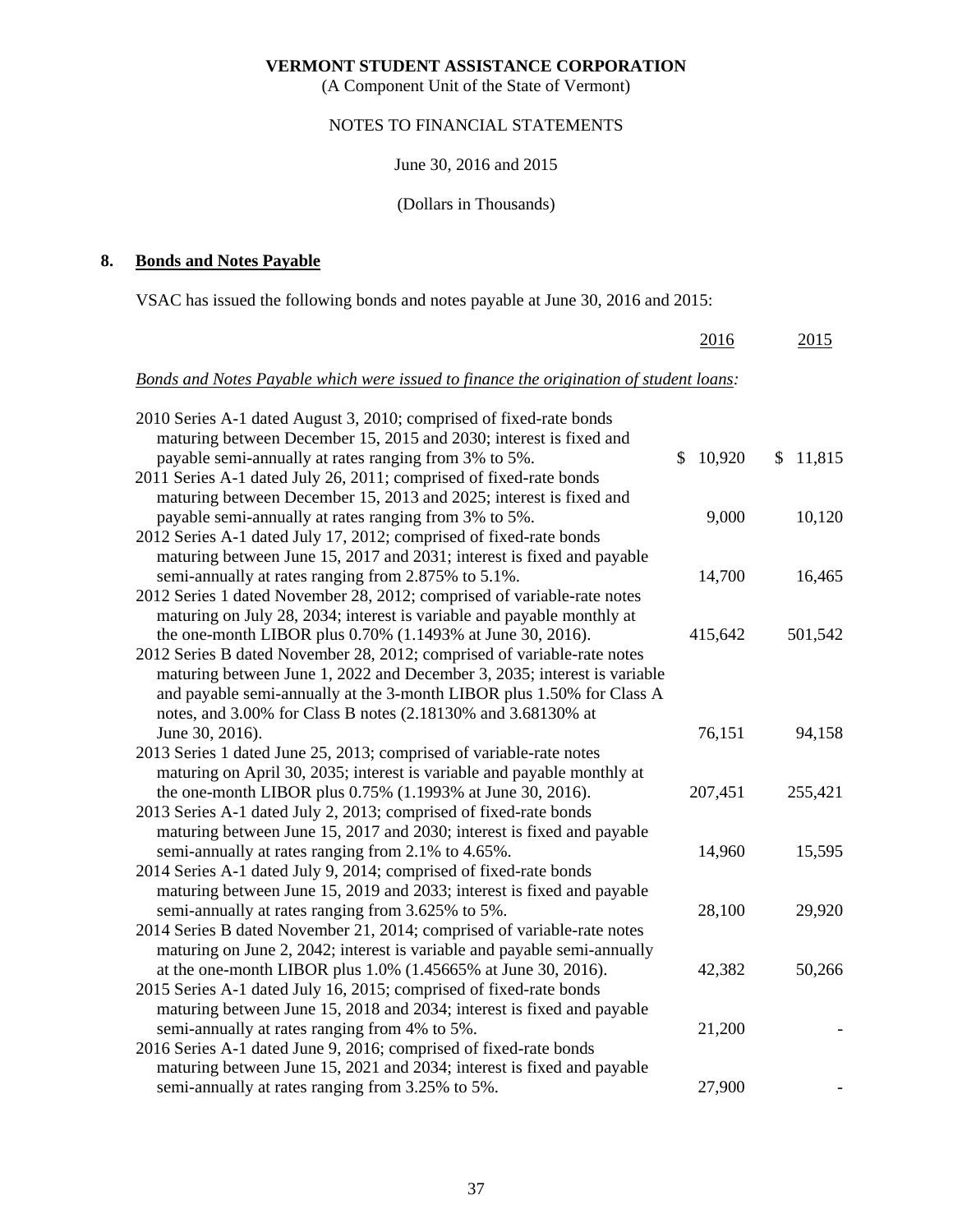(A Component Unit of the State of Vermont)

# NOTES TO FINANCIAL STATEMENTS

June 30, 2016 and 2015

(Dollars in Thousands)

#### **8. Bonds and Notes Payable (Continued)**

# *Other Notes Payable*

| 2016 General Obligation with the State of Vermont note dated June 8, 2016<br>with a final maturity date of June 15, 2021; interest rate is fixed at 2%. | 4.000   |         |
|---------------------------------------------------------------------------------------------------------------------------------------------------------|---------|---------|
| Total bonds and notes payable                                                                                                                           | 872,406 | 985,302 |
| Bond premium/discount, net                                                                                                                              | 3,484   | 1,378   |
| Total bonds and notes payable                                                                                                                           | 875,890 | 986,680 |
| Less: current portion of bonds and notes payable                                                                                                        | 6,855   | 1,600   |
| Noncurrent portion of bonds and notes payable                                                                                                           | 869,035 | 985,080 |

Except for the 2016 General Obligation note, all notes and bonds payable are limited obligations of VSAC and are secured, as provided in the underlying bond resolutions, by an assignment and pledge to the Trustee of all VSAC's rights, title and interest in student loans, and revenues derived thereon and the guarantee thereof, including the insurance of certain student loans by ED. In addition, a significant portion of cash and cash equivalents (including debt service reserve accounts which may be used to replenish any deficiency in funds required to pay principal and interest due on the bonds) are held in trust to secure the bonds. The 2016 General Obligation note is unsecured and principal and interest thereon is payable from VSAC operational sources.

The 2011 series A-1 trust includes the Moral Obligation of the State of Vermont providing for the restoration by the State of certain required cash reserve balances of the 2011 Trust in the event they were to be utilized by the trust to maintain liquidity. Any draw of the Moral Obligation by the 2011 trust would be subject to repayment from the assets of the 2011 Trust. To date, the 2011 Trust has not requested or received any State funding under this provision. The remaining bonds and notes have no additional credit or liquidity support.

All bonds and notes, except the 2010A-1, 2011A-1, 2012A-1, 2013A-1, 2014A-1, 2015A-1 and 2016A-1 series, are subject to redemption prior to maturity at the principal amounts outstanding plus accrued interest at date of redemption. Certain series of the 2010A-1, 2011A-1, 2012A-1, 2013A-1, 2014A-1, 2015A-1 and 2016A-1 bonds are subject to redemption from excess revenues prior to maturity at the principal amounts outstanding plus unamortized premium and accrued interest at date of redemption. At June 30, 2016, all bonds authorized under the underlying bond resolutions have been issued.

Proceeds from issuance of the bonds payable and all revenues thereon are held in trust and are restricted as follows: to repurchase bonds; finance student loans; pay interest on the bonds; maintain required reserves; and pay reasonable and necessary program expenses.

During the years ended June 30, 2016 and 2015, amortized deferred gains from prior year financed refundings of \$7,411 and \$8,346, respectively, are included as a reduction to interest expense.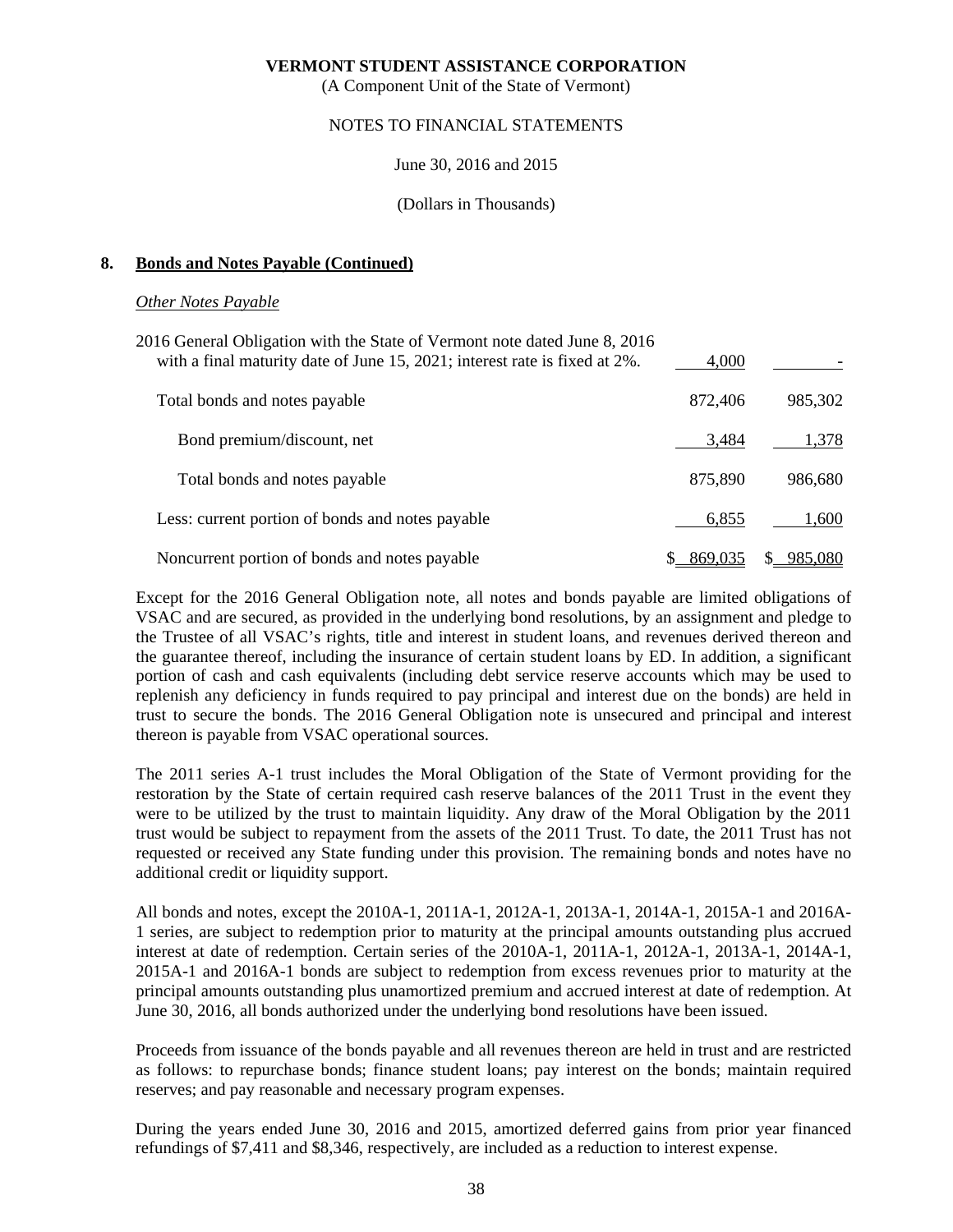(A Component Unit of the State of Vermont)

### NOTES TO FINANCIAL STATEMENTS

June 30, 2016 and 2015

(Dollars in Thousands)

#### **8. Bonds and Notes Payable (Concluded)**

The debt service requirements, which are based on the interest rates at June 30, 2016, through the fiscal year ending (FY) 2021 and in five-year increments thereafter to maturity for VSAC are as follows:

|             | Interest                        |              | Total       |
|-------------|---------------------------------|--------------|-------------|
| \$<br>6,855 | 14,619<br>S.                    | $\mathbb{S}$ | 21,474      |
| 7,770       | 14,341                          |              | 22,111      |
| 7,830       | 14,069                          |              | 21,899      |
| 10,895      | 13,742                          |              | 24,637      |
| 12,605      | 13,301                          |              | 25,906      |
| 82,731      | 54,720                          |              | 137,451     |
| 27,415      | 47,253                          |              | 74,668      |
|             | 31,777                          |              | 705,700     |
|             | 2,757                           |              | 2,757       |
| 42,382      | 507                             |              | 42,889      |
|             | \$207,086                       |              | \$1,079,492 |
|             | Principal<br>673,923<br>872,406 |              |             |

The actual maturities and interest may differ due to changes in interest rates or other factors. Payment maturity dates of bonds payable principal coincide with required interest payable schedules.

The following summarizes the debt activity for VSAC for the years ended June 30, 2016 and 2015:

|                                            | 2016      |     | 2015      |
|--------------------------------------------|-----------|-----|-----------|
| Balance, beginning of year                 | 986,680   | \$. | 1,148,377 |
| Issuance                                   | 53,100    |     | 89,620    |
| Premium on issuance                        | 2,559     |     | 1,000     |
| Redemptions, extinguishments and refunding | (165,998) |     | (251,996) |
| Accretion/amortization of discount/premium | (451)     |     | (321)     |
| Balance, end of year                       | 875.890   |     | 986.680   |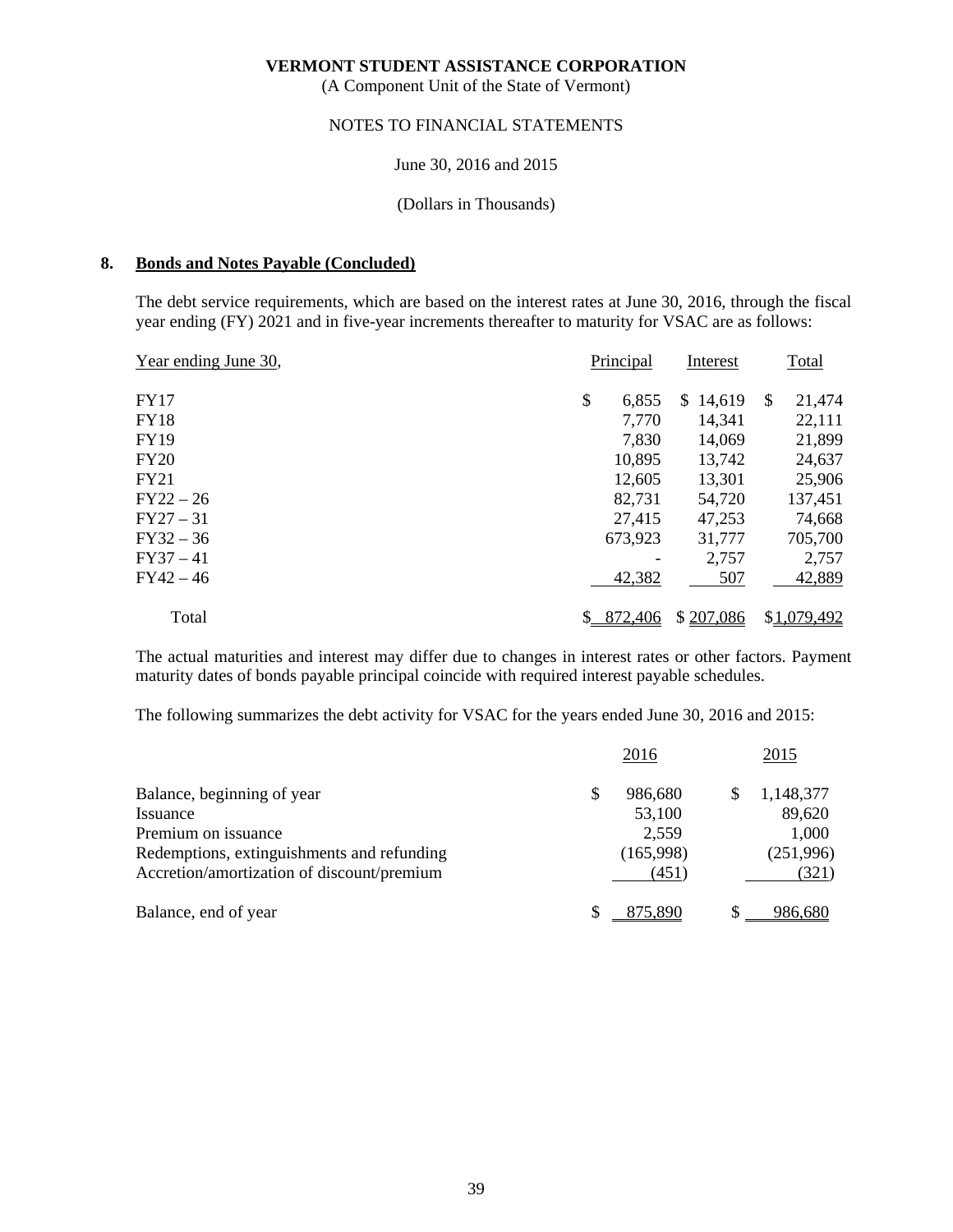(A Component Unit of the State of Vermont)

# NOTES TO FINANCIAL STATEMENTS

June 30, 2016 and 2015

(Dollars in Thousands)

## **9. U.S. Treasury Rebates Payable**

The tax-exempt bonds issued by VSAC are subject to IRS regulations which limit the amount of income which may be earned on certain cash equivalents, investments and student loans acquired with bond proceeds. Any excess earnings are to be refunded to the U.S. Treasury. VSAC has estimated that there are U.S. Treasury rebates payable at June 30, 2016 and 2015 of \$2,457 and \$1,875, respectively. VSAC has estimated that there is no estimated current portion at June 30, 2016 or June 30, 2015. VSAC did not refund any excess earnings to the U.S. Treasury in 2016 and 2015.

#### **10. Student Loan Interest and Special Allowance Revenues**

ED makes quarterly interest subsidy payments on behalf of certain qualified students until the student is required under the provisions of the Act to begin repayment. Repayment on FFEL Program Stafford student loans normally begins within six months after students complete their course of study, leave school or cease to carry at least one-half the normal full-time academic load as determined by the educational institution. Repayment of FFEL Program Parent Loan for Undergraduate Students (PLUS), Supplemental Loans for Students (SLS) and Consolidation loans normally begins within 60 days from the date of loan disbursement unless a deferment of payments has been granted. In these cases, full repayment of principal and interest would resume at the expiration of the deferment. Interest accrues during this deferment period. Health Education Assistance Loans loans enter repayment status nine months after the expiration date of an interim period.

ED provides a special allowance to lenders participating in the FFEL Program Stafford, PLUS, SLS, and Consolidation student loan programs. Special allowance is paid based on a rate that is established quarterly. This rate is based on averages calculated from the rates of certain U.S. Treasury Bills, Financial Commercial Paper or one-month LIBOR depending on the disbursement date of the loans and the issuance date of the financing obligations. All FFEL loans held by VSAC receive special allowance based on one-month LIBOR.

ED restricts student loan interest revenue for loans first disbursed after April 1, 2006. VSAC is required to return borrower loan interest in excess of the special allowance formulae rates for certain FFEL Program Stafford, PLUS, and Consolidation loans. The return of interest totaled \$15,970 and \$20,584 in 2016 and 2015, respectively, and is reflected as a reduction of interest and fees on student loans in the Statements of Revenues, Expenses and Changes in Net Position.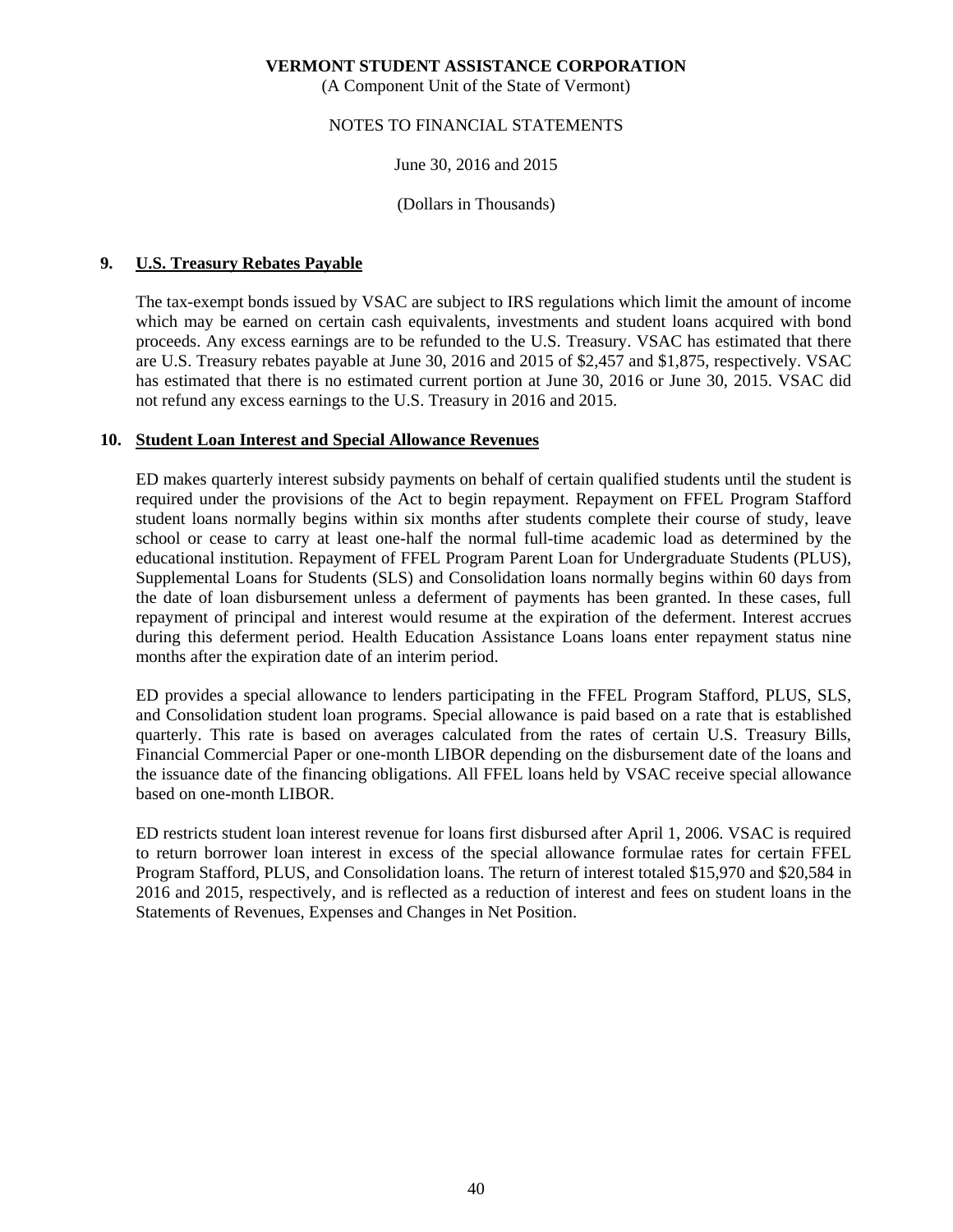(A Component Unit of the State of Vermont)

# NOTES TO FINANCIAL STATEMENTS

June 30, 2016 and 2015

(Dollars in Thousands)

## **11. Endowment Funds**

Donors have established a number of endowment funds through the Vermont Student Development Fund, Inc. All endowment funds are restricted to provide scholarship funds to Vermont students. All endowment funds are guided by specific agreements and instructions from donors regarding the uses of earnings and appreciation on invested funds.

In 2009, the Vermont General Assembly enacted the *Uniform Prudent Management of Institutional Funds Act* (UPMIFA). In contrast to prior law, UPMIFA addresses in a more explicit and clear manner a fiduciary's ability to spend net appreciation of donor-restricted endowments.

UPMIFA permits a fiduciary to use a more flexible spending standard than under prior law. As with prior law, the intentions of the donor as specifically expressed in a gift instrument will always govern the spending from an endowment fund. UPMIFA also continues to provide, however, that the mere use of the terms "income" or "principal" will not be interpreted to mean that the donor intended to limit the spending from the fund in any particular manner. Unless specifically directed to the contrary, under UPMIFA a fiduciary may expend so much of an endowment fund as an ordinarily prudent person in a like position would spend for the uses, benefits, purposes, and duration for which the endowment fund was established. Under this rule of prudence, a distinction no longer exists between income and principal, nor is there a need to track historic dollar value. This allows an institution to spend any amount from an endowment fund (whether it was historically categorized as income or principal or whether the fund is above historic dollar value), provided that the spending decision is prudent under the circumstances.

The VSAC Board of Directors has established a total-return spending rate policy, and almost all of the endowment agreements specify this approach. In this approach, the amount of funds that may be expended from an endowment is based on a percentage of the fund's average historical total value (using the prior 12 calendar quarters), and may come from the total return on the fund, including interest and dividend earnings, and appreciation over historical gift value. Total investment return in excess of the established spending rate is considered to be nonexpendable in future periods. The spending rate may be adjusted by the Board of Directors at their discretion. In FY 2012, certain endowment agreements were amended to permit spending of "principal" (i.e., spending that would take a fund below its historic contributed value) with the consent of the original donors of those funds.

At June 30, 2016 and 2015, the total net position related to endowment funds was \$4,691 and \$4,719, respectively. Expendable restricted net position totaled \$455 and \$395, respectively. The remaining \$4,236 and \$4,324, respectively, of net position related to endowment funds were nonexpendable.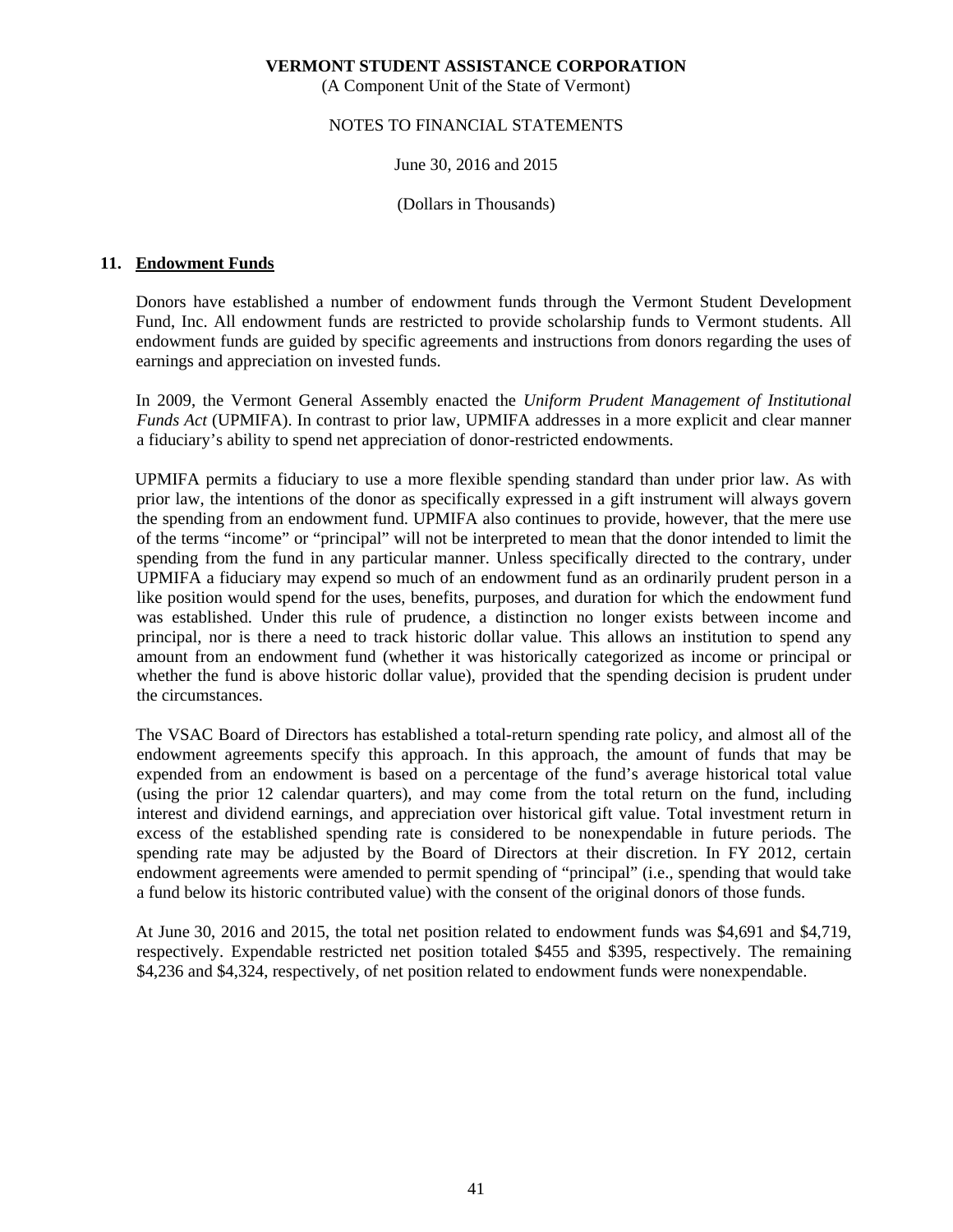(A Component Unit of the State of Vermont)

# NOTES TO FINANCIAL STATEMENTS

#### June 30, 2016 and 2015

#### (Dollars in Thousands)

#### **12. Restricted Net Position**

Restrictions on net position are the result of bond resolutions, state statutes, various federal regulations and program agreements, and donor restrictions. Bond resolutions restrict net position to the origination of student loans and payment of debt service on bonds and notes payable. State statutes and federal regulations and program agreements restrict various net position to use for specific grant, scholarship and educational activities. Donors have restricted a number of endowment funds for scholarship awards. Restricted net position as of June 30, 2016 and 2015 is as follows:

|                                                               |    | 2016  | 2015                   |  |  |
|---------------------------------------------------------------|----|-------|------------------------|--|--|
| Expendable - restricted by bond resolutions                   | S. |       | 72,785 \$ 51,850       |  |  |
| Expendable - restricted by federal or state statute or donors |    | 687   | 1,028                  |  |  |
| Nonexpendable – income is donor restricted for scholarships   |    | 4.732 | 4,753                  |  |  |
| Total restricted net position                                 |    |       | $$ -78,204 \$ -57,631$ |  |  |

The portion of net position which is restricted by bond resolutions includes the effect of deferring the recognition of gain on the early retirement of bonds. These bonds were retired in financed transactions during the year ended June 30, 2013 and the gain was deferred and is recognized as an offset to financing costs as the financing bonds are repaid. The remaining balances of the deferred inflow of resources of \$34,896 and \$42,307 at June 30, 2016 and 2015, respectively, will be recognized as a reduction of financing costs and increase of restricted net position over the estimated remaining period the financing bonds are estimated to be outstanding. This estimated period was 19 and 20 years as of June 30, 2016 and 2015, respectively.

#### **13. Retirement Benefits**

Full-time employees of VSAC that meet specific eligibility requirements are participants in a retirement annuity plan. This plan is a multi-employer defined contribution plan sponsored by TIAA-CREF. All employees are fully vested for VSAC plan contributions. The payroll for employees covered under the plan for the fiscal year ended June 30, 2016 and 2015 amounted to \$13,284 and \$13,738, respectively; VSAC's total payroll was \$13,642 and \$13,894, respectively. Total contributions by VSAC amounted to \$1,352 and \$1,396 in 2016 and 2015, respectively, which represented an average of 10.2% of the covered payroll in those years.

VSAC employees who complete 15 years of continuing service and who are not otherwise eligible for Medicare coverage may elect to continue to buy VSAC's health care coverage at Consolidated Omnibus Budget Reconciliation Act (COBRA) rates. Generally Accepted Accounting Principles require recognition of current period costs related to expected future expenditures for Other Post-Employment Benefits. Since historical participation in this benefit has been very low and because participants are required to purchase coverage at a COBRA rate which recovers VSAC's average estimated per person cost, VSAC believes that this obligation is not material and has not recorded a liability for this postemployment benefit at June 30, 2016 and 2015.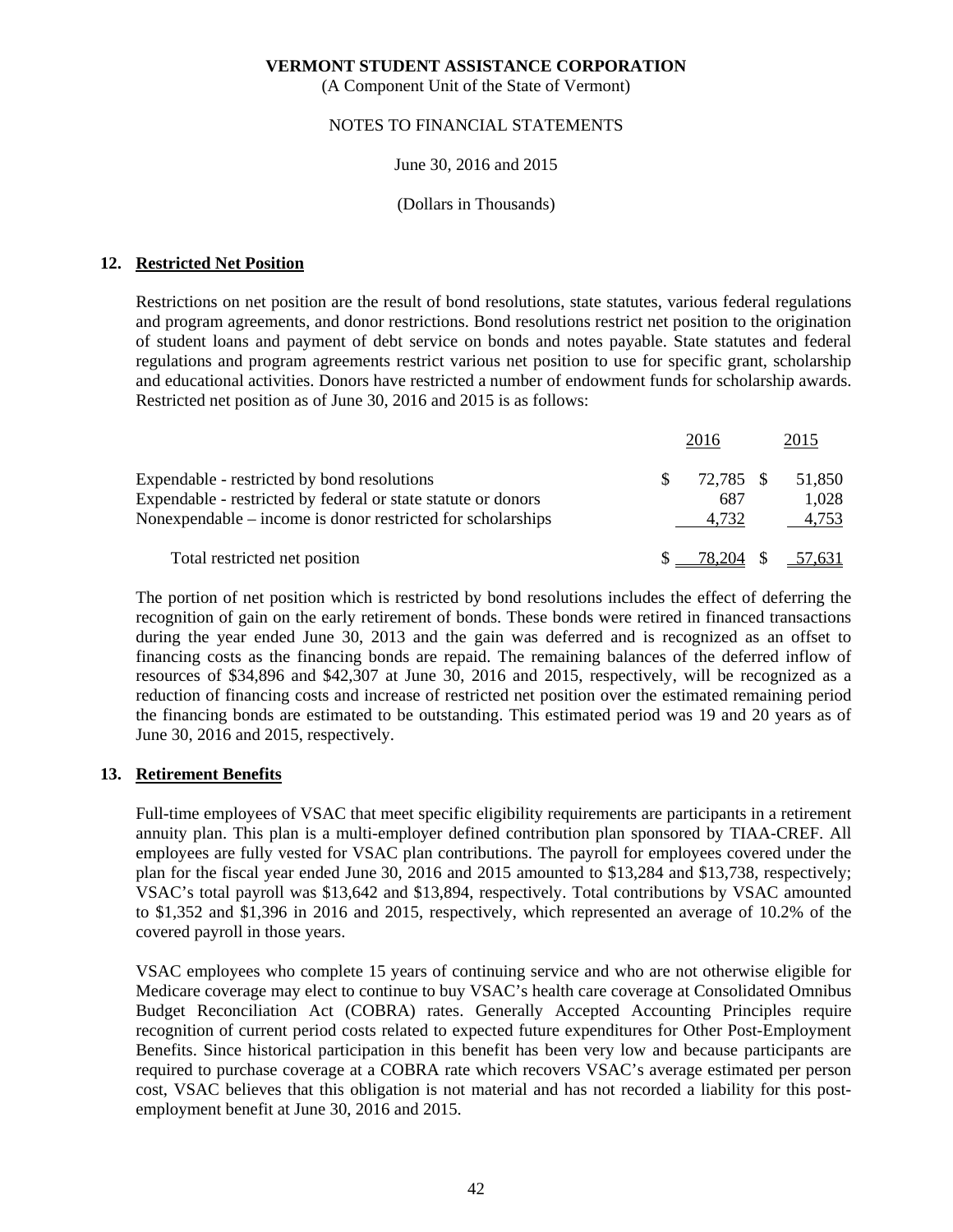(A Component Unit of the State of Vermont)

# NOTES TO FINANCIAL STATEMENTS

#### June 30, 2016 and 2015

#### (Dollars in Thousands)

#### **14. Contingencies**

VSAC participates in various federally funded programs. These programs are subject to financial and compliance audits and resolution of identified questioned costs. The amount, if any, of expenditures which may be disallowed by the granting agency cannot be determined at this time.

VSAC is exposed to various risks of loss related to torts; theft of, damage to and destruction of assets; errors and omissions; injuries to employees; and natural disasters. VSAC manages these risks through a combination of commercial insurance packages purchased in the name of VSAC, and through selfinsurance programs for medical and dental claims. With respect to its commercial insurance packages, VSAC has not experienced or settled claims resulting from these risks which have exceeded its commercial insurance coverage. In addition, VSAC has purchased stop-loss insurance for its selfinsurance programs and has transferred the risk of loss to the commercial insurance carrier.

A summary of the reserve for self-insured medical and dental liabilities included in accounts payable and other liabilities on the statements of net position as of June 30, 2016 and 2015 is as follows:

|                                           | 2016           | 2015           |  |
|-------------------------------------------|----------------|----------------|--|
| Balance, beginning of year<br>Claims paid | 384<br>(4,223) | 330<br>(4,218) |  |
| Accrual for estimated claims              | 4.233          | 4,272          |  |
| Balance, end of year                      | 394            | 384            |  |

The litigation matter discussed at length in VSAC's Notes to Financial Statements for the year ended June 30, 2014 was settled during the year ended June 30, 2015 and is no longer a contingency as of the end of that fiscal year. As of June 30, 2016, management believes VSAC has no pending legal actions an unfavorable outcome of which would have a material effect on the Corporation.

#### **15. Loan Commitments**

At June 30, 2016 and 2015, VSAC had commitments to extend credit for non-guaranteed student loans of approximately \$3,545 and \$2,849, respectively. Commitments to extend credit are agreements to lend to a borrower as long as there is no violation of any condition established in the commitment agreement. Commitments generally have fixed expiration dates or other termination clauses. VSAC uses the same credit policies in making commitments as it does for student loans receivable.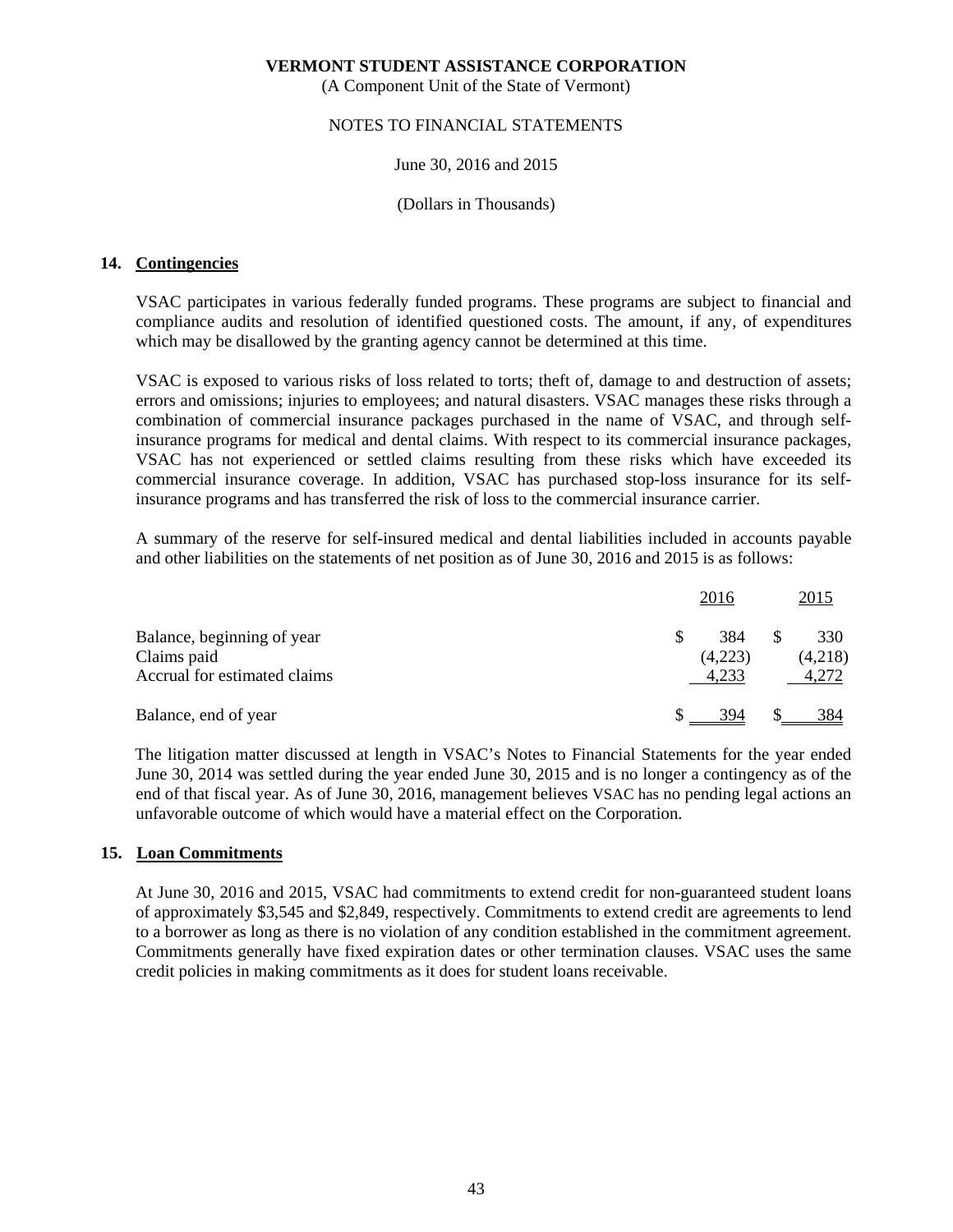(A Component Unit of the State of Vermont)

## NOTES TO FINANCIAL STATEMENTS

June 30, 2016 and 2015

(Dollars in Thousands)

#### **16. Segment Reporting**

VSAC has elected to disclose the activities of VSAC's segments. The segments presented include:

Operations – This segment includes administration, FFEL Program guarantor functions, privately-held student loans, student outreach activities (partially funded by Federal and State grants) and Federal loan servicing activities. VSAC's net investment in capital assets is reflected in this segment. The fund balance in this segment is considered unrestricted and available for any corporate purpose.

Bond – This segment includes the activities of all VSAC education loan financing instruments and the related secured assets. Accumulated balances in this fund are restricted by financing agreements.

Scholarships – This segment includes all funds designated as scholarships and the related donations, earnings, and disbursements for the various scholarship programs administered by VSAC, including endowments. The balance of this segment primarily represents unspent invested amounts in the Vermont Student Development Fund, Inc. (d/b/a the Vermont Scholarship Fund), which is a permanent endowment.

Grants – This segment reflects the activities of all funds received that are part of certain annual State of Vermont appropriations. These include the incentive grants and Next Generation non-degree grants. Any carryover balance in this segment is the result of 'attrition' which is created by eligible students who are unable to utilize their award. These funds remain in the segment and are awarded in the following fiscal year.

VSAC's segment financial reporting at June 30, 2016 and for the year then ended is as follows: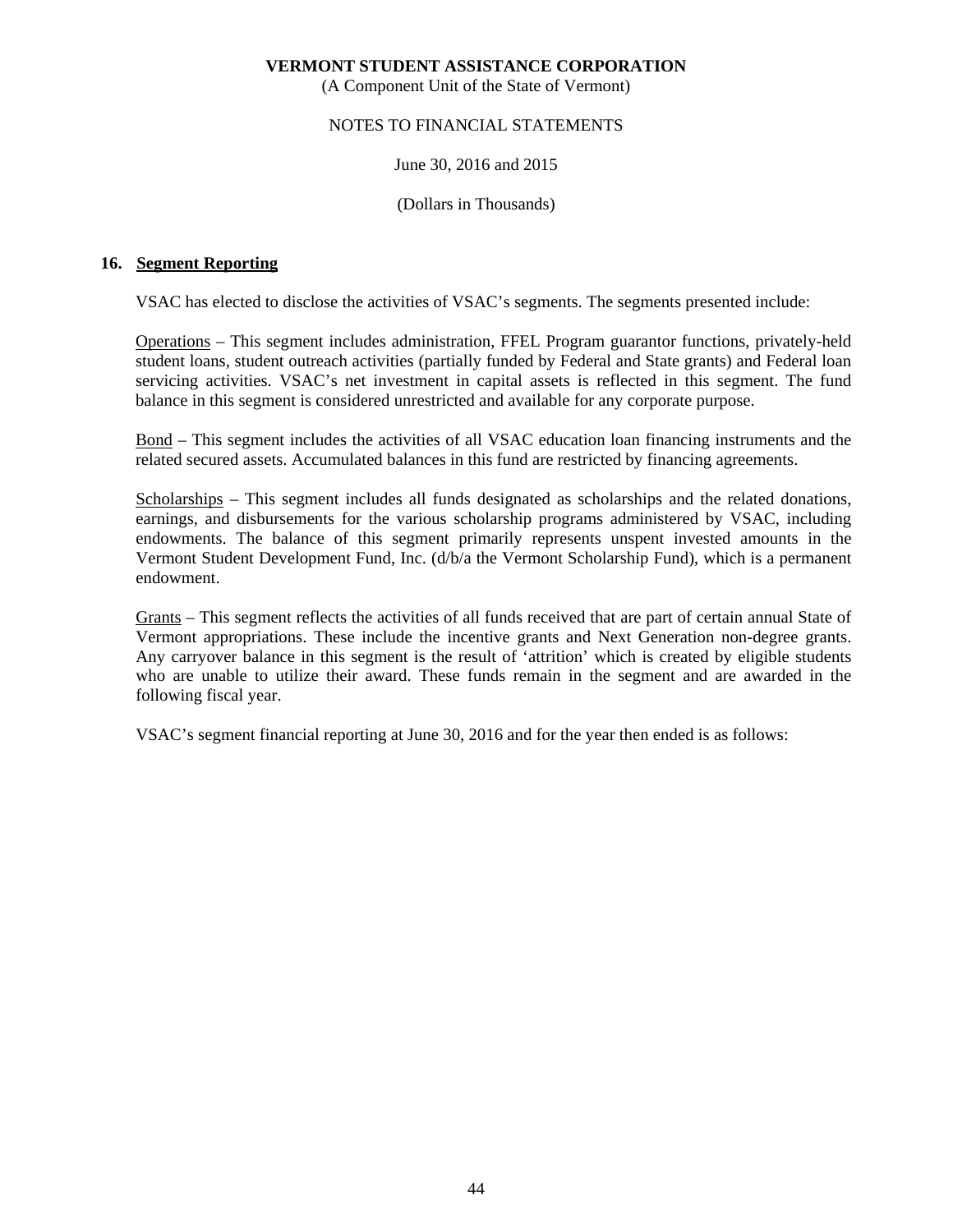(A Component Unit of the State of Vermont)

# NOTES TO FINANCIAL STATEMENTS

# June 30, 2016 and 2015

# (Dollars in Thousands)

# **16. Segment Reporting (Continued)**

# *Condensed Statement of Net Position*

|                                  | Oper-          |                          | Scholar-     |                     |               |
|----------------------------------|----------------|--------------------------|--------------|---------------------|---------------|
|                                  | ations         | Bond                     | ships        | Grants              | Total         |
| Assets:                          |                |                          |              |                     |               |
| Current assets                   | \$<br>25,693   | 139,690<br>$\mathcal{S}$ | 6,950<br>\$  | 836<br>$\mathbb{S}$ | \$<br>173,169 |
| Capital assets, net              | 15,201         |                          |              |                     | 15,201        |
| Other noncurrent assets          | 34,638         | 867,579                  | 4,396        |                     | 906,613       |
| <b>Total</b> assets              | \$<br>75,532   | \$1,007,269              | \$11,346     | \$<br>836           | \$1,094,983   |
| Liabilities:                     |                |                          |              |                     |               |
| <b>Current liabilities</b>       | \$<br>4,696 \$ | 7,389                    | \$<br>6,613  | 52<br><sup>\$</sup> | \$<br>18,750  |
| Noncurrent liabilities           | 3,201          | 868,291                  |              |                     | 871,492       |
| Interfund (receivable) payable   | (24,006)       | 23,908                   | $\mathbf{1}$ | 97                  |               |
| <b>Total liabilities</b>         | (16, 109)      | 899,588                  | 6,614        | 149                 | 890,242       |
| Deferred inflows of resources    |                |                          |              |                     |               |
| Deferred gains on early          |                |                          |              |                     |               |
| refunding of bonds payable       |                | 34,896                   |              |                     | 34,896        |
| Total liabilities and deferred   |                |                          |              |                     |               |
| inflows of resources             | (16, 109)      | 934,484                  | 6,614        | 149                 | 925,138       |
| Net position:                    |                |                          |              |                     |               |
| Net investment in capital assets | 15,201         |                          |              |                     | 15,201        |
| Restricted                       |                | 72,785                   | 4,732        | 687                 | 78,204        |
| Unrestricted                     | 76,440         |                          |              |                     | 76,440        |
| Total net position               | 91,641         | 72,785                   | 4,732        | 687                 | 169,845       |
| Total liabilities, deferred      |                |                          |              |                     |               |
| inflows of resources             |                |                          |              |                     |               |
| and net position                 | \$<br>75,532   | \$1,007,269              | \$11,346     | \$<br>836           | \$1,094,983   |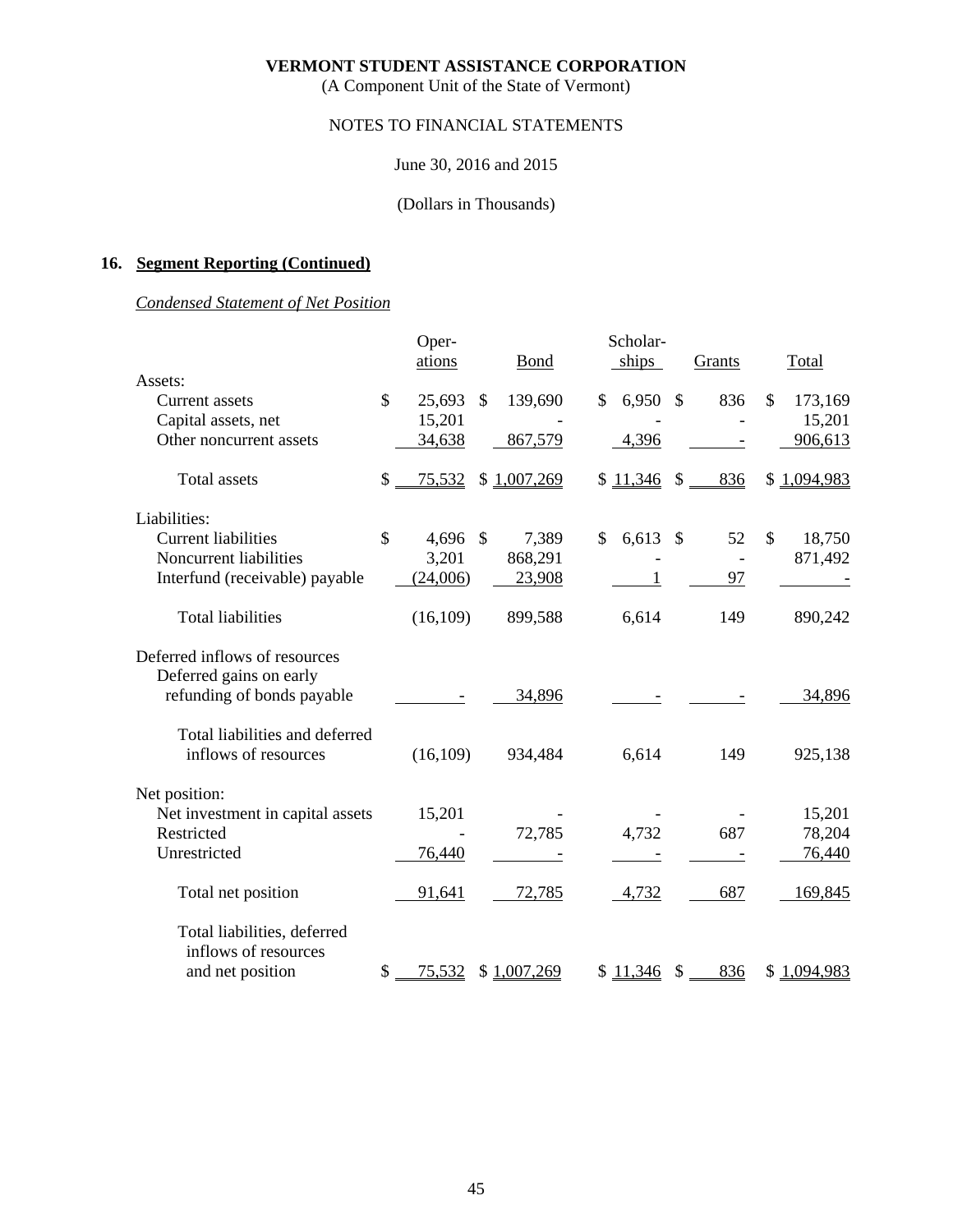(A Component Unit of the State of Vermont)

# NOTES TO FINANCIAL STATEMENTS

# June 30, 2016 and 2015

#### (Dollars in Thousands)

# **16. Segment Reporting (Continued)**

# *Condensed Statement of Revenues, Expenses and Changes in Net Position*

|                                                                     |              | Oper-     | Scholar-      |             |  |         |               |         |               |
|---------------------------------------------------------------------|--------------|-----------|---------------|-------------|--|---------|---------------|---------|---------------|
|                                                                     |              | ations    |               | <b>Bond</b> |  | ships   |               | Grants  | Total         |
| Operating revenues:                                                 |              |           |               |             |  |         |               |         |               |
| Interest and fees on student loans                                  | $\mathbb{S}$ | 1,649     | $\mathcal{S}$ | 39,991 \$   |  |         | $\mathcal{S}$ |         | \$<br>41,640  |
| Guarantee agency administrative                                     |              |           |               |             |  |         |               |         |               |
| revenues                                                            |              | 5,528     |               |             |  |         |               |         | 5,528         |
| Vermont state grants                                                |              | 96        |               |             |  | 499     |               | 19,680  | 20,275        |
| Federal grants                                                      |              | 4,406     |               |             |  | 934     |               |         | 5,340         |
| Scholarship and gift income                                         |              |           |               |             |  | 4,523   |               |         | 4,523         |
| Federal loan servicing income                                       |              | 3,821     |               |             |  |         |               |         | 3,821         |
| Interest on cash and investments, and                               |              |           |               |             |  |         |               |         |               |
| other income                                                        |              | 1,017     |               | 160         |  |         |               |         | 1,178         |
| Total operating revenues                                            |              | 16,517    |               | 40,151      |  | 5,957   |               | 19,680  | 82,305        |
| Operating expenses:<br>Operating expenses excluding<br>depreciation |              | 21,842    |               | 29,087      |  | 6,240   |               | 20,792  | 77,961        |
| Depreciation                                                        |              | 874       |               |             |  |         |               |         | 874           |
| Total operating expenses                                            |              | 22,716    |               | 29,087      |  | 6,240   |               | 20,792  | 78,835        |
| Change in net position from operations                              |              | (6,199)   |               | 11,064      |  | (283)   |               | (1,112) | 3,470         |
| Interfund transfer                                                  |              | (10,904)  |               | 9,871       |  | 262     |               | 771     |               |
| Change in net position                                              |              | (17, 103) |               | 20,935      |  | (21)    |               | (341)   | 3,470         |
| Net position, beginning of year                                     |              | 108,744   |               | 51,850      |  | 4,753   |               | 1,028   | 166,375       |
| Net position, end of year                                           |              | 91,641    |               | \$ 72,785   |  | \$4,732 | $\mathcal{S}$ | 687     | \$<br>169,845 |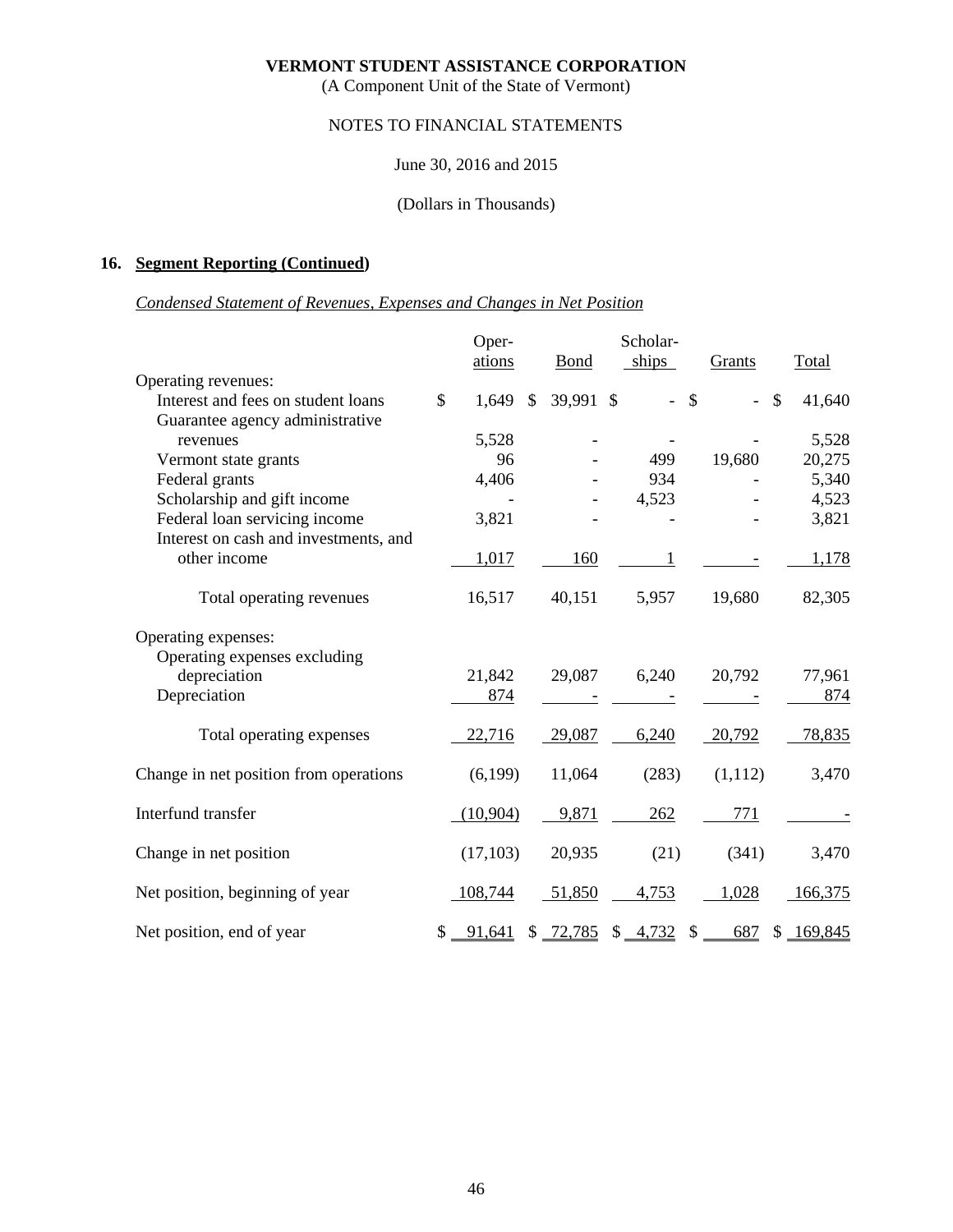(A Component Unit of the State of Vermont)

# NOTES TO FINANCIAL STATEMENTS

# June 30, 2016 and 2015

# (Dollars in Thousands)

# **16. Segment Reporting (Continued)**

# *Condensed Statement of Cash Flows*

|                                                                                                                                  |    | Oper-          | Scholar-             |    |       |                  |  |                      |
|----------------------------------------------------------------------------------------------------------------------------------|----|----------------|----------------------|----|-------|------------------|--|----------------------|
|                                                                                                                                  |    | ations         | Bond                 |    | ships | Grants           |  | Total                |
| Cash (used) provided by operating activities<br>Cash used by noncapital financing activities<br>Cash used by capital and related | S  | $(6,434)$ \$   | 155,868<br>(156,009) |    | (567) | -S<br>$(203)$ \$ |  | 148,664<br>(156,009) |
| financing activities<br>Cash provided by investing activities                                                                    |    | (257)<br>3,890 | 141                  |    | 806   |                  |  | (257)<br>4,837       |
| Net (decrease) increase in cash and<br>cash equivalents                                                                          |    | (2,801)        |                      |    | 239   | (203)            |  | (2,765)              |
| Cash and cash equivalents, beginning of year                                                                                     |    | 19,908         |                      |    | 4,966 | 1,032            |  | 25,906               |
| Cash and cash equivalents, end of year                                                                                           | S. | 17,107         |                      | -S | 5,205 | 829<br>S.        |  | 23,141               |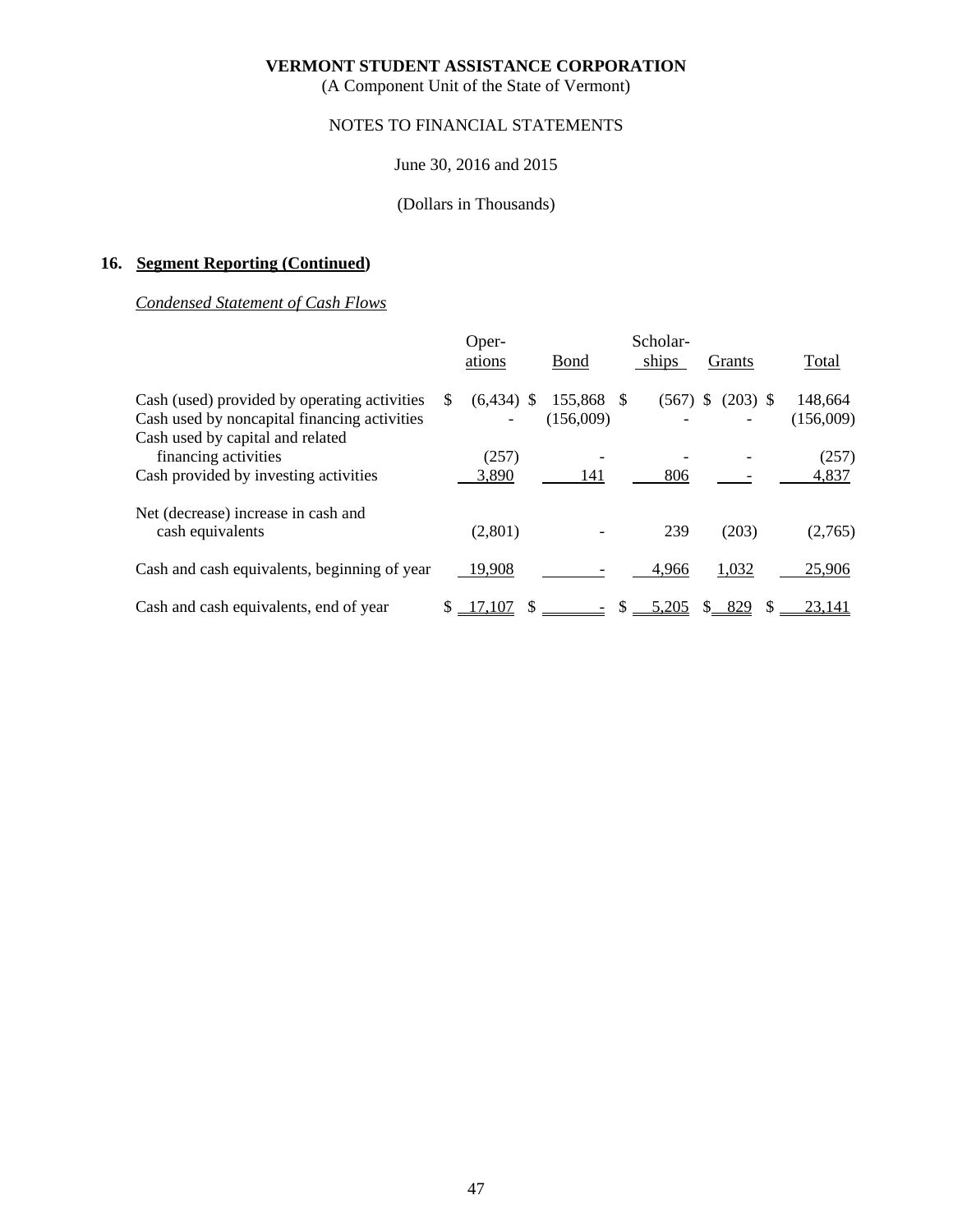(A Component Unit of the State of Vermont)

# NOTES TO FINANCIAL STATEMENTS

June 30, 2016 and 2015

(Dollars in Thousands)

# **16. Segment Reporting (Continued)**

VSAC's segment financial reporting at June 30, 2015 and for the year then ended is as follows:

# *Condensed Statement of Net Position*

|                                                                                | Oper-           |                    | Scholar-     |                           |        |                           |           |
|--------------------------------------------------------------------------------|-----------------|--------------------|--------------|---------------------------|--------|---------------------------|-----------|
| Assets:                                                                        | ations          | <b>Bond</b>        | ships        |                           | Grants |                           | Total     |
| Current assets                                                                 | \$<br>32,410 \$ | 149,949            | \$<br>5,739  | $\boldsymbol{\mathsf{S}}$ | 1,054  | $\mathcal{S}$             | 189,152   |
| Capital assets, net                                                            | 15,817          |                    |              |                           |        |                           | 15,817    |
| Other noncurrent assets                                                        | 39,849          | 957,073            | 4,444        |                           |        |                           | 1,001,366 |
|                                                                                |                 |                    |              |                           |        |                           |           |
| <b>Total assets</b>                                                            | \$              | 88,076 \$1,107,022 | \$<br>10,183 | $\boldsymbol{\mathsf{S}}$ | 1,054  | $\boldsymbol{\mathsf{S}}$ | 1,206,335 |
| Liabilities:                                                                   |                 |                    |              |                           |        |                           |           |
| <b>Current liabilities</b>                                                     | \$<br>3,547 \$  | 1,695              | \$<br>5,430  | $\mathcal{S}$             | 26     | $\mathcal{S}$             | 10,698    |
| Noncurrent liabilities                                                         |                 | 986,955            |              |                           |        |                           | 986,955   |
| Interfund (receivable)                                                         |                 |                    |              |                           |        |                           |           |
| payable                                                                        | (24,215)        | 24,215             |              |                           |        |                           |           |
| <b>Total liabilities</b>                                                       | (20, 668)       | 1,012,865          | 5,430        |                           | 26     |                           | 997,653   |
| Deferred inflows of resources<br>Deferred gains on early<br>refunding of bonds |                 |                    |              |                           |        |                           |           |
| payable                                                                        |                 | 42,307             |              |                           |        |                           | 42,307    |
| Total liabilities and<br>deferred inflows of<br>resources                      | (20, 668)       | 1,055,172          | 5,430        |                           | 26     |                           | 1,039,960 |
| Net position:                                                                  |                 |                    |              |                           |        |                           |           |
| Net investment in capital                                                      |                 |                    |              |                           |        |                           |           |
| assets                                                                         | 15,817          |                    |              |                           |        |                           | 15,817    |
| Restricted                                                                     |                 | 51,850             | 4,753        |                           | 1,028  |                           | 57,631    |
| Unrestricted                                                                   | 92,927          |                    |              |                           |        |                           | 92,927    |
| Total net position                                                             | 108,744         | 51,850             | 4,753        |                           | 1,028  |                           | 166,375   |
| Total liabilities, deferred<br>inflows of resources                            |                 |                    |              |                           |        |                           |           |
| and net position                                                               | \$              | 88,076 \$1,107,022 | \$<br>10.183 | \$                        | 1,054  | $\sqrt{3}$                | 1,206,335 |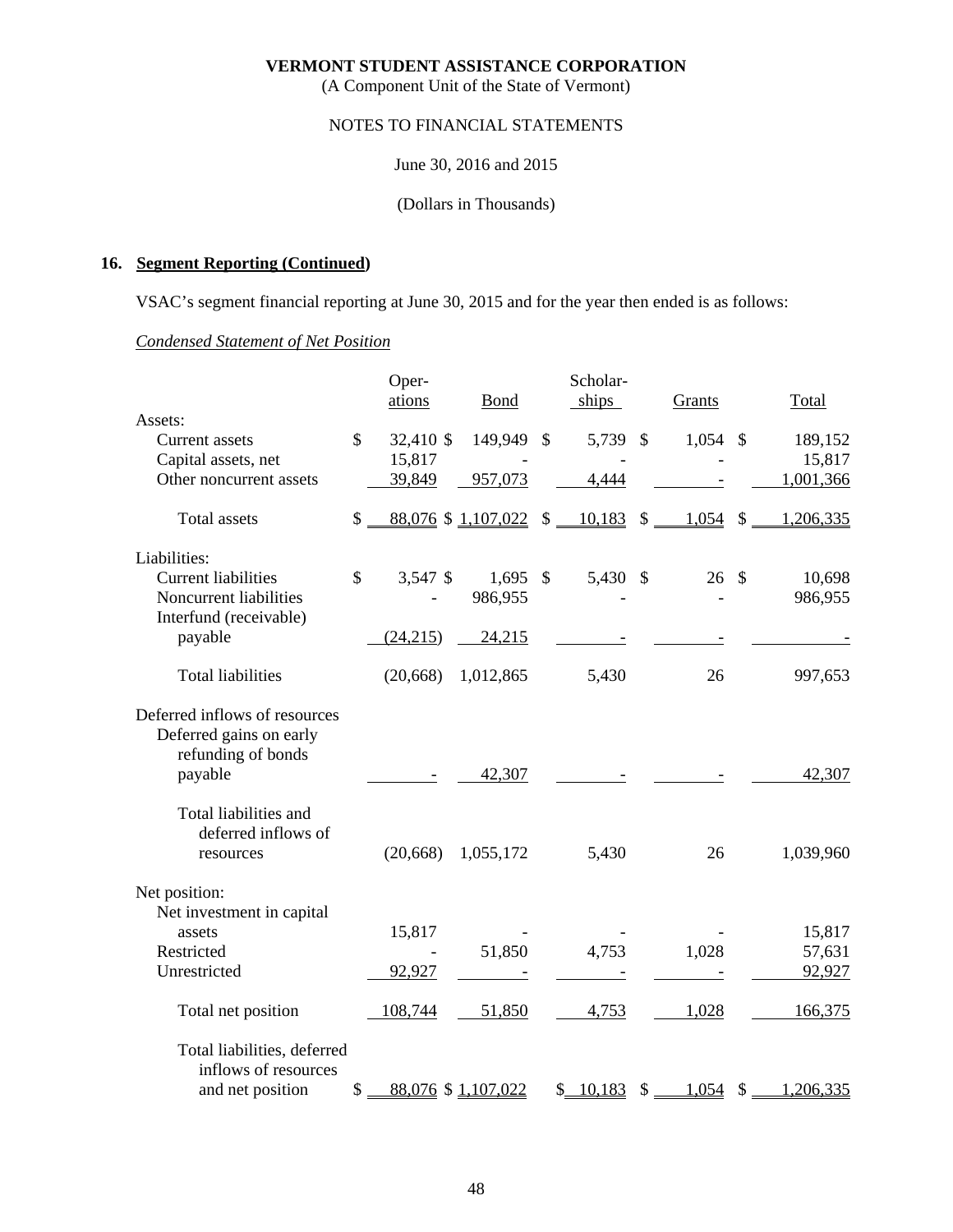(A Component Unit of the State of Vermont)

# NOTES TO FINANCIAL STATEMENTS

# June 30, 2016 and 2015

### (Dollars in Thousands)

# **16. Segment Reporting (Continued)**

# *Condensed Statement of Revenues, Expenses and Changes in Net Position*

|                                        | Oper-       | Scholar-        |  |            |               |        |               |           |
|----------------------------------------|-------------|-----------------|--|------------|---------------|--------|---------------|-----------|
|                                        | ations      | <b>Bond</b>     |  | ships      |               | Grants |               | Total     |
| Operating revenues:                    |             |                 |  |            |               |        |               |           |
| Interest and fees on student loans     | \$<br>1,629 | \$<br>42,440 \$ |  |            | $\mathcal{S}$ |        | $\mathcal{S}$ | 44,069    |
| Guarantee agency administrative        |             |                 |  |            |               |        |               |           |
| revenues                               | 5,044       |                 |  |            |               |        |               | 5,044     |
| Vermont state grants                   | 59          |                 |  | 500        |               | 19,715 |               | 20,274    |
| Federal grants                         | 4,404       |                 |  | 852        |               |        |               | 5,256     |
| Scholarship and gift income            |             |                 |  | 4,256      |               |        |               | 4,256     |
| Federal loan servicing income          | 2,516       |                 |  |            |               |        |               | 2,516     |
| Interest on cash and investments, and  |             |                 |  |            |               |        |               |           |
| other income                           | 1,063       | 20              |  | 186        |               |        |               | 1,269     |
|                                        |             |                 |  |            |               |        |               |           |
| Total operating revenues               | 14,715      | 42,460          |  | 5,794      |               | 19,715 |               | 82,684    |
| Operating expenses:                    |             |                 |  |            |               |        |               |           |
| Operating expenses excluding           |             |                 |  |            |               |        |               |           |
| depreciation                           | 26,177      | 31,688          |  | 5,939      |               | 20,033 |               | 83,837    |
| Depreciation                           | 964         |                 |  |            |               |        |               | 964       |
|                                        |             |                 |  |            |               |        |               |           |
| Total operating expenses               | 27,141      | 31,688          |  | 5,939      |               | 20,033 |               | 84,801    |
|                                        |             |                 |  |            |               |        |               |           |
| Change in net position from operations | (12, 426)   | 10,772          |  | (145)      |               | (318)  |               | (2,117)   |
|                                        |             |                 |  |            |               |        |               |           |
| Interfund transfer                     | (7,546)     | 6,454           |  | 259        |               | 833    |               |           |
| Change in net position                 | (19,972)    | 17,226          |  | 114        |               | 515    |               | (2,117)   |
|                                        |             |                 |  |            |               |        |               |           |
| Net position, beginning of year        | 128,716     | 34,624          |  | 4,639      |               | 513    |               | 168,492   |
|                                        |             |                 |  |            |               |        |               |           |
| Net position, end of year              | \$108,744   | \$ 51,850       |  | $$ -4,753$ | \$            | 1,028  |               | \$166,375 |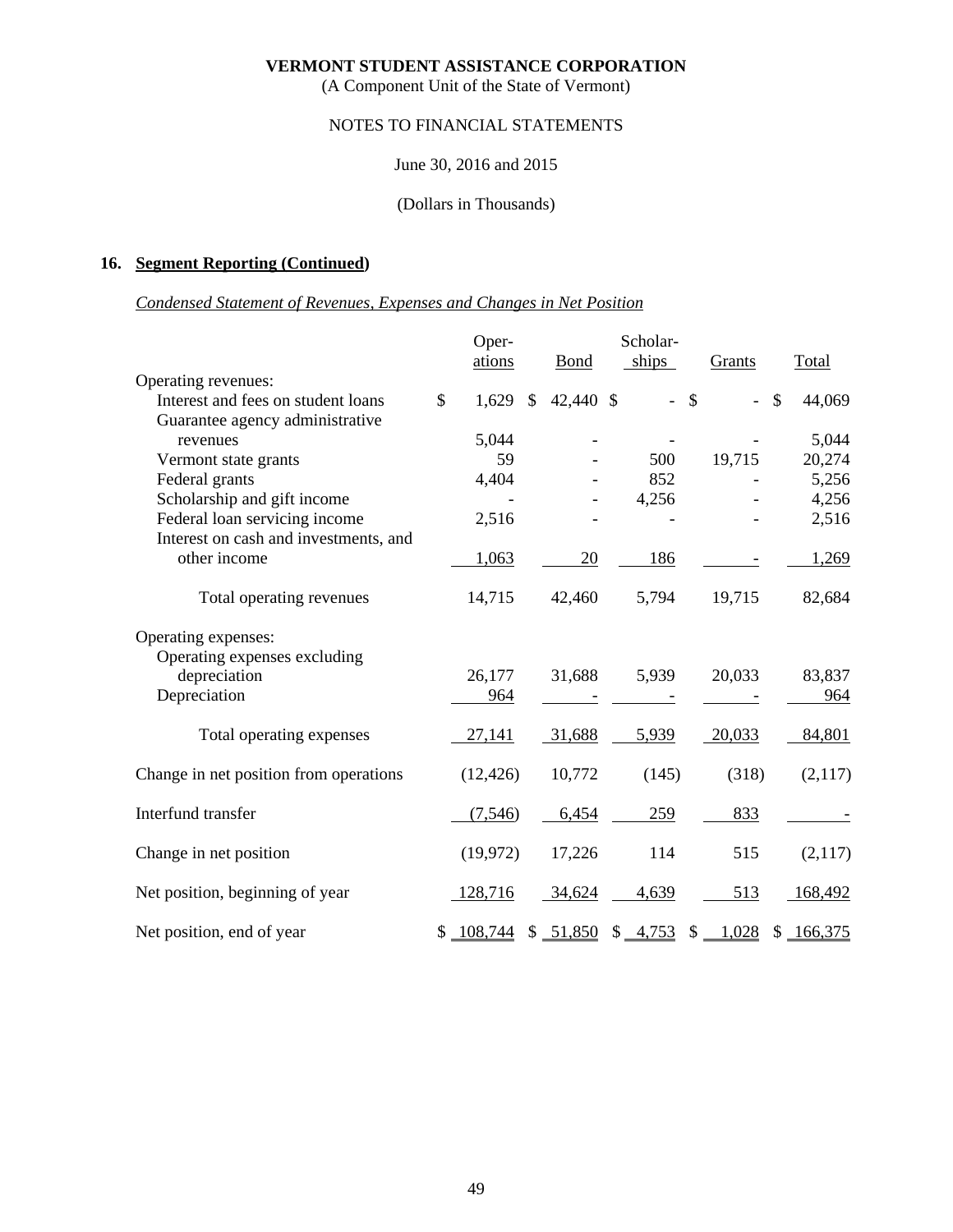(A Component Unit of the State of Vermont)

# NOTES TO FINANCIAL STATEMENTS

#### June 30, 2016 and 2015

#### (Dollars in Thousands)

## **16. Segment Reporting (Concluded)**

# *Condensed Statement of Cash Flows*

|                                                                                                                                  |    | Oper-            | Scholar-              |      |            |         |                       |
|----------------------------------------------------------------------------------------------------------------------------------|----|------------------|-----------------------|------|------------|---------|-----------------------|
|                                                                                                                                  |    | ations           | Bond                  |      | ships      | Grants  | Total                 |
| Cash (used) provided by operating activities<br>Cash used by noncapital financing activities<br>Cash used by capital and related | S  | $(7,502)$ \$     | 173,362<br>(173, 381) | - \$ | $(509)$ \$ | 516 \$  | 165,867<br>(173, 381) |
| financing activities<br>Cash (used) provided by investing activities                                                             |    | (701)<br>(3,685) | 19                    |      | (721)      |         | (701)<br>(4, 387)     |
| Net (decrease) increase in cash and<br>cash equivalents                                                                          |    | (11,888)         |                       |      | (1,230)    | 516     | (12,602)              |
| Cash and cash equivalents, beginning of year                                                                                     |    | 31,796           |                       |      | 6,196      | 516     | 38,508                |
| Cash and cash equivalents, end of year                                                                                           | S. | 19,908           |                       |      | 4,966      | \$1,032 | 25,906                |

#### **17. Subsequent Event**

In June of 2016, VSAC announced the discontinuation of its participation in the Federal Direct Loan servicing program. The activities required to end that contractual relationship are expected to be completed during the year ending June 30, 2017. All remaining revenues and expenses associated with that program and its discontinuation, including employee severance costs, will be recognized during the year ending June 30, 2017.